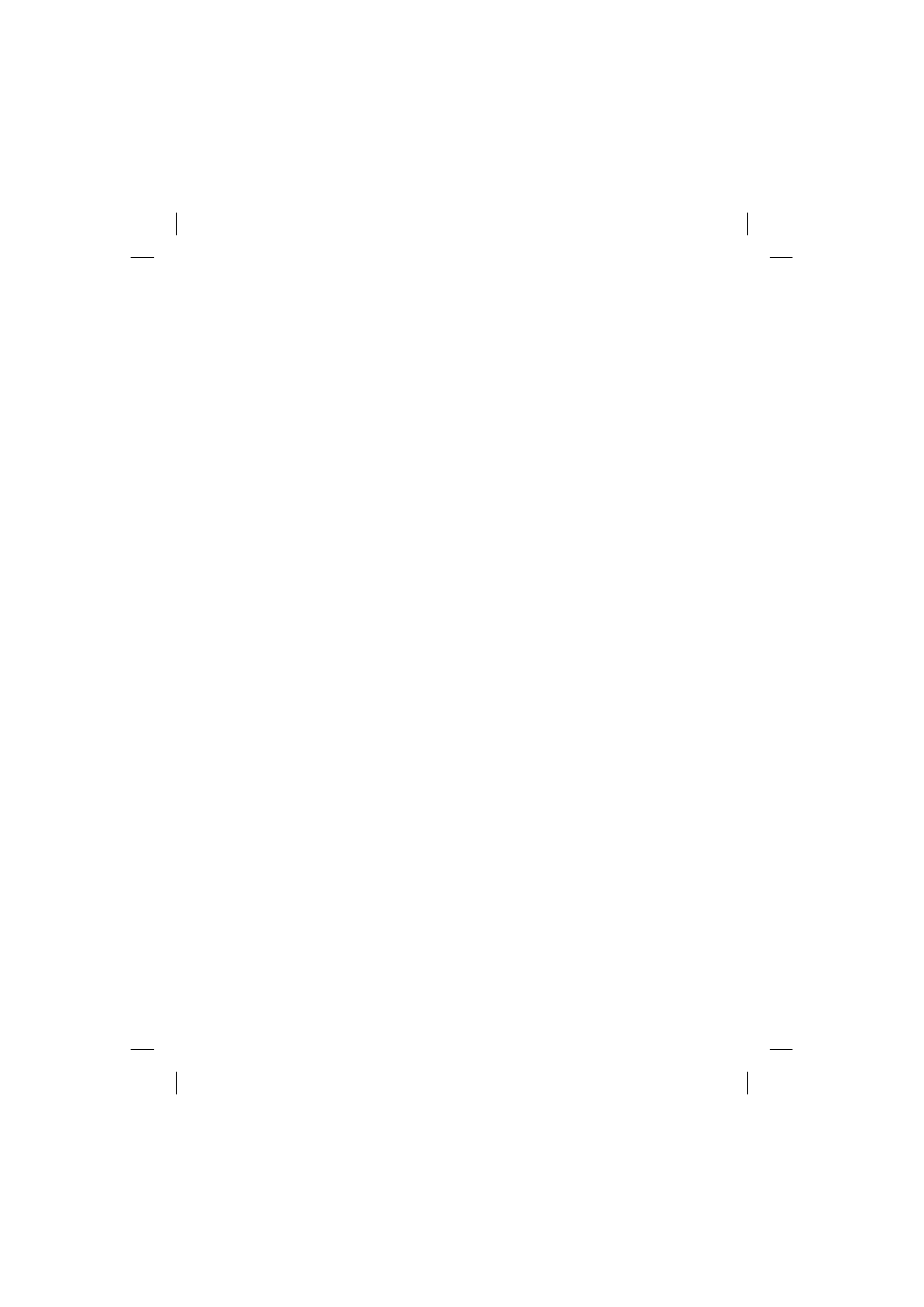### **Key Concepts of Museology**

Edited by André Desvallées and François Mairesse





TERNATIONAL COUNCIL O CONSEIL INTERNATIONAL DES MUSEES CONSEIO INTERNACIONAL DE MUSEOS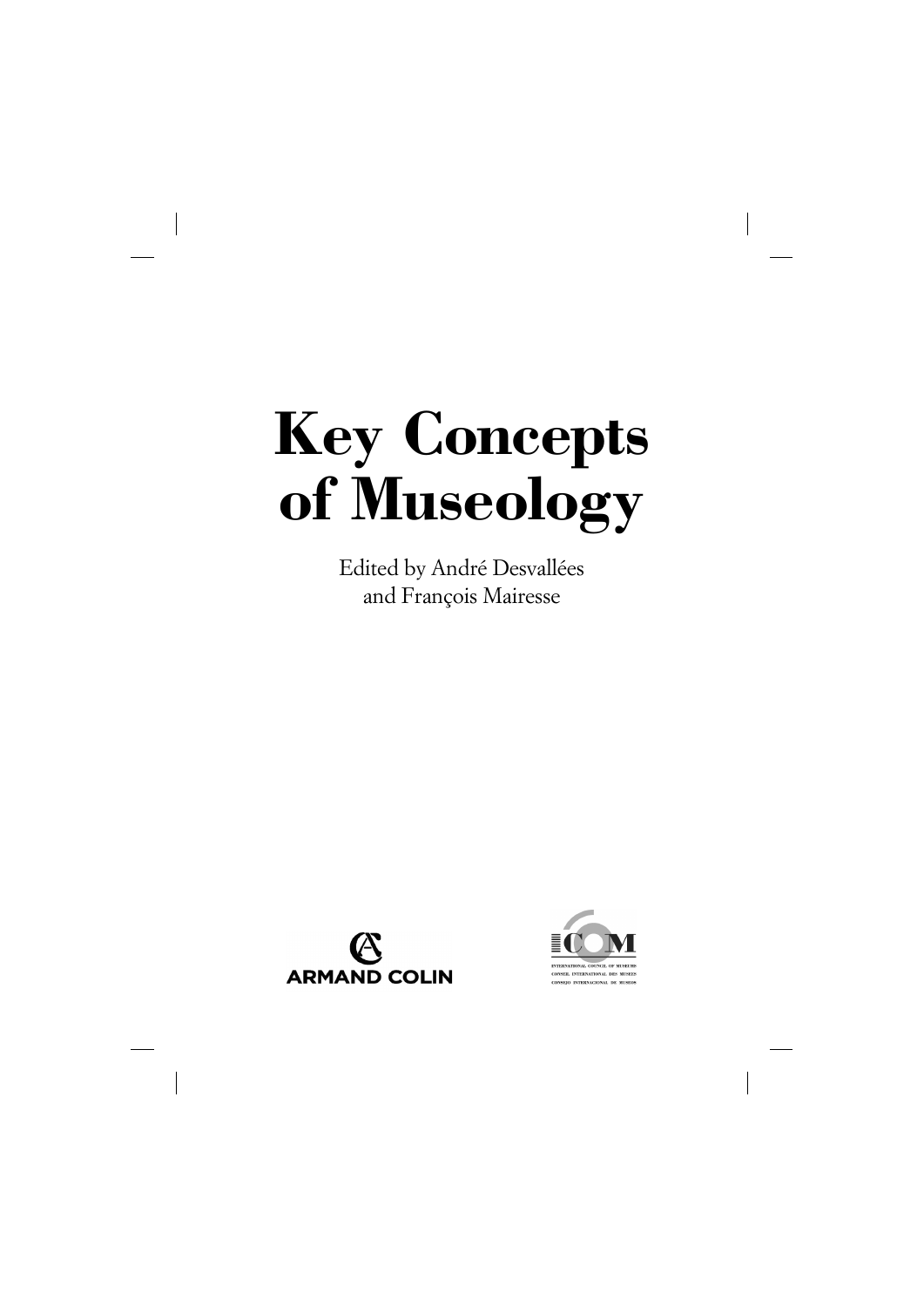#### With the assistance of the Musée Royal de Mariemont www.musee-mariemont.be



And the assistance of the ICOM International Committee for Museology



Cover photos:

© 2009 Musée du Louvre / Angèle Dequier

© National Heritage Board, Singapore

© Auckland Museum

© Ningbo Museum

© Armand Colin, 2010 ISBN: 978-2-200-25398-1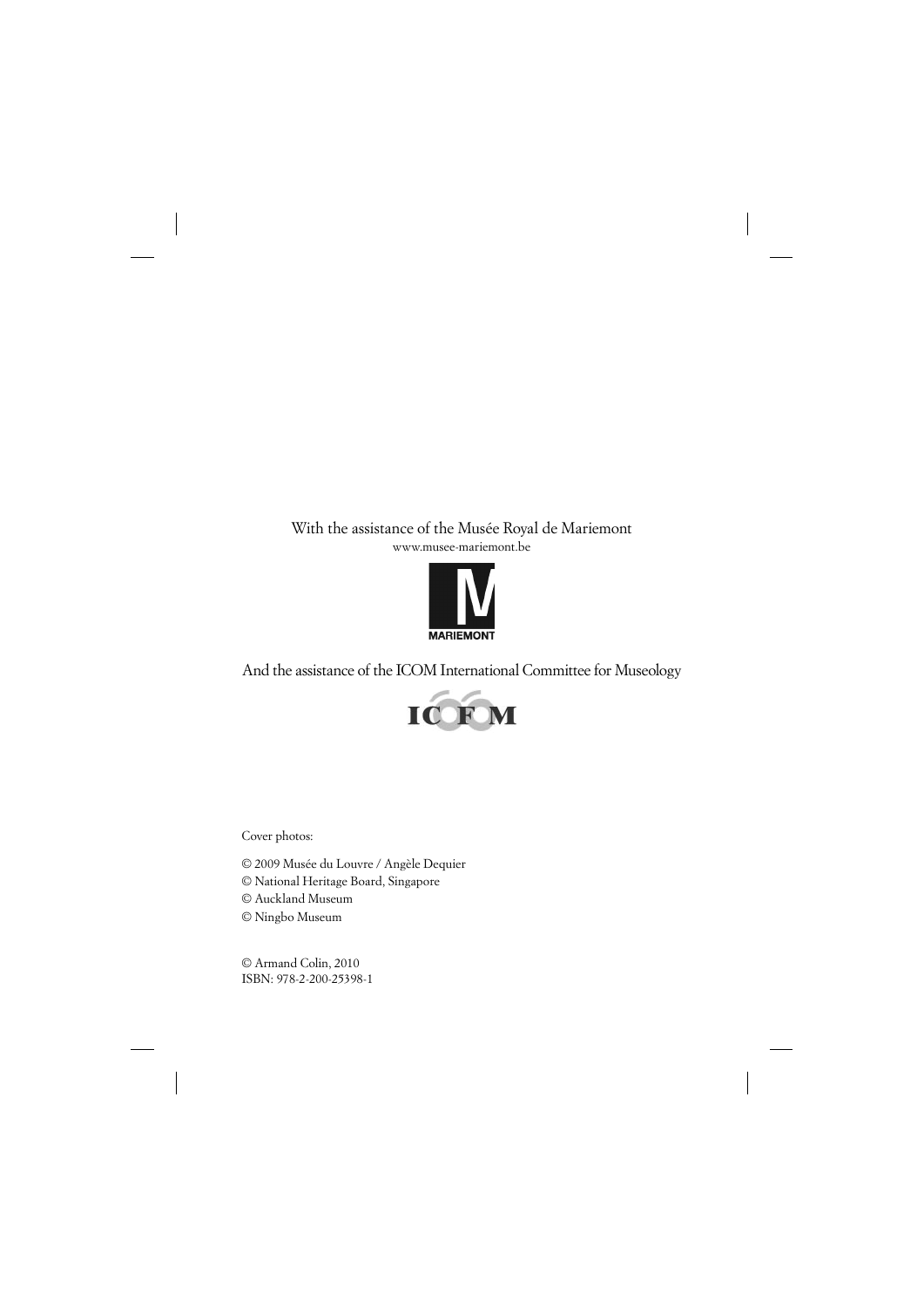#### **EDITORIAL C OMMITTEE**

François Mairesse, André Desvallées, Bernard Deloche, Serge Chaumier, Martin Schärer, Raymond Montpetit, Yves Bergeron, Noémie Drouguet, Jean Davallon

*With the participation of*:

Philippe Dubé, Nicole Gesché-Koning, André Gob, Bruno Brulon Soares, Wan Chen Chang, Marilia Xavier Cury, Blondine Desbiolles, Jan Dolak, Jennifer Harris, Francisca Hernandez Hernandez, Diana Lima, Pedro Mendes, Lynn Maranda, Monica Risnicoff de Gorgas, Anita Shah, Graciela Weisinger, Anna Leshchenko, all of whom have contributed to the ICOFOM Symposium in 2009 on this subject or have read through this document.

Translated from the French version by Suzanne Nash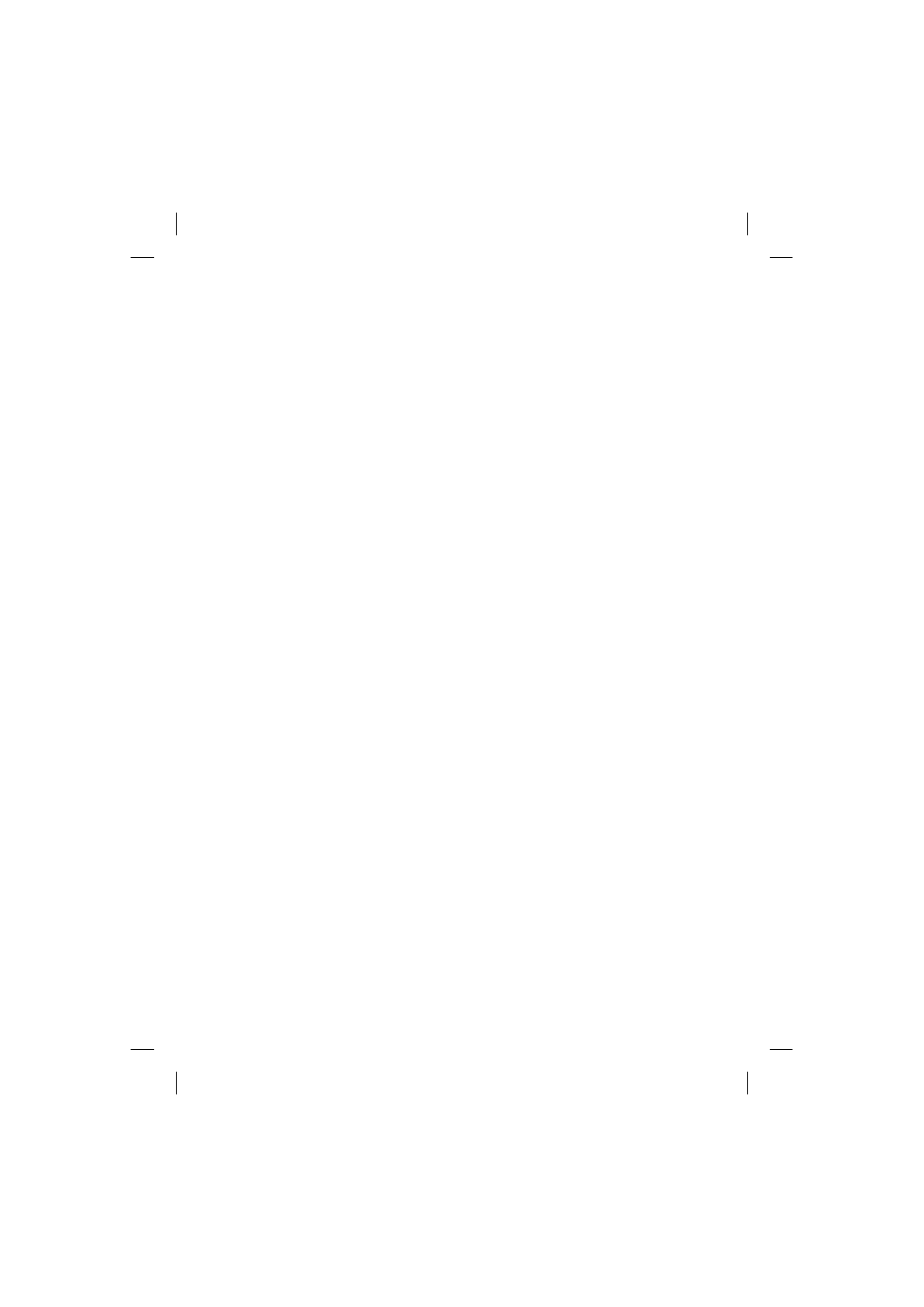#### **F OREWORD**

The development of professional standards is one of the core objectives of ICOM, particularly in the area of advancement, sharing, and communication of knowledge to the broad-ranging global museum community, but also to those who develop policies in relation to its work, to those responsible for managing the legal and social aspects of its profession, and not least to those to whom it is directed and who are expected to participate in and benefit from it. Launched in 1993, under the supervision of André Desvallées, and with the collaboration of François Mairesse from 2005 onwards, the *Dictionary of Museology* is a monumental work resulting from many years of research, interrogation, analysis, revision and debate by ICOM's International Committee for Museology (ICOFOM), which is particularly devoted to the process of developing our comprehension of the practice and theory of museums and the work that is undertaken within these institutions daily.

The role, development and management of museums has changed greatly in the last couple of decades. Museum institutions have become steadily more visitor-focused and some of the larger museums are veering more towards a corporate management model in their daily operations. The museum profession and environment have therefore inevitably evolved. Countries such as China have seen an unprecedented increase in their museum presence, but there are equally important museum developments occurring at the micro level, for example in Small Island Developing States (SIDS). These exciting changes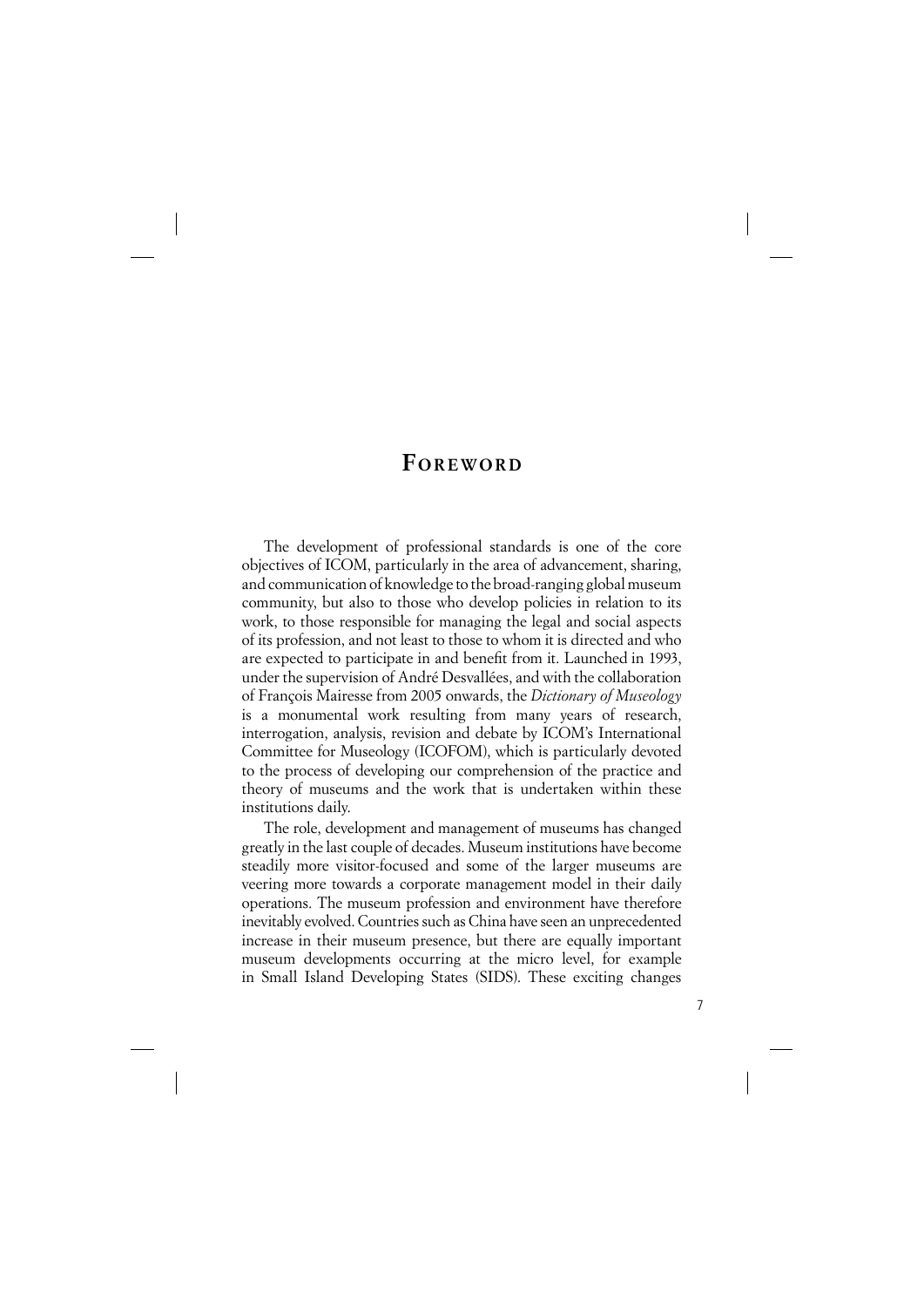#### **FOREWORD**

lead to increasing discrepancies in museum job specifications and training courses across different cultures. In this context, a reference tool for museum professionals and students of museology is allthe-more essential. Where the ICOM/UNESCO publication *Running a Museum: A Practical Handbook* provided museum practitioners with a basic handbook on current museum practice, the Encyclopaedia Dictionarium should be regarded as a companion piece, providing a complementary perspective on the theory of museums.

While the challenges of day-to-day work often overwhelm the ability of the museum field to stop and think about its fundamental philosophical bases, there is a growing need for functionaries at all levels to rise to the challenge of bringing clarity and comprehension to those who question the relevance of the museum to society and its citizens. ICOFOM's crucial work as encapsulated in the Encyclopaedic Dictionary provides for a cogent, structured deconstruction and distillation of the core precepts underpinning our work today. Although the Dictionary presents a predominantly Francophone vision of museology for reasons of linguistic coherence, the terminologies synthesised herein are comprehended and/or utilised by museologists in several different cultures. The publication, while not exhaustive, synthesises decades of knowledge development in a systematic investigation of both the epistemology and etymology of the museum and offers an in-depth presentation of the primary concepts in Museology today, with an elegantly pragmatic view of both the historical redundancies and current contentions, which invest in the growth and expansion of the profession. ICOFOM, the Dictionary's editors and its authors have consistently brought sensibility, perception, rigour and balance to this task of 'defining' and explaining the institution and the practice.

As an *avant première* of the complete Encyclopaedic Dictionary, this brochure has been designed to give access to the widest public possible, in the context both historical and current, for the derivation and evolution of the various terms that litter the language today. In the spirit of ICOM's policy of embracing diversity and promoting greater inclusion, ICOM anticipates that like the *ICOM Code of Ethics*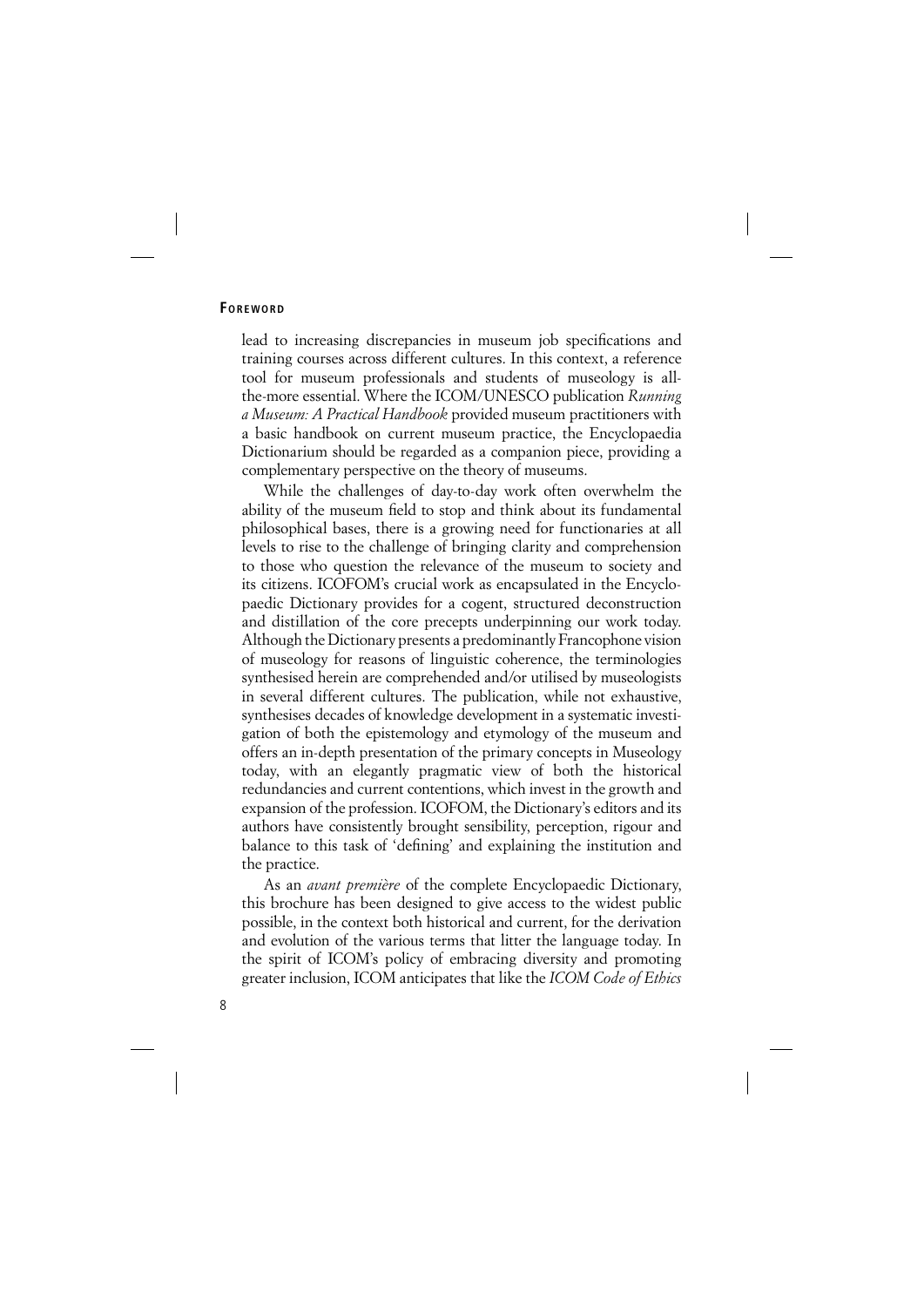*for Museums*, its publication will stimulate broad-based debate and collaboration in its continued updating and revision, rather than being left on the high shelf. ICOM's 22nd triennial General Conference, in Shanghai, China is therefore a fitting début for this invaluable reference tool in museology. Bringing together museum professionals of all nationalities is precisely the type of platform that gives birth to standards and reference tools such as these for current and future generations.

> Alissandra Cummins President International Council of Museums (ICOM)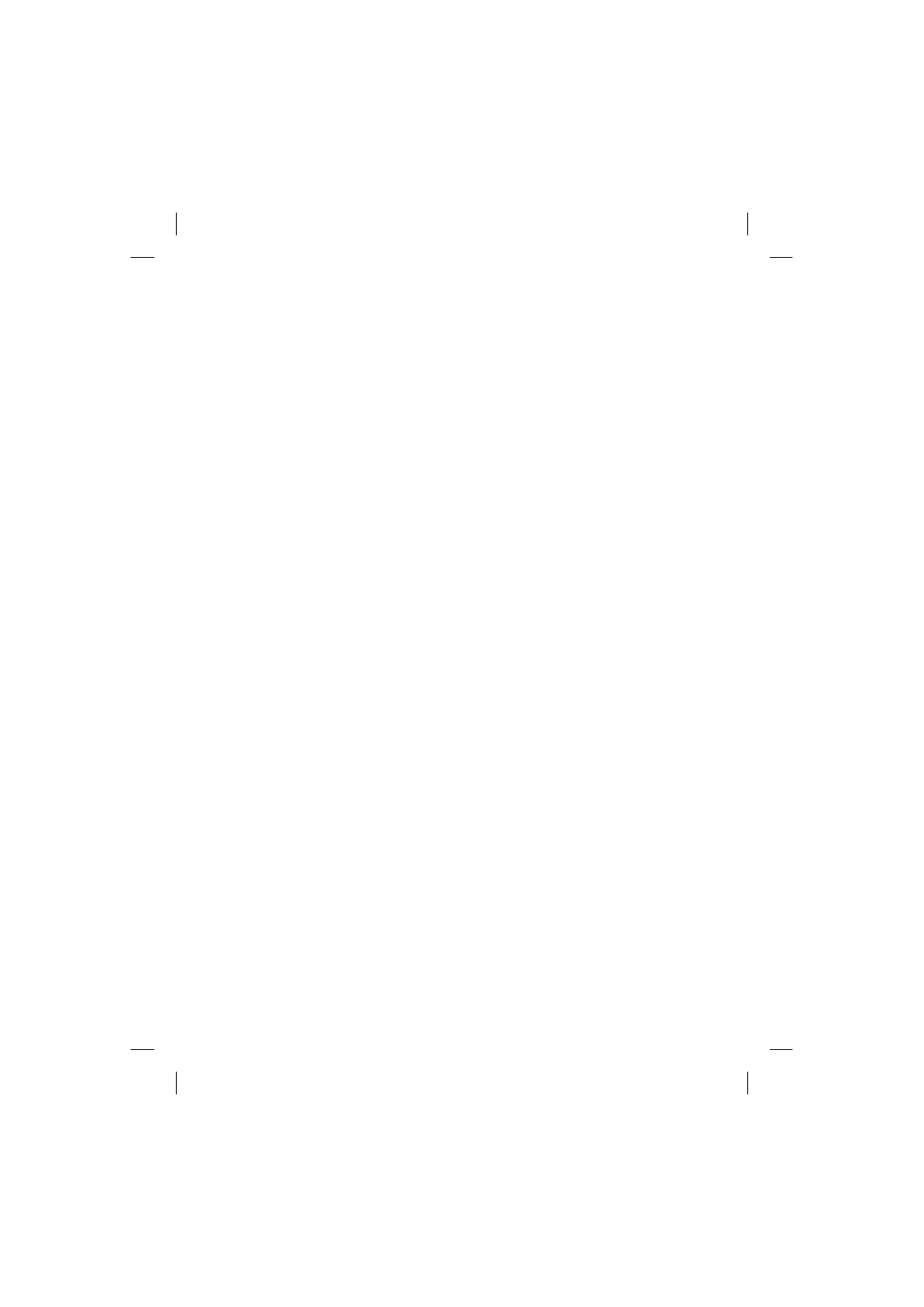#### **P REFACE**

In accordance with the underlying principles of ICOM, the aim of the International Committee for Museology (ICOFOM) since its beginnings in 1977 has been to develop museology as a scientific and academic discipline which will foster the development of museums and the museum profession through research, study, and dissemination of the main currents of museological thinking.

To this end a multidisciplinary working group was created to make a critical analysis of museological terminology, focusing its thinking on the fundamental concepts of museology. For nearly twenty years the Thesaurus Working Group compiled remarkable essays and summaries from its scientific research. Convinced of the importance of providing the public with a catalogue of terms constituting fundamental reference material, ICOFOM decided – with the support of the International Council of Museums – to introduce this publication at the ICOM General Conference to be held in Shanghai in November 2010. The introductory brochure, a summary of each of the twenty-one essays on a fundamental museological term, will be presented as a 'preview' of the forthcoming *Dictionary of Museology* in which these essays will be published in full, accompanied by a selective dictionary describing close to 500 words mentioned in them.

I would like to emphasise that this brochure, an introduction to the far more extensive work, does not pretend to be exhaustive but aims to permit the reader to differentiate between the concepts that are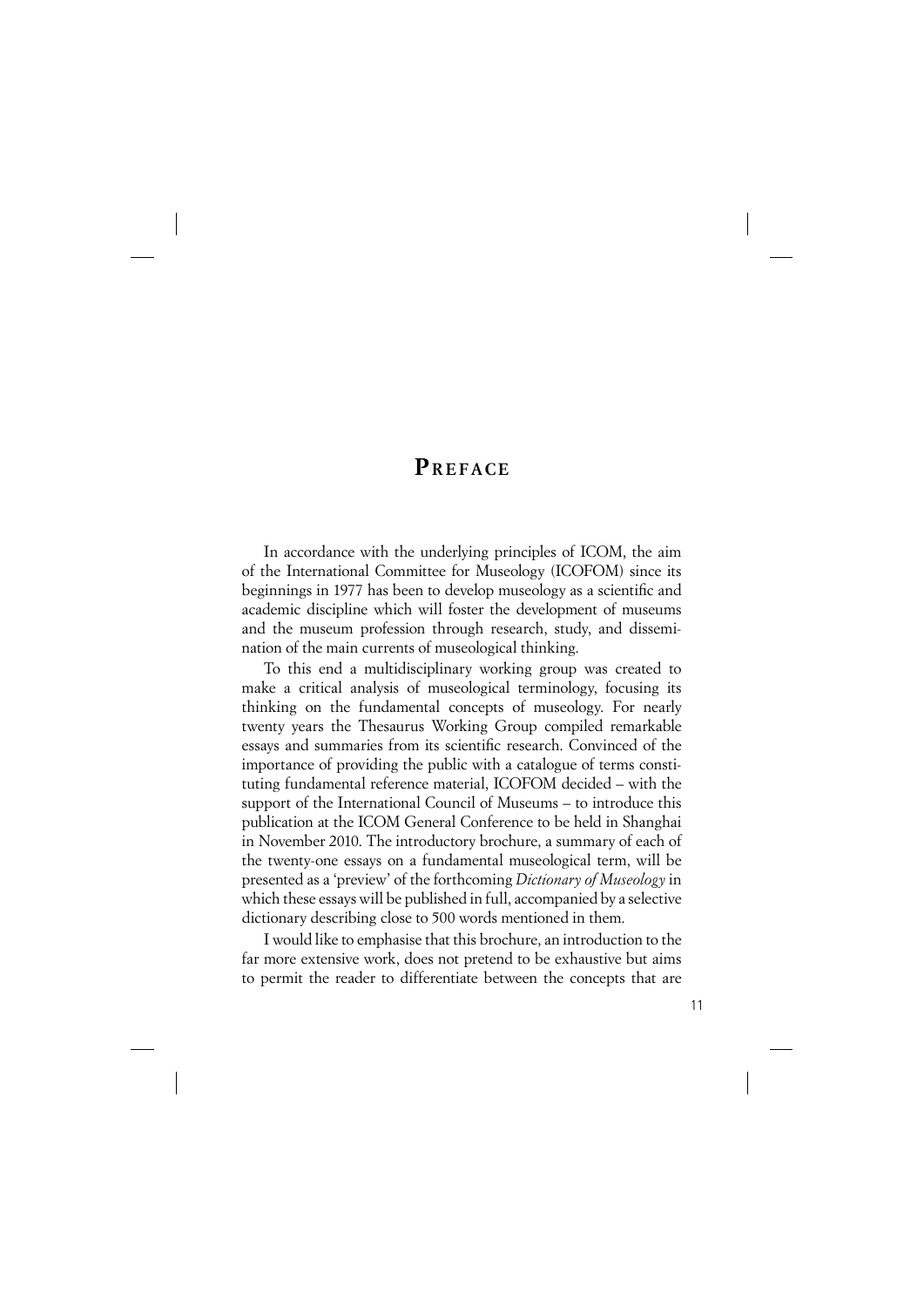#### **PREFACE**

covered by each term, to discover new connotations and their links to the entire museological field.

Dr. Vinos Sofka did not work in vain when, in the first years of ICOFOM, he strove to turn this international committee into a forum for reflection and debate on museological theory, able to reflect on its own foundations. Thus the committee's ongoing intellectual production, which continues today, has been preserved through the annual publication of the *ICOFOM Study Series* (ISS) which has enriched the body of museological theory for over thirty years. The international bibliography of all ICOFOM publications is unique and represents a faithful picture of the evolution of museological thinking throughout the world.

From reading the articles in this brochure we can understand the need to reconsider the theoretical fundamentals of museology from an integrating and pluralistic approach, founded in the conceptual wealth of each word. The terms presented in this brochure are a clear example of the work of a group of specialists who have been able to understand and enhance the fundamental structure of the language, our intangible heritage *par excellence*. The conceptual reach of museological terminology allows us to appreciate the extent to which theory and practice are inseparably linked. Wishing to go beyond beaten paths, the authors introduced their own observations wherever they needed to draw attention to a specific characteristic of a term. They were not trying to build or rebuild bridges, but rather to start from an examination of other more precise concepts and search for new cultural meanings which enrich the theoretical foundations of a discipline as vast as museology, destined to strengthen the role of museums and their professionals worldwide.

In my position as Chair of ICOFOM it is a great honour and pleasure to be present at the launch, through this brochure, of a work that will soon be a landmark in the vast museological bibliography produced by the members of ICOFOM from different countries and disciplines, all united around one common ideal.

I would like to express my sincere gratitude to all who have generously contributed their time and talents to bringing these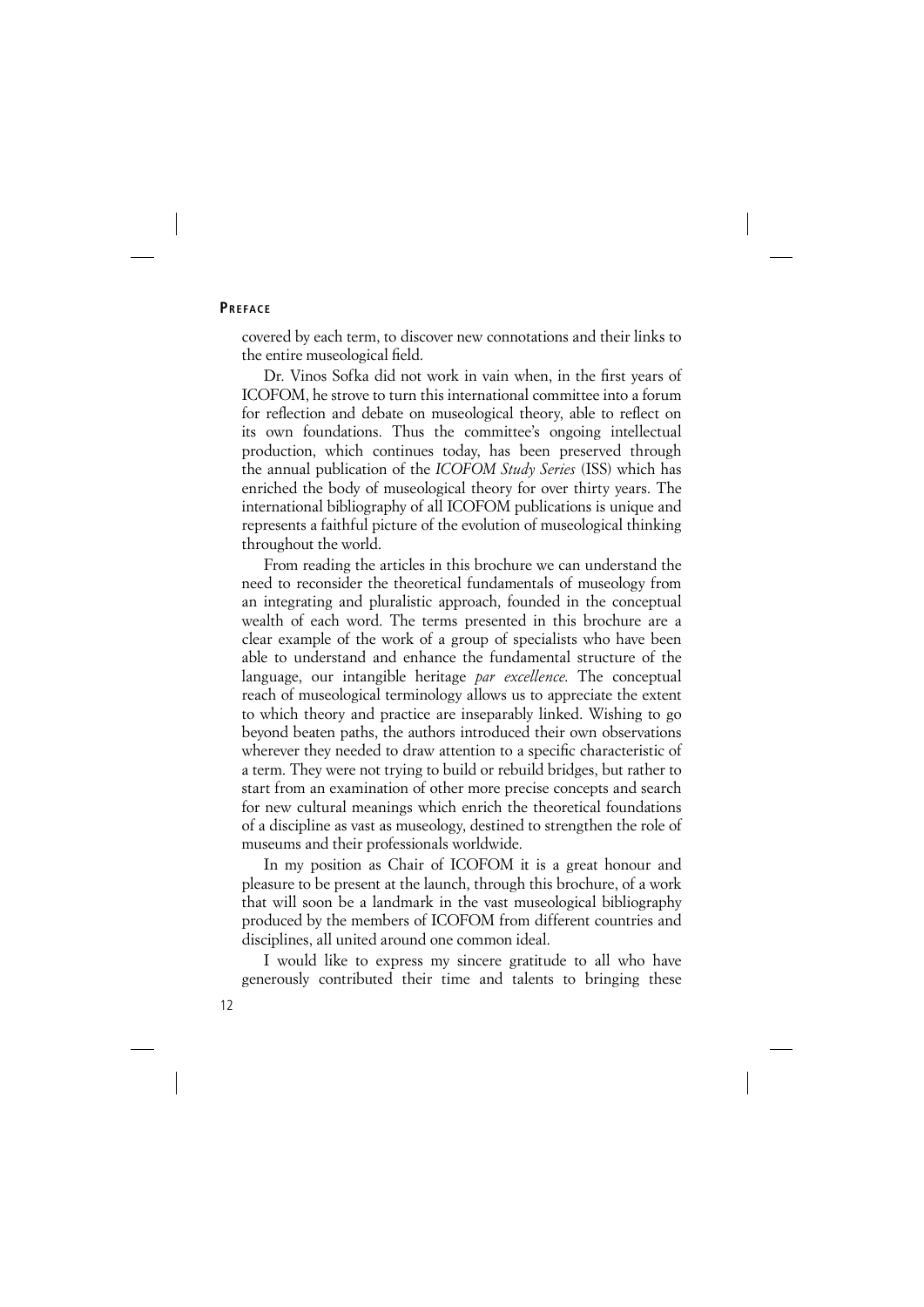fundamental works to life: our friends and colleagues of whom we are extremely proud:

- to ICOM, our guiding organisation, for having understood, thanks to the responsiveness of its Director General, Mr. Julien Anfruns, the importance of a project begun long ago and which can now be completed thanks to his commitment,
- to André Desvallées, author of and driving force behind a project which has gained unexpected and well-deserved importance,
- to François Mairesse, who began his trajectory within ICOFOM in his youth, bringing his gifts as a productive writer and researcher, and who, with André Desvallées, successfully coordinated the actions of the Thesaurus Working Group and completed the editing of this brochure and the *Dictionary of Museology*.
- to all the internationally renowned authors of the different articles, museological experts in their respective disciplines,
- and finally to our three translators, whose work has also been scientific in the translation of specialised terms from French when their equivalent is not always obvious, either in English or in Spanish… or in Chinese.

To all those who have contributed, each in their own way, to fulfilling a dream that has become a reality, I would like to express my most sincere gratitude.

> Nelly Decarolis Chair ICOFOM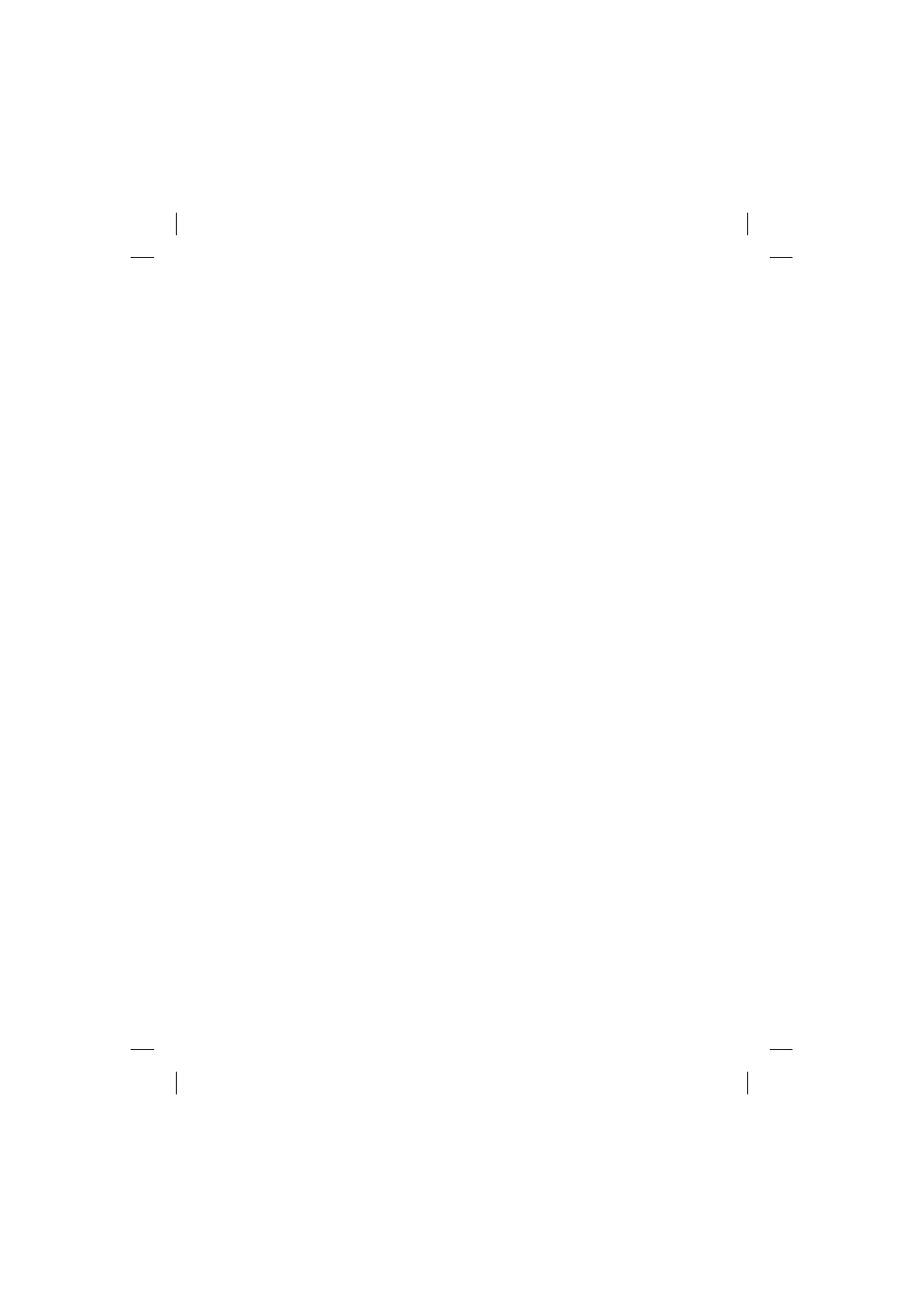#### **INTRODUCTION**

What is a museum? How do we define a collection? What is an institution? What does the term 'heritage' encompass? Museum professionals have inevitably developed answers to questions such as these, which are fundamental to their work, compiled according to their knowledge and experience. Do we need to reconsider these? We believe so. Museum work shifts back and forth between practice and theory, with theory regularly being sacrificed to the thousand and one daily tasks. The fact remains, however, that thought is a stimulating exercise which is also fundamental for personal development and for the development of the museum world.

The purpose of ICOM, on an international level, and of national and regional museum associations more locally, is to develop standards and improve the quality of the thinking that guides the museum world and the services that it provides to society, through meetings between professionals. More than thirty international committees work on this collective think tank, each in its specific sector, producing remarkable publications. But how can this wealth of thought on conservation, new technologies, education, historical houses, management, professions, and more, all fit together? More generally, how is what one might call the museum field organised? These are the questions addressed by the ICOM International Committee for Museology (ICOFOM) since its foundation in 1977, in particular through its publications (*ICOFOM Study Series*) which set out to inventory and synthesise the diversity of opinions in museology. This is the context in which the plan to make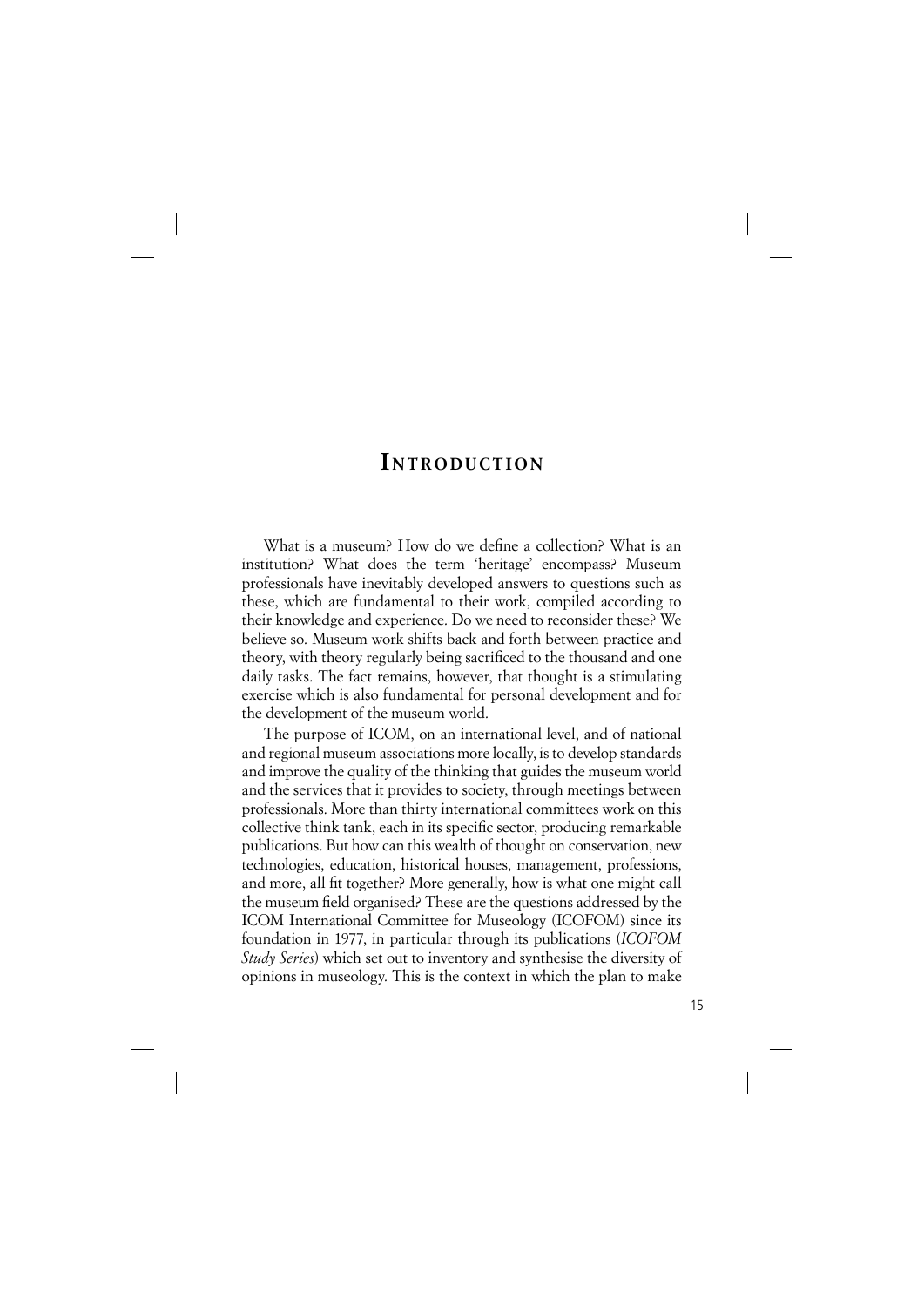#### **INTRODUCTION**

a compendium of basic concepts in museology, coordinated by André Desvallées, was launched in 1992 by Martin R. Schärer, Chairman of ICOFOM. He was joined eight years later by Norma Rusconi (who sadly passed away in 2007), and by François Mairesse. Over the years a consensus emerged that we should try to present, in some twenty terms, a panorama of the varied landscape that the museum field has to offer. This work has gathered momentum over the past few years. Several preliminary versions of the articles were published (in *ICOFOM Study Series* and in the review *Publics & musées*, which later became *Culture & musées*). We propose here a summary of each of these terms, presenting different aspects of each concept in condensed form. These are addressed and further developed in the articles of about ten to thirty pages each, along with a dictionary of about 400 terms, which will appear in the *Dictionary of Museology* now being prepared for publication.

The project to compile the *Dictionary* is based on an international vision of the museum, fuelled by many exchanges within ICOFOM. The authors come from French-speaking countries, for reasons of linguistic coherence: Belgium, Canada, France, Switzerland. They are Yves Bergeron, Serge Chaumier, Jean Davallon, Bernard Deloche, André Desvallées, Noémie Drouguet, François Mairesse, Raymond Montpetit and Martin R. Schärer. A first version of this work was presented and discussed at length at the 32nd symposium of ICOFOM in Liège and Mariemont (Belgium) in 2009.

Two points are worthy of brief discussion at this point: the composition of the editorial committee and the choice of the twentyone terms.

#### **The French-speaking museal world in the ICOM dialogue**

Why did we choose a committee with almost exclusively French speakers? Many reasons explain this choice, most but not all of them practical ones. We know that the idea of an international and perfectly harmonious collective work is a utopian vision, when not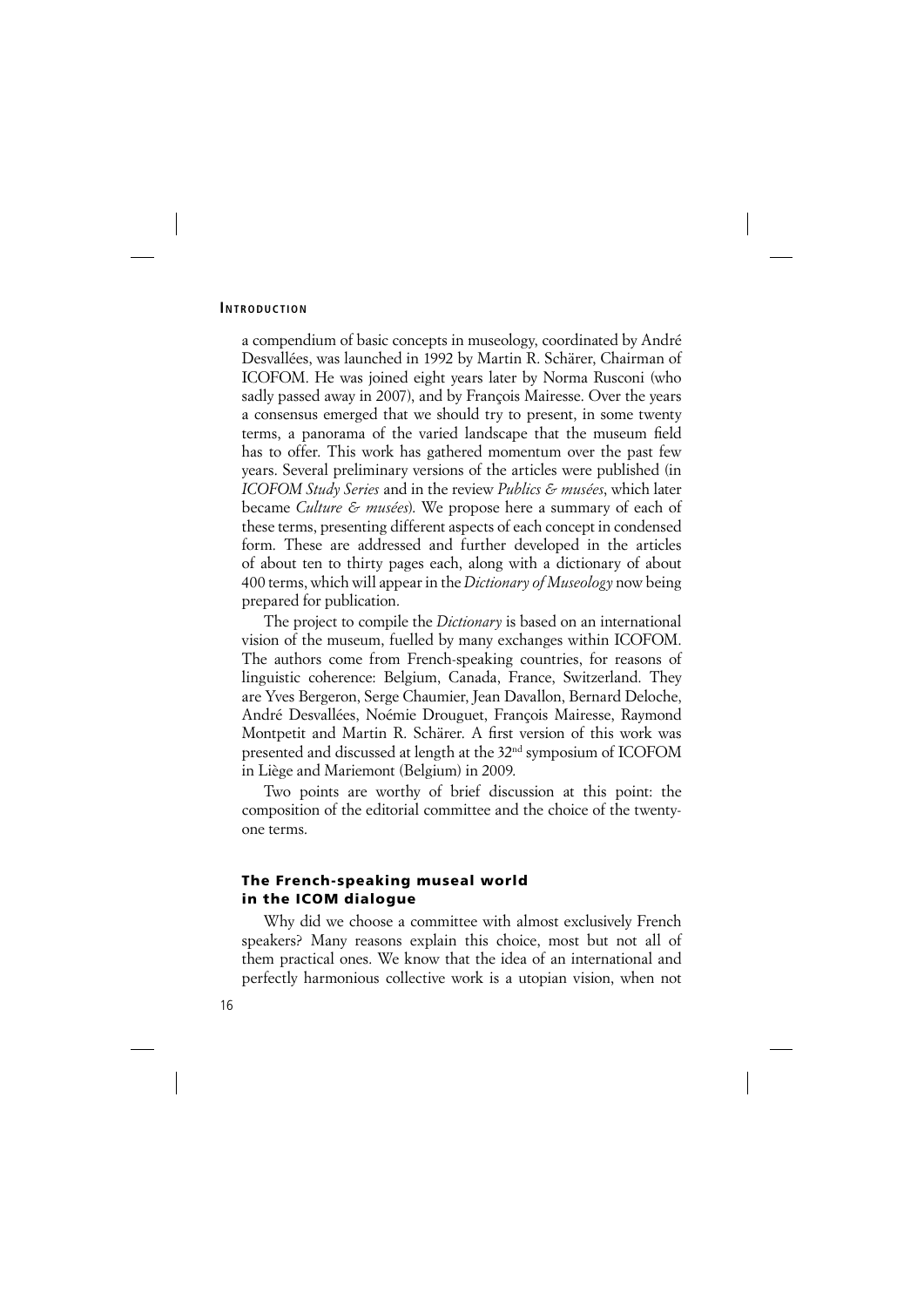everyone shares a common language (scientific or not). The international committees of ICOM are well aware of this situation, which, to avoid the risk of a Babel, leads them to favour one language – English – today's *lingua franca*. Naturally, the choice of the smallest common denominator works to the benefit of those who master the language, often to the detriment of many others less familiar with the tongue of Shakespeare, who are forced to present their thoughts only in a caricatured version. Using one of the three ICOM languages (English, French and Spanish) was unavoidable, but which one? The nationality of the first contributors, under the direction of André Desvallées (who had worked for many years with Georges Henri Rivière, the first Director of ICOM and the founder of French museology) quickly led to the selection of French, but there were other arguments in its favour. Most of the contributors can read if not all three, then at least two of the ICOM languages, even though their command may be far from perfect. We are familiar with the wealth of Anglo-American contributions in the museum field, but we must point out that most of these authors – with some notable exceptions, such as the emblematic figures of Patrick Boylan and Peter Davis, read neither French nor Spanish. The choice of French in connection, we hope, with a fairly good knowledge of foreign literature, allowed us to embrace, if not all contributions in the museum field then at least some of its aspects, which are not generally explored but which are very important for ICOM. We are, however, aware of the limits of our research and hope that this work will inspire other teams to present, in their own language (German or Italian, for example), a different approach to the museum field.

On the other hand, the choice of a language has consequences for the structuring of thought – as illustrated by a comparison of the definition of the museum by ICOM in 1974 and in 2007, the first being originally drafted in French, the second in English. We are aware that this volume would not have been the same in Spanish, English or German, both on the level of its structure and in its choice of terms, but there would also have been a certain theoretical bias! It is not surprising that most practical guides about museums are written in English (such as the excellent manual edited by Patrick Boylan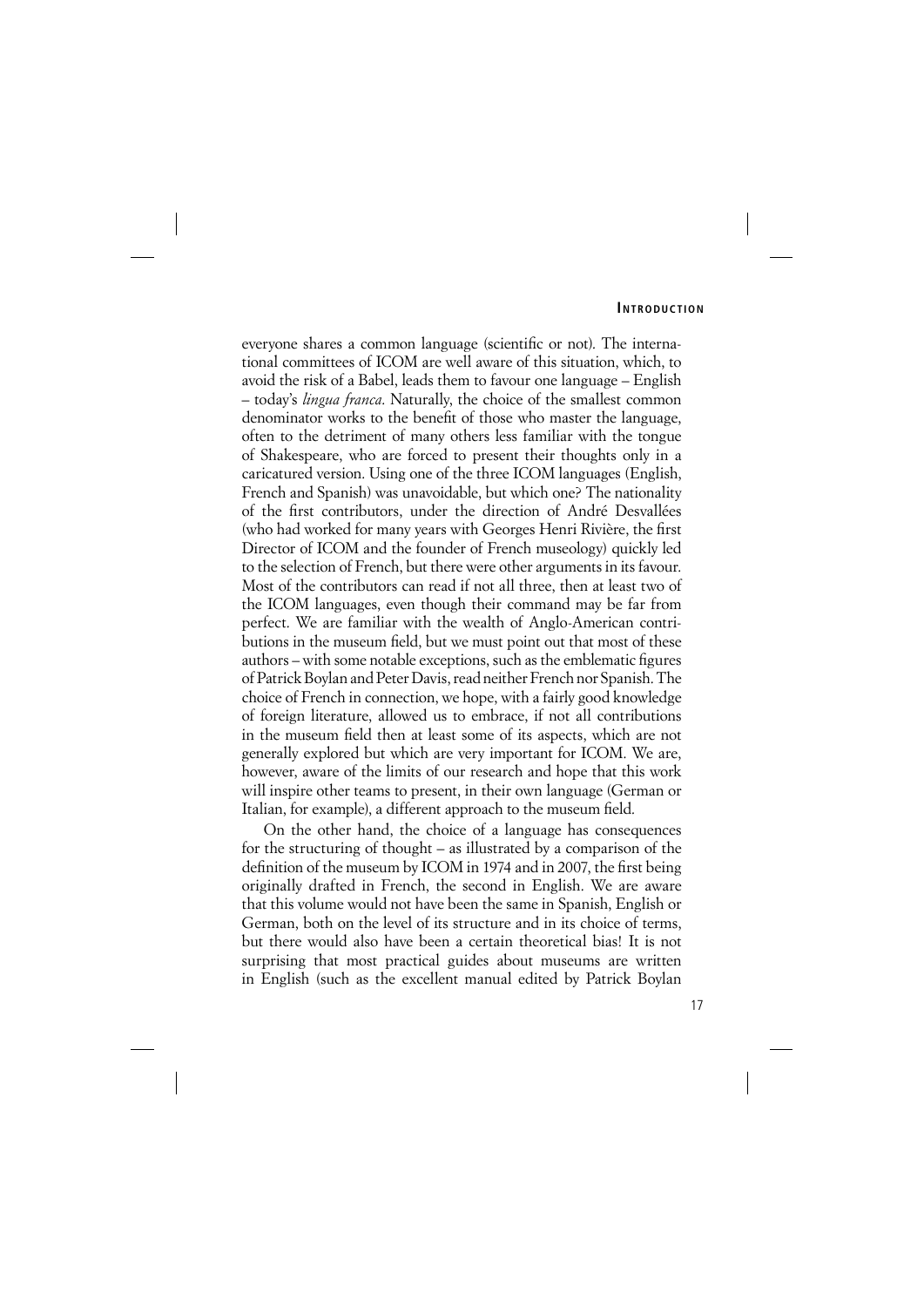#### **INTRODUCTION**

*Running a Museum: A Practical Handbook*<sup>1</sup> ), while they are much rarer in France or in the old eastern European countries, which favour essay writing and developing thought and theory.

It would nevertheless be too caricatural to divide museum literature into a practical component, strictly Anglo-American, and a theoretical component, closer to the Latin way of thinking: the number of theoretical essays written by Anglo-Saxon thinkers in museum literature completely contradicts this picture. The fact remains that a number of differences exist, and differences are always enriching to learn and to appreciate. We have tried to take this into consideration.

Finally it is important to pay tribute, through the choice of the French language, to the fundamental theoretical work continued for many years by the first two directors of ICOM, Georges Henri Rivière and Hugues de Varine, without whom a large part of the museum work in continental Europe and in the Americas and Africa could not be understood. A fundamental reflection on the museum world cannot overlook its history, just as it must keep in mind that its origins were anchored in the Enlightenment and that its transformation (that is its institutionalisation) occurred at the time of the French Revolution, but also that the theoretical foundations were laid on the other side of the Berlin wall during the 1960s when the world was still divided into two antagonistic blocs. Although the geopolitical order was completely overturned nearly a quarter of a century ago, it is important that the museum sector should not forget its own history – this would be absurd for an instrument that passes culture on to the public and to future generations! However, there is still a risk of a very short memory which retains from museum history only how to run such institutions and how to attract visitors…

#### **A constantly evolving structure**

Right from the start it was not the authors' aim to write a 'definitive' treatise about the museum world, an ideal theoretical system cut off

**<sup>1</sup>.** BOYLAN P. (coord.), *Running a Museum: A Practical Handbook*, Paris, ICOM/Unesco, 2004. http//:unesdoc.unesco.org/images/0014/001410/141067e.pdf (accessed: June 2010).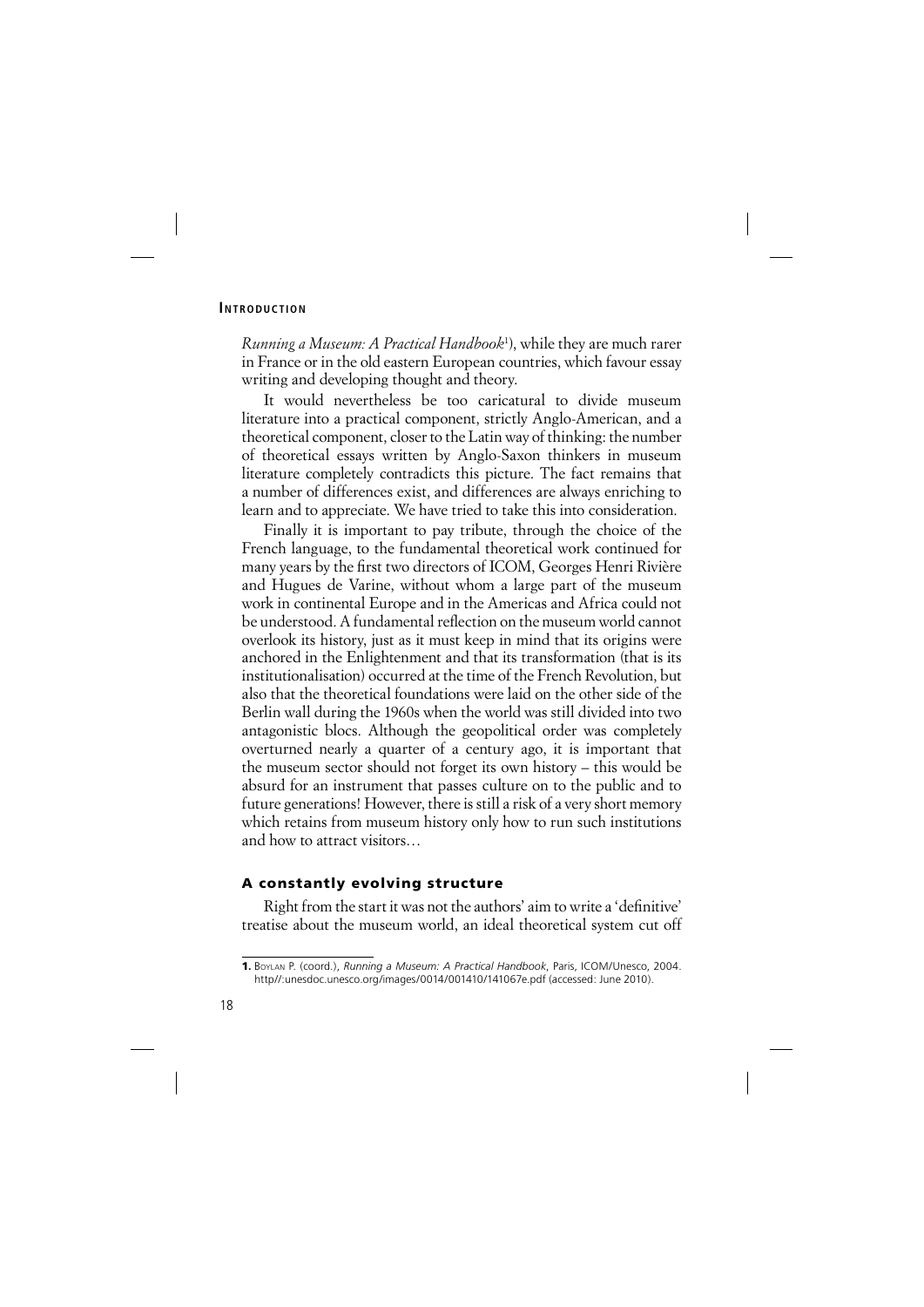from reality. The relatively modest formula of a list of twenty-one terms was chosen to try to mark out a continuum of thought on the museum field with only so many waymarks. The reader will not be surprised to find here a number of familiar terms in common use, such as museum, collection, heritage, public, but we hope he will discover some meanings and aspects of these which are less familiar. He may be surprised not to find certain other terms, such as 'conservation', which is examined under 'preservation'. We have not, however, taken up all the developments that have been made by the members of the International Committee for Conservation (ICOM-CC), whose work extends far beyond our pretensions in this field. Other more theoretical terms may seem somewhat exotic to museum practitioners at first sight: museal, musealisation, museology, etc. Our aim was to present the broadest view possible of what can be observed in the museum world, including some common and some more unusual practices likely to have a considerable impact on the future of museums in the long term, for example the concept of virtual museums and cyber museums.

Let us first set out the limits of this work: we are proposing a theoretical and critical reflection on museum work in its broad sense, which goes beyond traditional museums. We can of course begin with *museum* and try to define it. In the ICOM definition of museum, it is an *institution* at the service of *society* and its development. What do these two fundamental terms mean? But above all – and museum definitions do not immediately answer this question – why do museums exist? We know that the museum world is linked to the concept of *heritage*, but it is far larger than this. How can we suggest this wider context? By the concept of *museal* (or the museal field), which is the theoretical field dealing with these issues, in the same way that politics are the field of political reflection, etc. The critical and theoretical examination of the museal field is *museology*, whereas the practical aspect is *museography*. For each one of these terms there are often not one but several definitions which have altered over time. The different interpretations of each of these terms are examined here.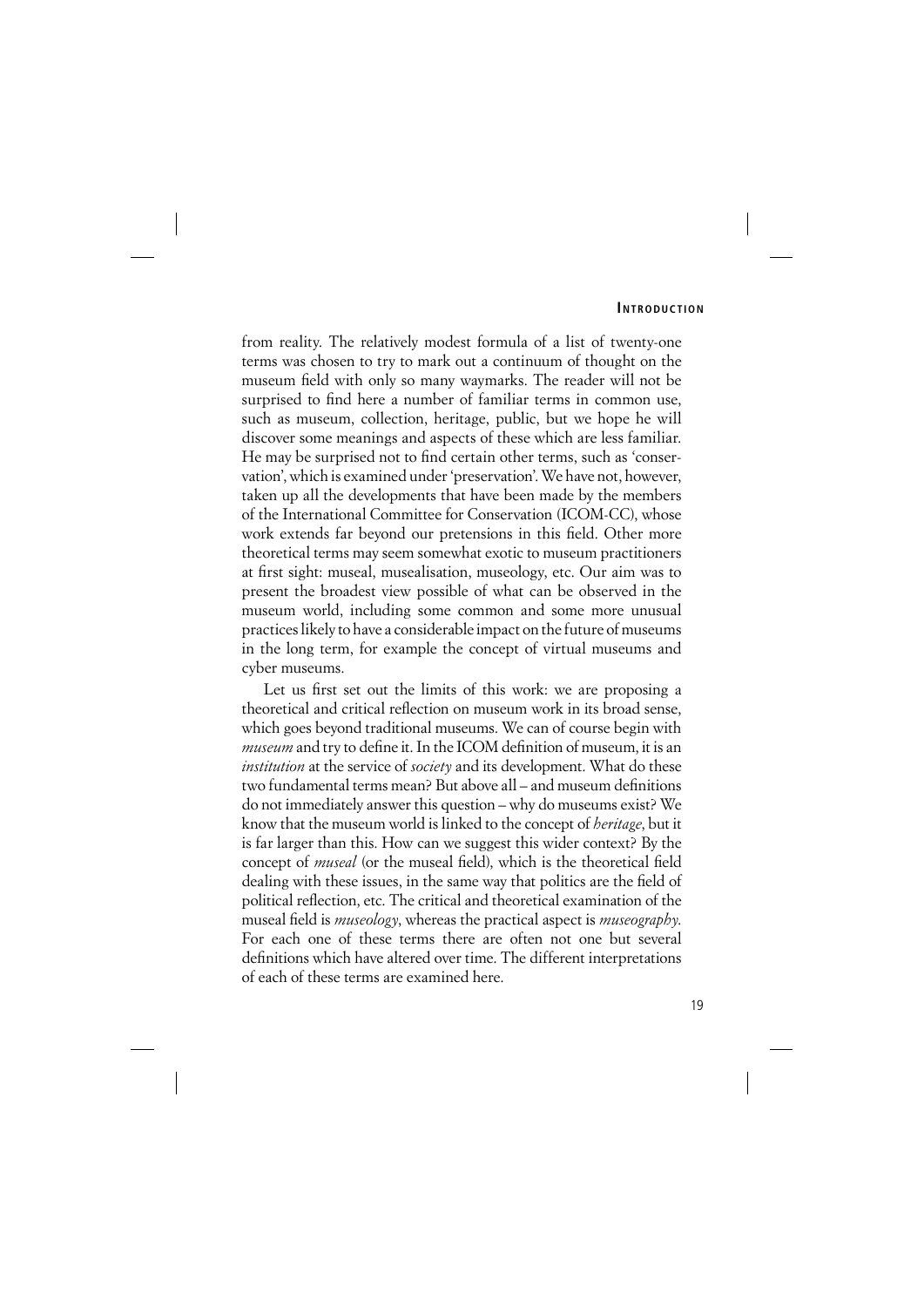The museum world has evolved a great deal over the years, both in terms of its functions and through its materiality and the main elements upon which its work is built. In practical terms, museums work with *objects* which form their *collections*. The human element is obviously fundamental to understanding the way museums work, as much for the staff working within the museum – the *professionals*, and their relation to *ethics* – as for the *public* for whom the museum is intended. What are the functions of museums? They carry out an activity that can be described as a process of *musealisation* and visualisation. More generally, we speak of museal functions, which have been described in different ways over time. We have based our research on one of the best known models, crafted at the end of the 1980s by the *Reinwardt Academie* in Amsterdam, which recognises three functions: *preservation* (which includes the acquisition, conservation and management of collections), *research* and *communication*. Communication itself includes *education* and *exhibition*, undoubtedly the two most visible functions of museums. In this regard it seemed to us that the educational function had grown sufficiently over the past few decades for the term *mediation* to be added to it. One of the major differences that struck us between earlier museum work and today is the growth in the importance attached to notions of *management*, so we thought that because of its specificities, it should be treated as a museum function. The same is probably true for museum *architecture*, which has also grown in importance to the point where it sometimes upsets the balance between other museum functions.

How does one define a museum? By a conceptual approach (museum, heritage, institution, society, ethics, museal), by theoretical and practical considerations (museology, museography), by its functions (object, collection, musealisation), through its players (professionals, public), or by the activities which ensue from it (preservation, research, communication, education, exhibition, mediation, management, architecture)? There are many possible points of view which have to be compared to better understand the museum phenomenon, which is rapidly developing, the recent evolutions of which cannot leave anyone indifferent.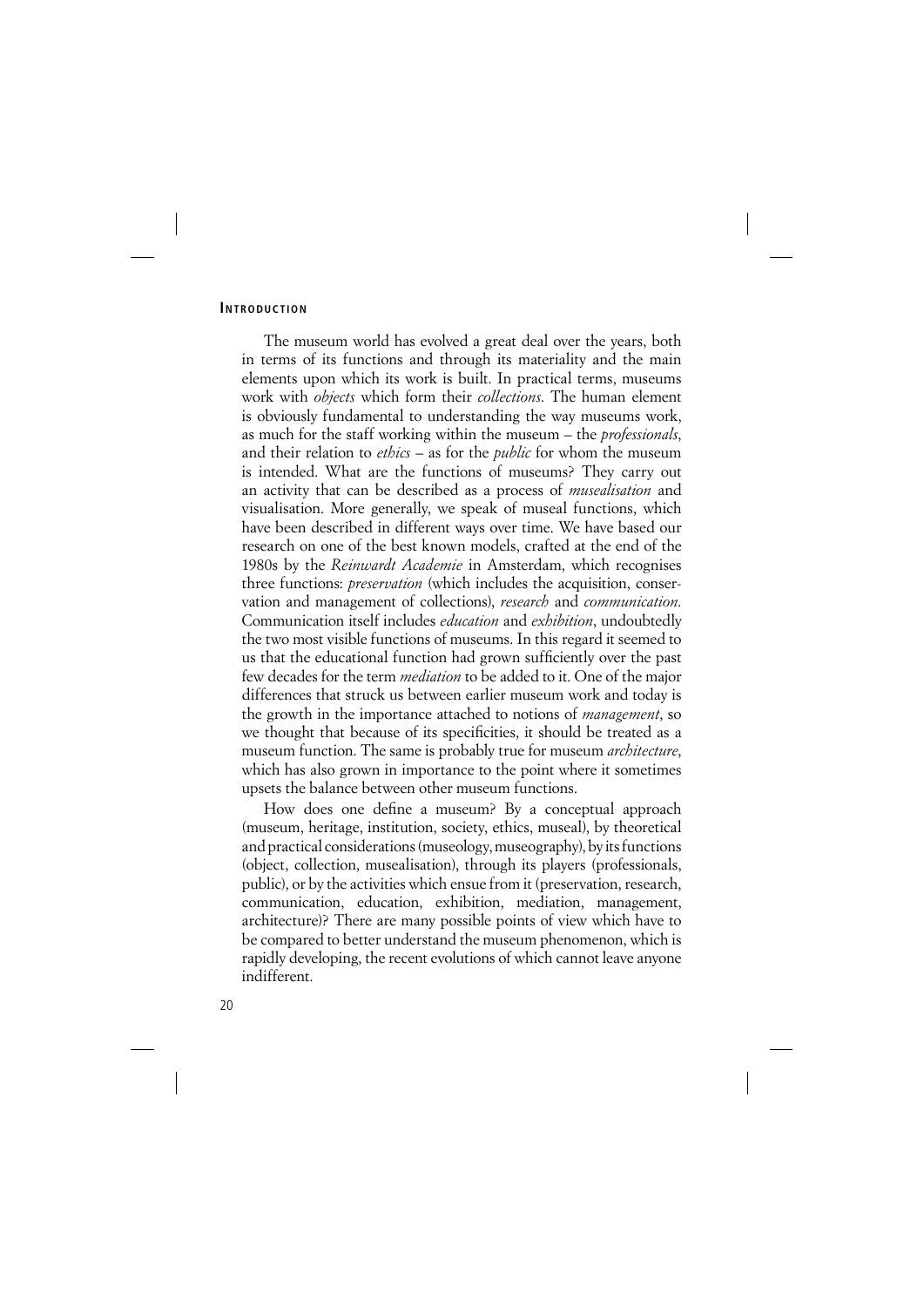In the early 1980s the museum world experienced a wave of unprecedented changes: having long been considered elitist and unobtrusive, museums were now, as it were, *coming out*, flaunting a taste for spectacular architecture, mounting large exhibitions that were showy and hugely popular and intending to become part of a certain style of consumerism. The popularity of museums has not failed since, and they have doubled in number in the space of little more than a generation, while astonishing new building projects spring up from Shanghai to Abu Dhabi, at the dawn of the new geopolitical changes promised in the future. One generation later the museum field is still changing. Even if *homo touristicus* seems to have replaced the visitor as the main target of museum marketing, we can still wonder about their prospects and ask: is there still a future for museums as we know them? Is the civilisation of material goods crystallised by museums undergoing radical change? We cannot claim to answer such questions here, but we hope that those who are interested in the future of museums in general or, more practically, in the future of their own institution, will find in these few pages some elements which may enrich their thoughts.

François Mairesse and André Desvallées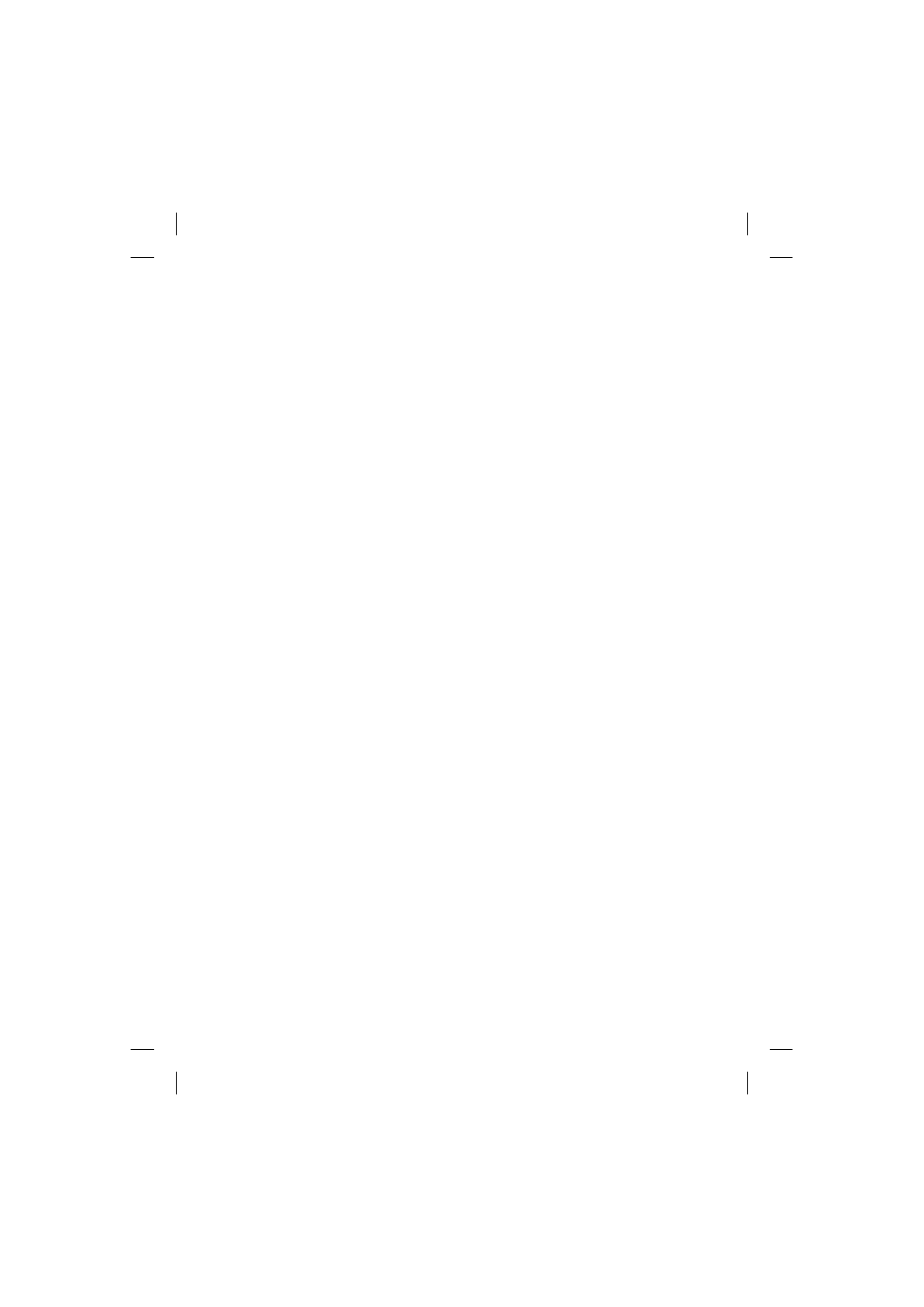

#### **ARCHITECTURE**

*n.*–Equivalent in French: *architecture*; Spanish: *arquitectura*; German: *Architektur*; Italian: *architettura*; Portuguese: *arquitectura* (Brazil: *arquitetura*).

(Museum) architecture is defined as the art of designing and installing or building a space that will be used to house specific museum functions, more particularly the functions of exhibition and display, preventive and remedial active conservation, study, management, and receiving visitors.

Since the invention of the modern museum, from the end of the 18th century and the beginning of the  $19<sup>th</sup>$ , while old heritage buildings were also being reconverted for museum use, a specific architecture evolved that was linked to the requirements of preserving, researching and communicating collections through permanent or temporary exhibitions. This architecture is evident in the earliest museum buildings as much as in the most contemporary ones. The architectural vocabulary has itself influenced the development of the idea of the museum. Thus the form of the temple with a cupola and columned portico became established along with the gallery, conceived as one of the main models for fine arts museums, and by extension gave rise to the names *gallery, galerie, galleria*, and *Galerie* in France, Italy and Germany and in Anglo-American countries.

Although the form of museum buildings was often focused on safeguarding collections, it evolved as new functions in museum work were developed. So it was that after seeking solutions for better lighting of the exhibits (Soufflot, Brébion, 1778; J.-B. Le Brun, 1787), for distributing the collections better throughout the museum building (Mechel, 1778- 1784), and for structuring the exhibition space better (Leo von Klenze, 1816-1830), at the beginning of the 20th century museum people realised that the permanent exhibitions must be reduced. To this end they created storage areas, either by sacrificing exhibition rooms or by creating space in the basement, or by building new structures. In addition, every effort was made to make the setting for the exhibits as neutral as possible – even if this meant sacrificing all or part of the existing historical décor. The invention of electricity greatly facilitated these improvements and allowed the lighting systems to be completely revised.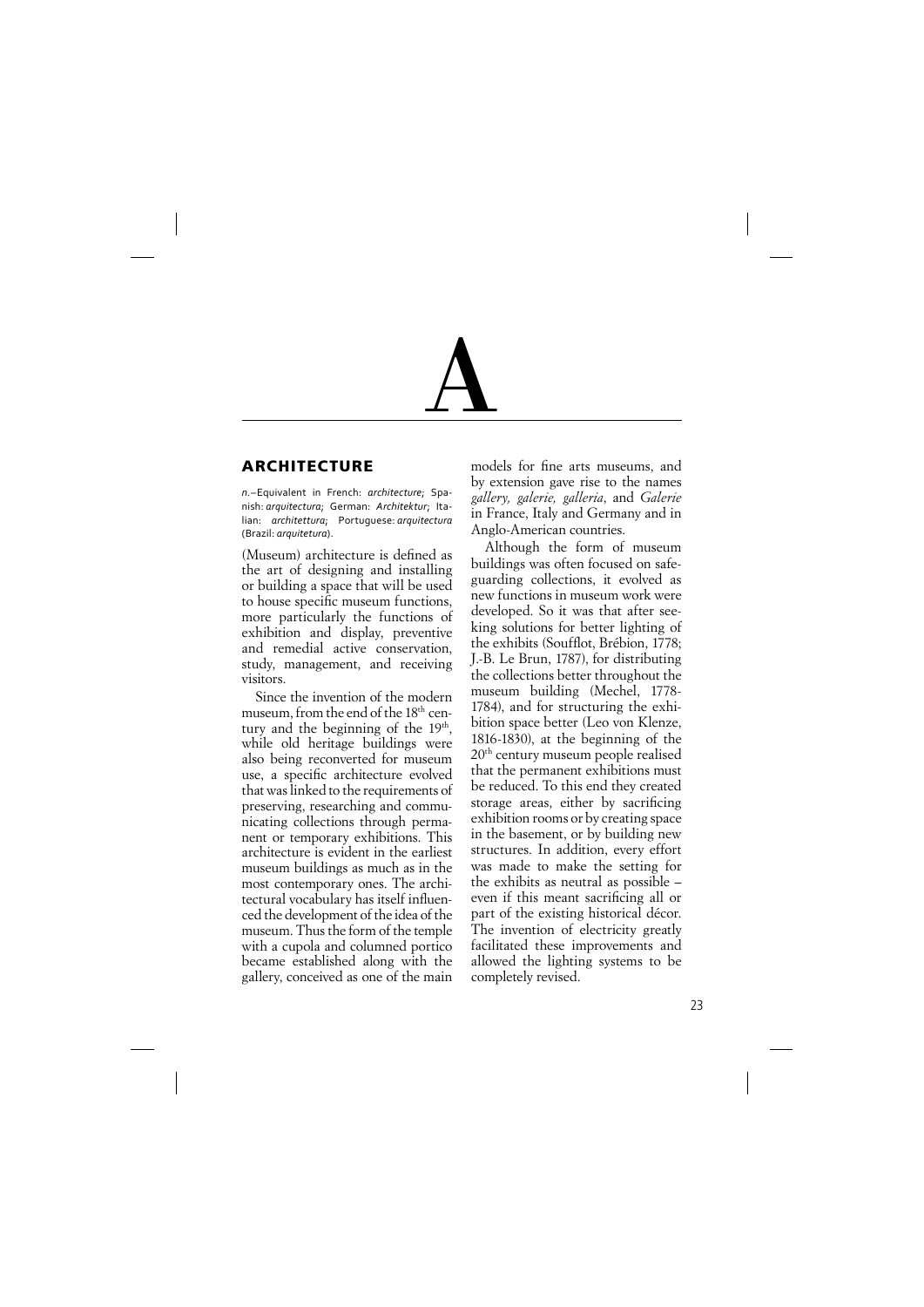New functions that emerged in the second half of the 20<sup>th</sup> century led to major architectural changes: the increase in the number of temporary exhibitions led to a different distribution of collections between the permanent exhibition and storage spaces; the development of visitor facilities, educational workshops and rest areas, in particular the creation of large multi-purpose spaces; the development of bookshops, restaurants and shops for selling items relating to the exhibitions. But at the same time, the decentralisation by regrouping and by subcontracting some museum operations required the building or installation of specialised autonomous buildings: firstly, restoration workshops and laboratories which could specialise while serving several museums, then storage areas located away from the exhibition spaces.

The *architect* is the person who designs and draws the plans for the building and who directs its construction. More broadly speaking, the person who designs the envelope around the collections, the staff and the public. Seen from this perspective, architecture affects all the elements connected with the space and light within the museum, aspects which might seem to be of secondary importance but which prove to be determining factors for the meaning of the display (arrangement in chronological order, visibility from all angles, neutral background, etc.). Museum buildings are thus designed and built according to an architectural programme drawn up by the scientific and administrative heads of the establishment. However, the decisions about definition of the programme and the limits of the architect's intervention are not always distributed in this way. Architecture, as art or the method for building and installing a museum, can be seen as a complete oeuvre, one that integrates the entire museum mechanism. This approach, sometimes advocated by architects, can only be envisaged when the architectural programme encompasses all the museographical issues, which is often far from being the case.

It can happen that the programmes given to the architects include the interior design, allowing the latter – if no distinction is made between the areas for general use and those for museographical use – to give free rein to their 'creativity', sometimes to the detriment of the museum. Some architects have specialised in staging exhibitions and have become stage designers or exhibition designers. Those who can call themselves 'museographers', or specialists in museum practice are rare, unless their practices include this specific type of competence.

The present difficulties of museum architecture lie in the conflict which logically exists between, on the one hand, the ambitions of the architect (who will find himself in the spotlight due to the international visibility of this type of building today), and on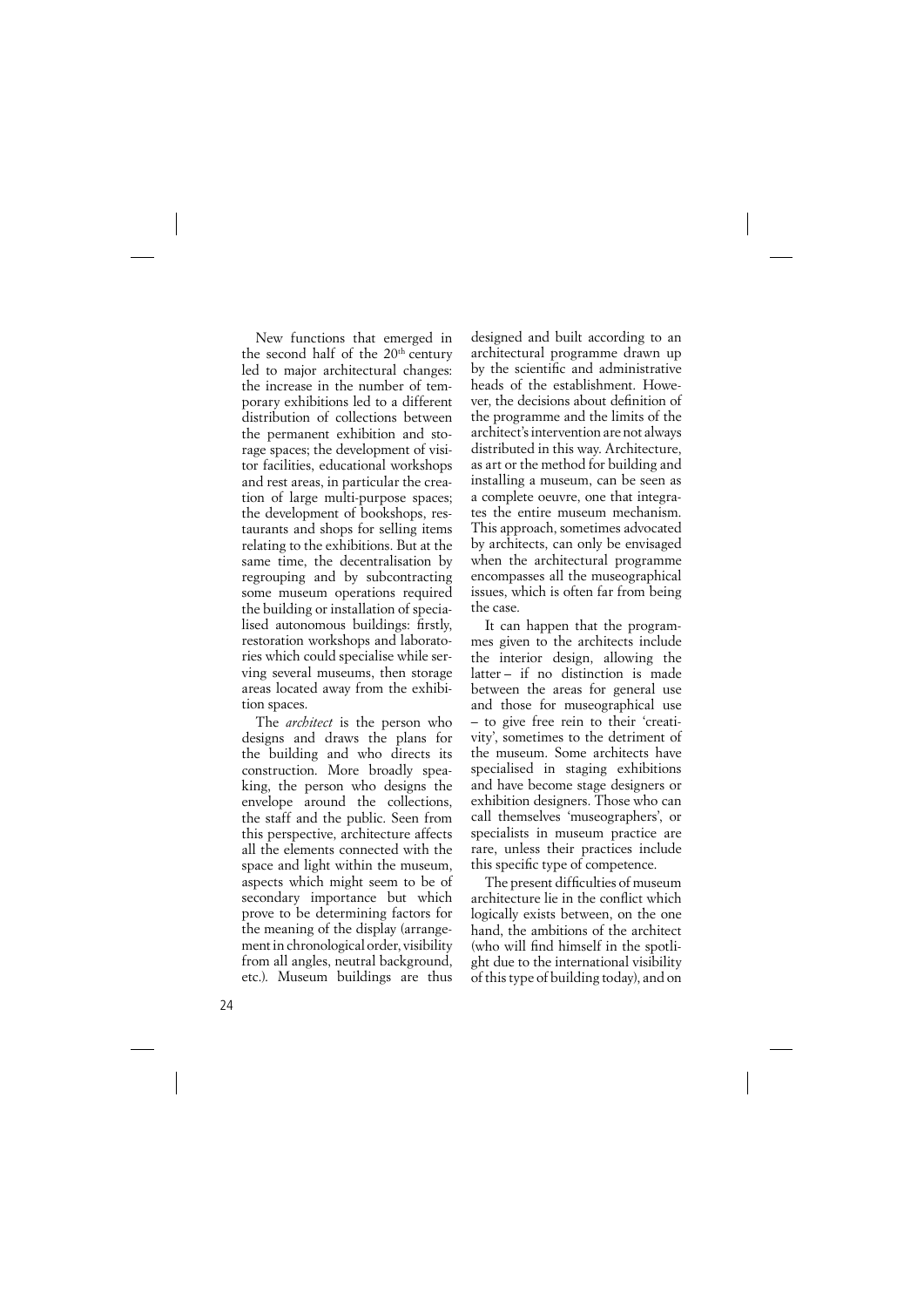the other hand, the people connected with the preservation and displaying of the collections; finally, the comfort of the different visitors must be taken into account. This issue has already been highlighted by the architect Auguste Perret: "For a ship to float, should it not be designed quite differently from a locomotive? The specificity of the museum building falls to the architect, who will be inspired by its function to create the organism."

(Perret, 1931). A look at present day architectural creations shows that, even if most architects take the requirements of the museum programme into consideration, many continue to favour the beautiful object over the excellent tool.

 $\triangleright$  **DERIVATIVES**' ARCHITECTURAL PROGRAMME.

**CORRELATED:** DÉCOR, EXHIBITION DESIGN, INTERIOR DESIGNER, LIGHTING, MUSEOGRAPHIC PROGRAMME, MUSEOGRAPHY.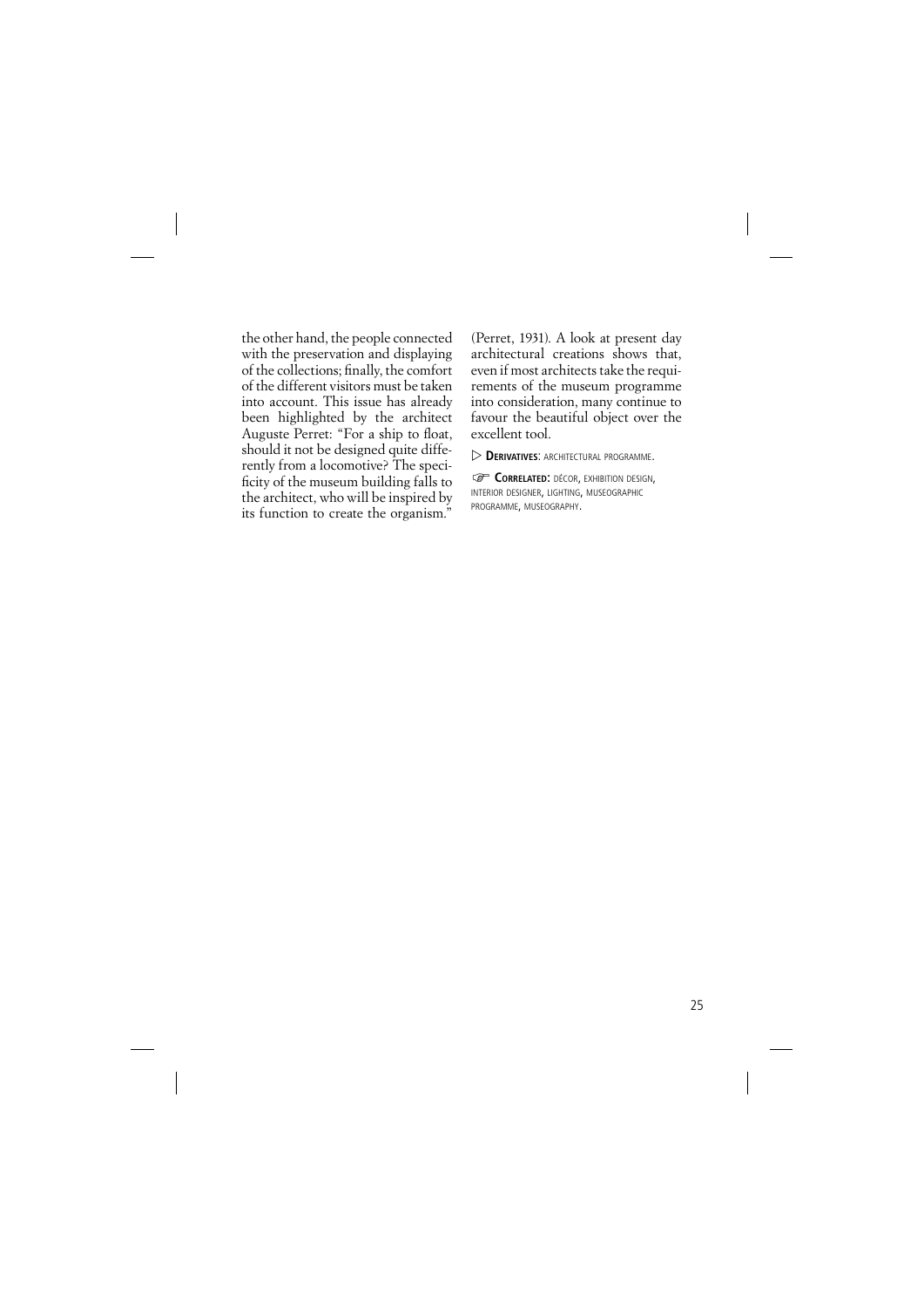# C

#### **COLLECTION**

*n.* – Equivalent in French: *collection*; Spanish: *colección*; German: *Sammlung, Kollektion*; Italian: *collezione, raccolta*; Portuguese: *colecçāo* (Brazil: *coleçāo*).

Generally speaking, a collection may be defined as a set of material or intangible objects (works, artefacts, mentefacts, specimens, archive documents, testimonies etc.) which an individual or an establishment has assembled, classified, selected, and preserved in a safe setting and usually displays to a smaller or larger audience, according to whether the collection is public or private.

To constitute a real collection, these sets of objects must form a (relatively) coherent and meaningful whole. It is important to distinguish between a collection and a *fonds*, an archival term referring to a collection from a single source, which differs from a museum collection by its organic nature, and indicates archival documents of all kinds which have been "automatically gathered, created and/or accumulated and used by a physical person or a family in its activities or its functions." (Bureau of Canadian Archivists, 1992). In the case of a fonds, unlike a museum collection, there is no selection and rarely any intention to build a coherent whole.

Whether material or intangible, a collection is at the heart of the museum's activities. "Museums have a duty to acquire, preserve and promote their collections as a contribution to the safeguarding of the natural, cultural and scientific heritage" (ICOM Code of Ethics, 2006, article 2). Without saying as much explicitly, ICOM's definition of a museum remains essentially tied to this principle, confirming Louis Réau's long-standing opinion: "We understand that museums are made for collections and that they must be built as it were from inside to outside, shaping the container according to the content" (Réau, 1908). This concept no longer corresponds to some models of museums which do not own collections, or which have collections that are not at the heart of their scientific work. The concept of collection is also one of those most widely used in the museum world, even if we have favoured the notion of 'museum object', as will be seen below. However, one can enumerate three possible connotations of this concept, which varies according to two factors: on the one hand, the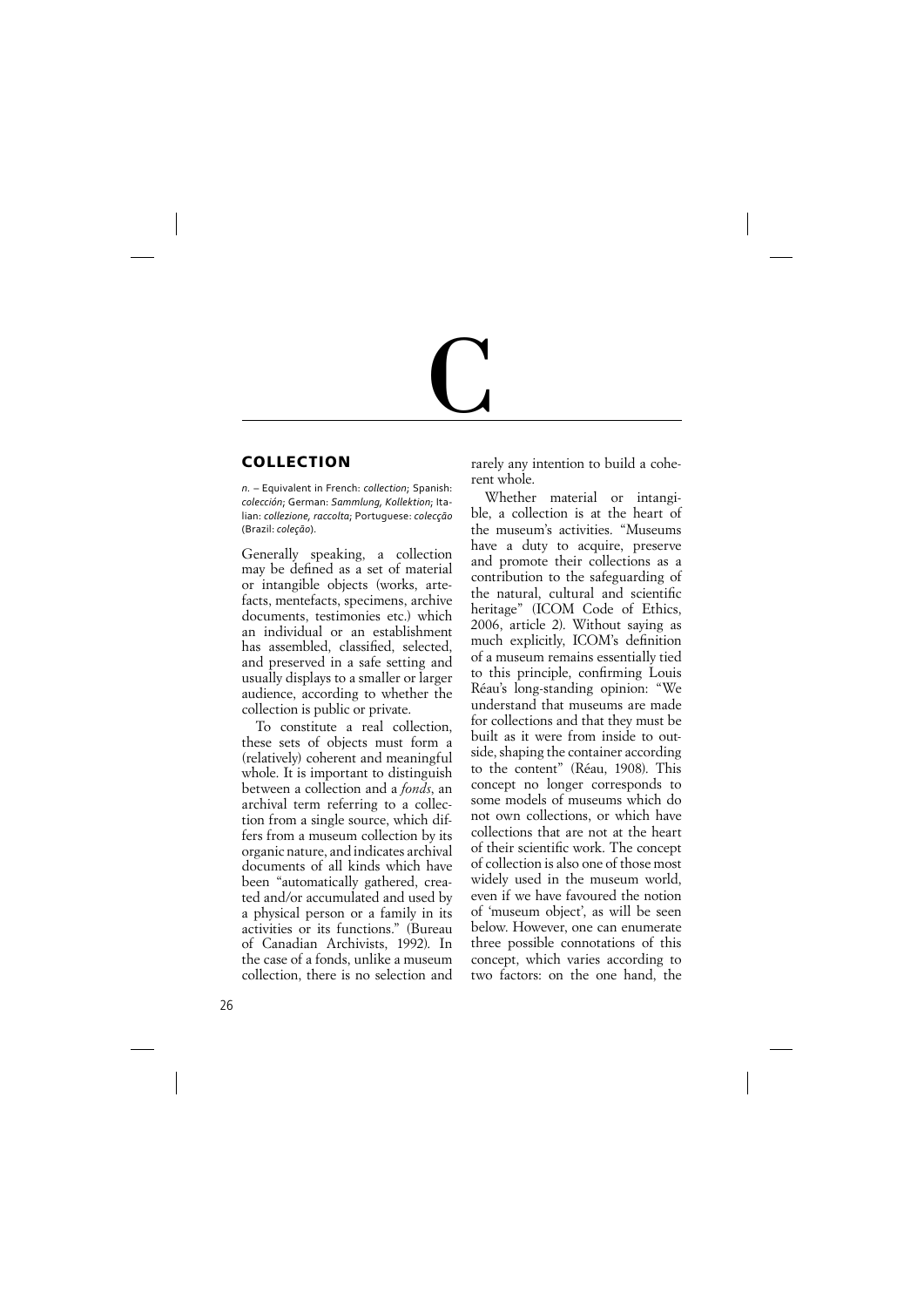institutional nature of the collection, and on the other hand, the material or intangible nature of the collection media.

1. Frequent attempts have been made to differentiate between a museum collection and other types of collection because the term 'collection' is so commonly used. Generally speaking (since this is not the case for every museum) the museum collection – or the museum collections – are both the source and the purpose of the activities of the museum perceived as an institution. Collections can thus be defined as "the collected objects of a museum, acquired and preserved because of their potential value as examples, as reference material, or as objects of aesthetic or educational importance" (Burcaw, 1997). We can thus refer to the museum phenomenon as the institutionalisation of a private collection. We must note, however, that if the curator or the museum staff are not collectors, collectors have always had close ties with curators. Museums should have an acquisition policy – as emphasised by ICOM, which also mentions a collection policy – museums select, purchase, assemble, receive. The French verb *collectionner* is rarely used because it is too closely linked to the actions of the private collector and to its derivatives (Baudrillard, 1968), that is to say collectionism and accumulation, known pejoratively as 'collectionitis'. From this perspective the collection is seen as both the result and the

source of a scientific programme, the purpose of which is acquisition and research, beginning with the material and the intangible evidence of man and his environment. This criterion, however, does not differentiate between the museum and the private collection, in so far as the latter can be assembled with a scientific objective, even though the museum may acquire a private collection which has been built with very little intention to serve science. This is when the institutional nature of the museum dominates when defining the term. According to Jean Davallon, in a museum "the objects are always parts of systems and categories" (Davallon, 1992). Among the systems relating to a collection, besides the written inventory which is a basic requirement of a museum collection, it is just as essential to adopt a classification system which describes and can also rapidly find any item among the thousands or millions of objects (taxonomy, for example, is the science of classifying living organisms). Modern classification systems have been greatly influenced by information technology, but documenting collections remains an activity requiring specific and rigorous knowledge, based on building up a thesaurus of terms describing the relations between the different categories of objects.

2. The definition of collection can also be viewed from a more general perspective to include private collectors and museums, but taking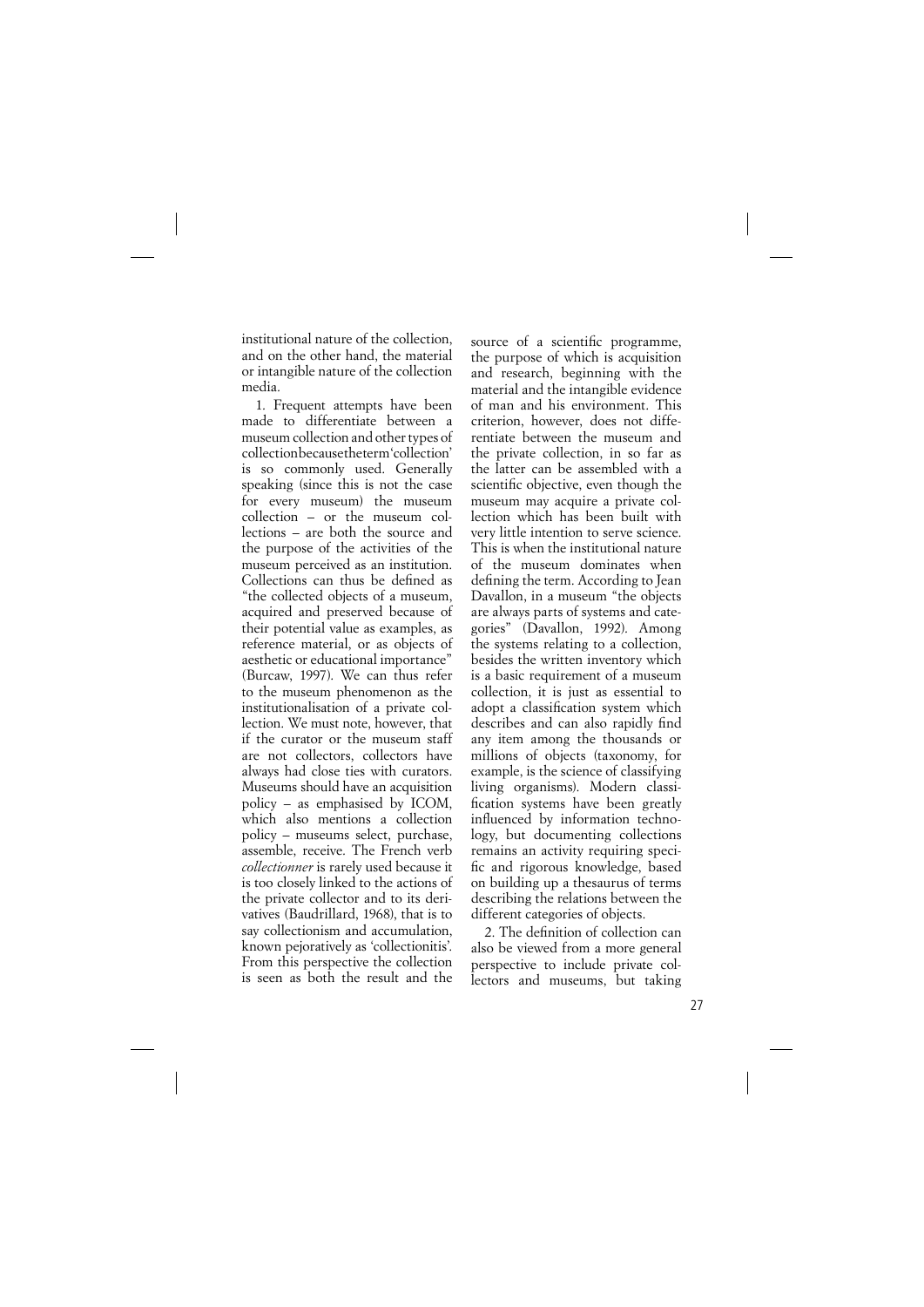its assumed materiality as a starting point. Since this collection is made of material objects – as was the case very recently for the ICOM definition of museums – the collection is identified by the place where is located. Krysztof Pomian defines the collection as "any group of natural or artificial objects that are held temporarily or permanently outside the circuit of economic activity, subject to special protection in an enclosed place designed for this purpose, and displayed on view" (Pomian, 1987). Pomian thus defines the collection by its essentially symbolic value, in so far as the object has lost its usefulness or its value as an item for exchange and has become a carrier of meaning ("semiophore" or carrier of significance). (see *Object*).

3. The recent development of museums – in particular the recognition of intangible heritage – has emphasised the more general nature of collections while also raising new challenges. Intangible collections (traditional knowledge, rituals and myths in ethnology, ephemeral gestures and performances in contemporary art) have led to the development of new systems for acquisition. The material composition of objects alone sometimes becomes secondary, and the documentation of the collecting process – which has always been important in archaeology and ethnology – now becomes the most important information. This information is not only part of research, but also part of communicating to the public.

Museum collections have always appeared relevant provided that they are defined in relation to the accompanying documentation, and also by the work that results from them. This evolution has led to a much wider meaning of the collection as a gathering of objects, each preserving its individuality, and assembled intentionally according to a specific logic. This latter meaning, the most open, includes toothpick collections accumulated as well as traditional museum collections, but also collections of oral history, memories or scientific experiments.

 $\triangleright$  **DERIVATIVES:** COLLECT, COLLECTION, COLLECTOR, COLLECTION MANAGEMENT.

**CORRELATED: ACQUISITION, CATALOGUE,** CATALOGUING, CONSERVATION, DEACCESSION, DOCUMENTATION, EXHIBIT, EXHIBITION, PRESERVATION, RESEARCH, RESTORATION, RETURN, RESTITUTION, STUDY.

#### **COMMUNICATION**

*n.* – Equivalent in French: *communication*; Spanish: *comunicación*; German: *Kommunikation*; Italian: *communicazione*, Portuguese: *communicaçāo*.

Communication (C) is the action of conveying information between one or several emitters (E) and one or several receivers (R) through a channel (the ECR model, Lasswell 1948). The concept is so general that it is not limited to human processes of bearing information of a semantic nature, but is also encountered in relation to machines and to animals or social life (Wiener 1949). The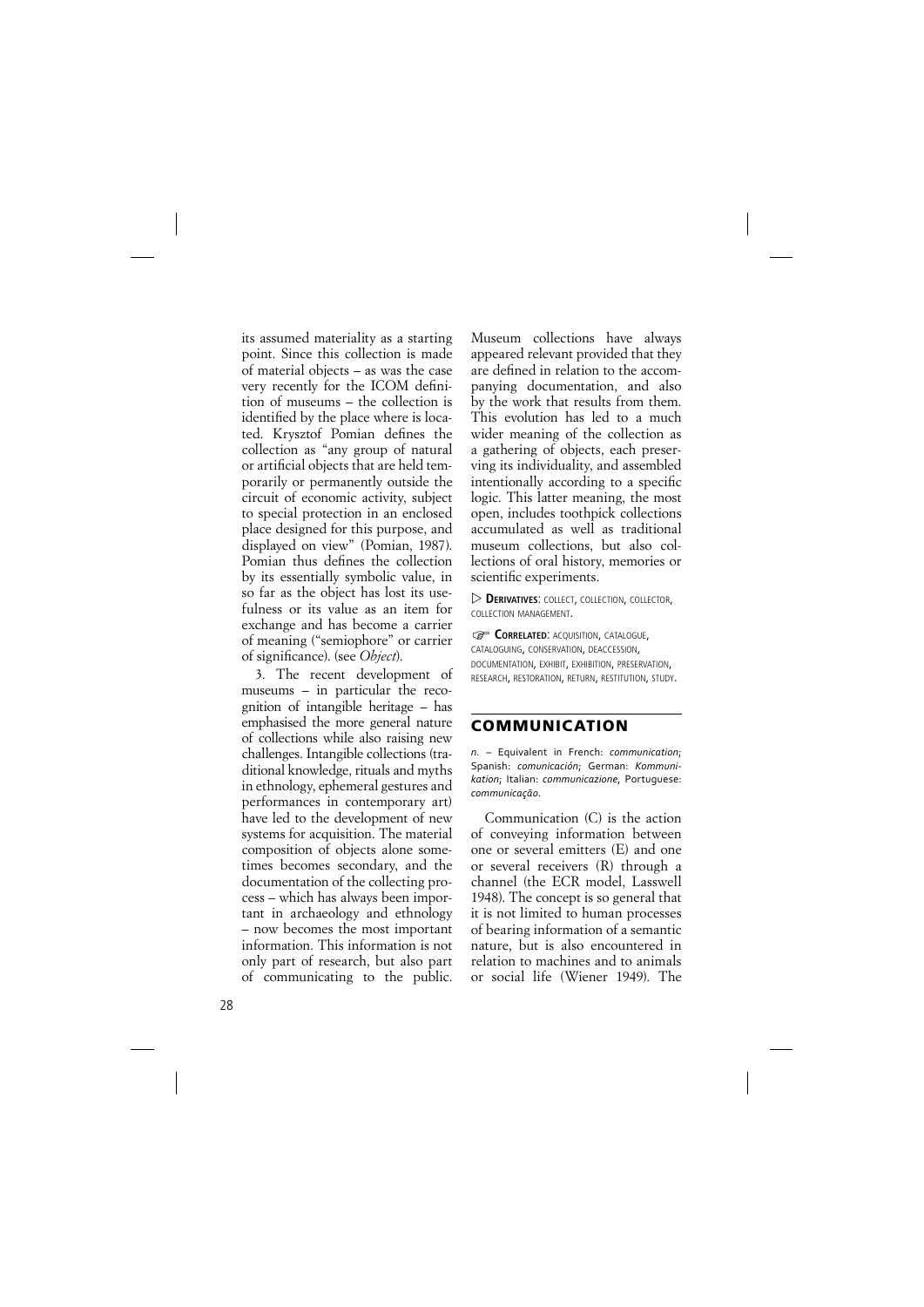term has two usual connotations which can be found to different degrees in museums, according to whether the phenomenon is reciprocal  $(E \leftrightarrow C \leftrightarrow R)$  or not  $(E \rightarrow C \rightarrow R)$ . In the first case the communication is called interactive, while in the second it is unilateral and spread out in time. When communication is unilateral and operates in time, and not just in space, it is called *transmission* (Debray, 2000).

In the museum context communication emerges both as the presentation of the results of research undertaken into the collections (catalogues, articles, conferences, exhibitions) and as the provision of information about the objects in the collections (the permanent exhibition and the information connected with it). This interpretation sees the exhibition both as an integral part of the research process and as an element in a more general communication system including for example, scientific publications. This is the rationale which prevailed in the PRC (Preservation–Research–Communication) system proposed by the Reinwardt Academie in Amsterdam, which includes under communication the functions of exhibition, publication, and education fulfilled by the museum.

1. Application of the term 'communication' to museums is not obvious, in spite of the use made of it by ICOM in its definition of the museum until 2007. This definition states that a museum "acquires, conserves, researches, communicates

and exhibits the tangible and intangible heritage of humanity and its environment for the purposes of education, study and enjoyment." Until the second half of the 20<sup>th</sup> century the principle function of a museum was to preserve amassed cultural or natural treasures, and possibly to display these, without explicitly expressing any intention to communicate, that is to convey a message or information to a receiving public. If in the 1990s, people were asking themselves whether the museum was really a medium (Davallon, 1992; Rasse, 1999) this was because the museum's communication function did not appear obvious to everyone. On the one hand, the idea of a museum message appeared only relatively late, with thematic exhibitions that were principally aimed at education; on the other hand, the receiving public remained a great unknown for a long time, and it is only quite recently that museum visitor studies and visitor surveys have developed. Seen from the perspective favoured in the ICOM definition of museums. museum communication would appear to be the sharing, with different publics, of the objects in the collection and the information resulting from research into them.

2. We can define the specificity of communication as practised by museums in two points: (1) it is most often unilateral, that is, without the possibility of reply from the receiving public, whose extreme passivity was rightly emphasised by McLuhan and Parker (1969, 2008). This does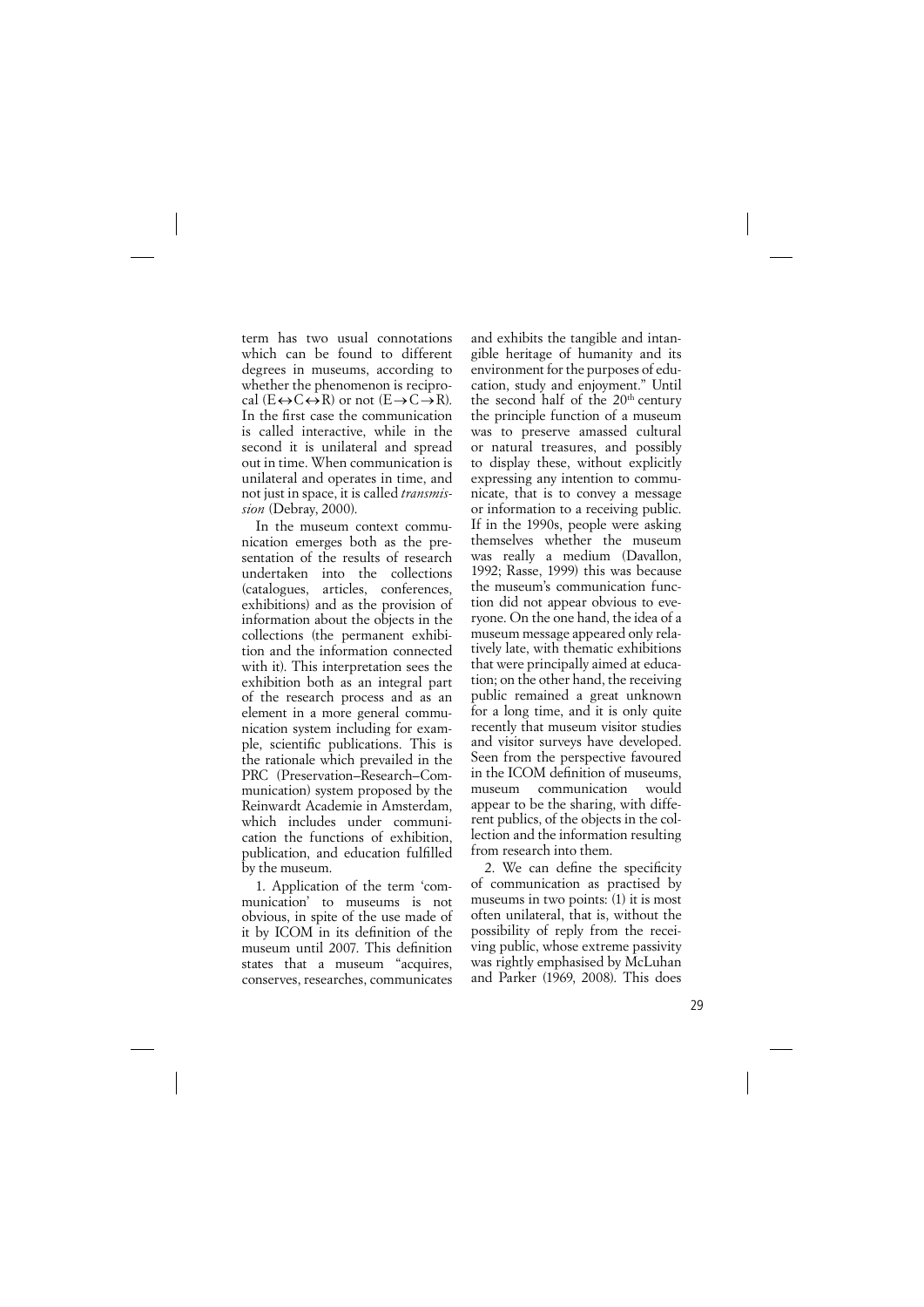not mean that the visitor is not personally involved (whether interactively or not) in this type of communication ( Hooper-Greenhill, 1991); (2) it is not essentially verbal, nor can it really be compared with reading a text (Davallon, 1992), but it works through the sensory presentation of the objects exhibited: "The museum as a communication system, then, depends on the non-verbal language of the objects and observable phenomena. It is primarily a visual language, and at times an aural or tactile language. So intense is its communicative power that ethical responsibility in its use must be a primary concern of the museum worker" (Cameron, 1968).

3. More generally speaking, communication gradually became the driving force of museum operations towards the end of the 20<sup>th</sup> century. This means that museums communicate in a specific way (using their own methods), but also by using all other communication techniques, possibly at the risk of investing less in what is most central to their work. Many museums – the largest ones – have a public relations department, or a "public programmes department", which develops activities aimed at communicating to and reaching various sectors of the public that are more or less targeted, and involving them through traditional or innovative activities (events, gatherings, publications, extramural activities, etc.), In this context the very large sums invested by museums in their internet sites are a significant part of the museum's communication logic.

Consequences include the many digital exhibitions or cyber-exhibitions (a field in which a museum may have genuine expertise), on-line catalogues, more or less sophisticated discussion forums, and forays into social networks (YouTube, Twitter, Facebook, etc.).

4. The discussion regarding the communication methods used by the museum raises the question of transmission. The chronic lack of interactivity in museum communication has led us to ask ourselves how we can make the visitor more active, while seeking his participation (McLuhan and Parker 1969, 2008). We could, of course, remove the labels or even the story line so that the public could build their own rationale as they move through the exhibition, but this would not make the communication interactive. The only places where a degree of interactivity has been developed (such as the *Palais de la Découverte*, the *Cité des sciences et de l'industrie* in Paris, or the Exploratorium in San Francisco) seem closer to amusement parks that develop fun attractions. It appears nevertheless that the real task of the museum is closer to transmission, understood as unilateral communication over time so that each person can assimilate the cultural knowledge which confirms his humanity and places him in society.

**CORRELATED:** CULTURAL ACTION, EXHIBITION, EDUCATION, DISSEMINATION, INTERPRETATION, MEDIA, MEDIATION, TRANSMISSION, PUBLIC AWARENESS, PUBLIC RELATIONS.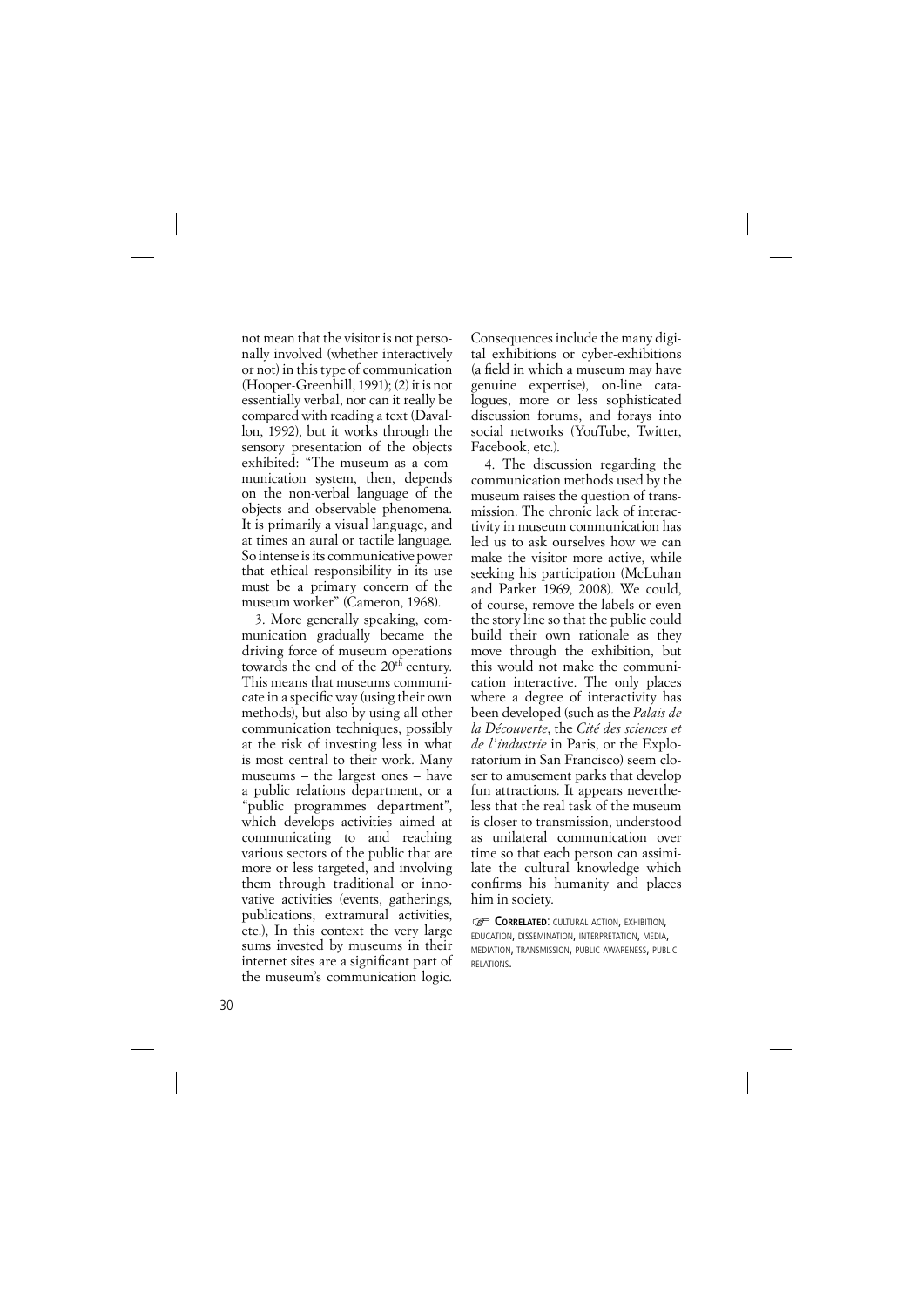# E

#### **EDUCATION**

*n.* (Latin: *educatio, educere*, to guide, to lead out of) – Equivalent in French: *éducation*; Spanish: *educación*; German: *Erziehung, Museumspädagogik*; Italian: *istruzione*; Portuguese: *educaçāo*.

Generally speaking, education means the training and development of human beings and their capacities by implementing the appropriate means to do so. Museum education can be defined as a set of values, concepts, knowledge and practices aimed at ensuring the visitor's development; it is a process of acculturation which relies on pedagogical methods, development, fulfilment, and the acquisition of new knowledge.

1. The concept *education* should be defined in relation to other terms, the first of these being instruction, which "concerns the mind and is understood as knowledge acquired by which one becomes skilful and learned" (Toraille, 1985). Education relates to both the heart and the mind, and is understood as knowledge which one aims to update in a relationship which sets knowledge in motion to develop understanding and individual reinvestment. Education is the action of developing moral, physical, intellectual and scientific values, and knowledge. *Knowledge, know-how, being* and *knowing how to be* are four major components in the educational field. The term education comes from the Latin "educere", to lead out of (i.e. out of childhood) which assumes a dimension of active accompaniment in the transmission process. It is connected with the notion of *awakening*, which aims to arouse curiosity, to lead to questioning and develop the capacity to think. The purpose of informal education is thus to develop the senses and awareness; it is a *development* process which presupposes change and transformation rather than conditioning and inculcation, notions it tends to oppose. The shaping of it therefore happens via instruction which conveys useful knowledge, and education which makes this knowledge transformable and able to be reinvested by the individual to further the process of his becoming a human being.

2. In a more specifically museum context, education is the mobilisation of knowledge stemming from the museum and aimed at the development and the fulfilment of individuals, through the assimilation of this knowledge, the development of new sensitivities and the realisation of new experiences. "*Museum pedagogy*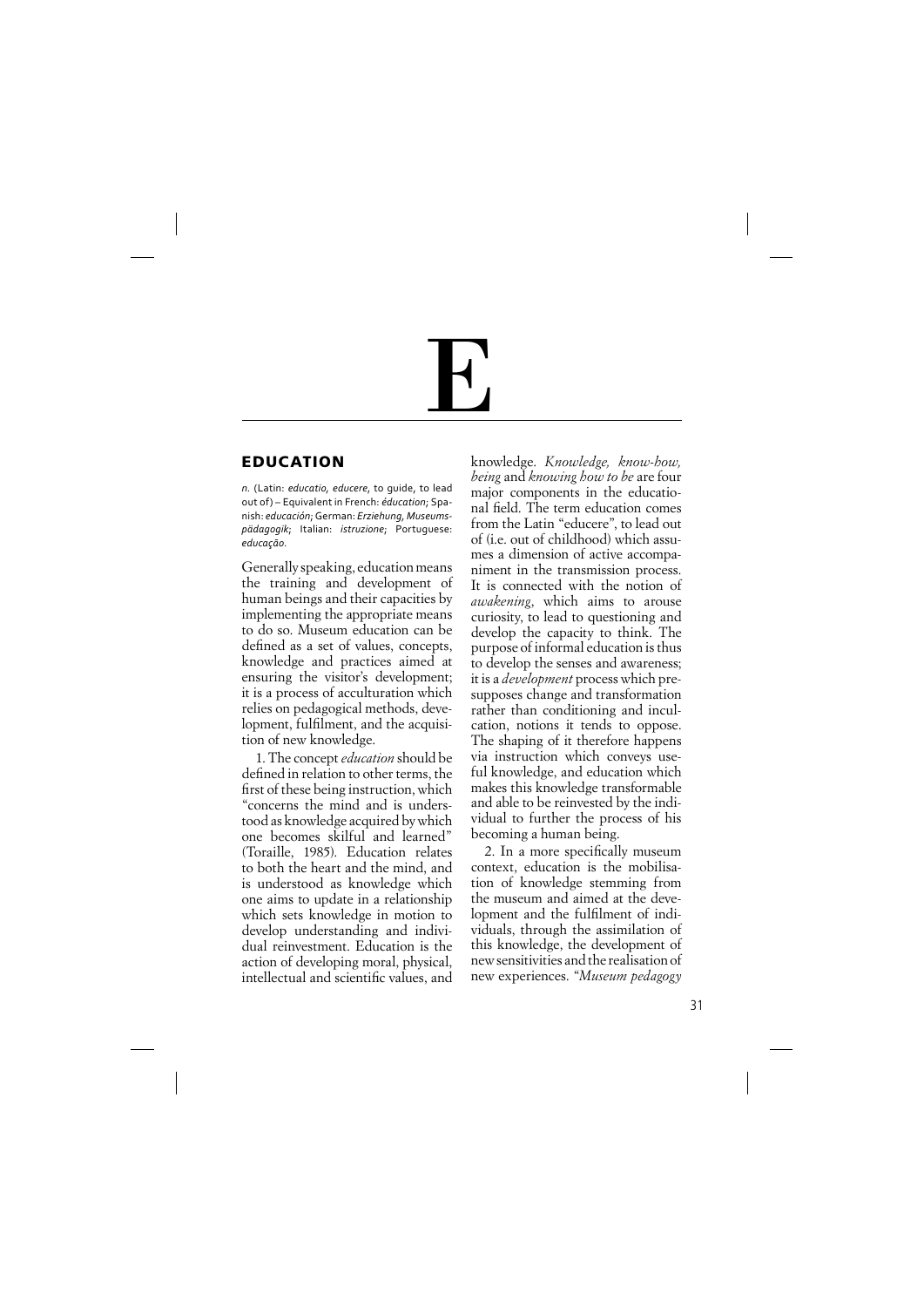is a theoretical and methodological framework at the service of educational activities in a museum environment, activities the main purpose of which is to impart knowledge (information, skills and attitudes) to the visitor" (Allard and Boucher, 1998). *Learning* is defined as "an act of perception, interaction and assimilation of an object by an individual", which leads to an "acquisition of knowledge or the development of skills or attitudes" (Allard and Boucher, 1998). Learning relates to the individual way in which a visitor assimilates the subject. With regard to the science of education or intellectual training, if *pedagogy* refers more to childhood and is part of upbringing, the notion of *didactic* is considered as the theory of dissemination of knowledge, the way to present knowledge to an individual whatever his or her age. Education is wider, and aims at the autonomy of the individual.

We can mention other related concepts which shade and enrich these different approaches. The concepts of *museum activities* or *cultural action*, like that of *interpretation* or *mediation*, are often invoked to describe the work carried out with the public in the museum's efforts at *transmission*. "I am teaching you" says a teacher, "I am allowing you to know" says a mediator (Caillet and Lehalle, 1995) (see *Mediation*). This distinction aims to reflect the difference between the act of training, and a process of awareness appealing to an individual who will finish the work according to the extent to which he assimilates the content before him. Training assumes constraint and obligation, whereas the museum context supposes freedom (Schouten, 1987). In Germany the term pedagogy, or *Pädagogik* is used more frequently, and of the word used to describe education within museums is *Museumspädagogik*. This refers to all the activities that a museum may offer, regardless of the age, education or social background of the public concerned.

 $\triangleright$  **DERIVATIVES:** ADULT EDUCATION, EDUCATIONAL SCIENCES, EDUCATIONAL SERVICES, LIFE-LONG EDUCATION, INFORMAL OR NON-FORMAL EDUCATION, MID-CAREER EDUCATION, MUSEUM EDUCATION, POPULAR EDUCATION.

**CORRELATED:** AWAKENING, CULTURAL ACTION, CULTURAL ACTIVITIES, DEVELOPMENT, DIDACTIC, INTERNSHIP, INSTRUCTION, MEDIATION, PEDAGOGY, TEACHING, TRAINING, TRANSMISSION, UPBRINGING.

#### **ETHICS**

*n.* (From the Greek *ethos*: customs, character) – Equivalent French: *éthique*; Spanish: *etica*; German: *Ethik*; Italian: *ethica*; Portuguese: *ética*.

Generally speaking, ethics are a philosophical discipline in philosophy that deals with identifying values which will guide both private and public human conduct. Far from being a simple synonym of morality, as is currently believed, ethics is the opposite in so far as the choice of values is not imposed by a specific set of rules, but rather freely chosen by the individual taking action. This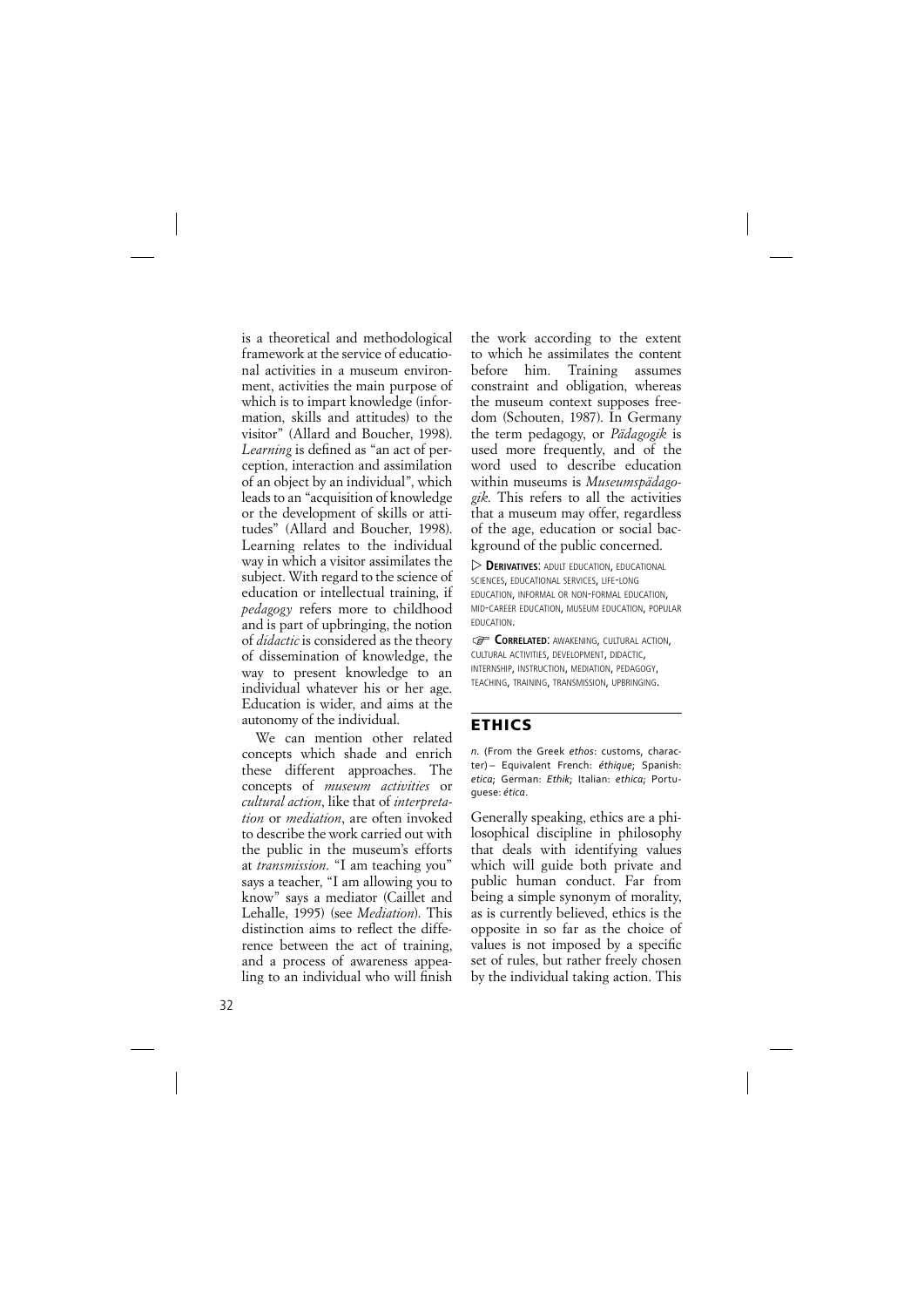distinction is essential because of its consequences for museums, since the museum is an institution, that is to say a phenomenon which exists by common agreement and which can be altered.

Within the museum, ethics can be defined as the discussion process aimed at identifying the basic values and principles on which the work of the museum relies. Ethics lead to the drawing up of principles set out in museums' codes of ethics, of which the ICOM code is one example.

1. Ethics are aimed at guiding a museum's conduct. In a moral vision of the world, reality is subject to a moral order which determines the place occupied by each person. This order constitutes a perfection towards which each being must strive by fulfilling his function perfectly, and this is known as virtue (Plato, Cicero, etc.). By contrast, the ethical vision of the world is based on a chaotic and disorganised world, left to chance and without any fixed bearings. Faced with this universal disorder, individuals are the only judge of what is best for them (Nietzsche, Deleuze); they alone must decide for themselves what is good or bad. Between these two radical positions that are moral order and ethical disorder, a middle road is conceivable in so far as it is possible for people to agree freely among themselves to recognise common values (such as the principle of respect for human beings). Again this is an ethical point of view which on the whole governs the way modern

democracies determine values. This fundamental distinction still influences the division between two types of museums or two ways of operating even today. Some very traditional museums such as fine arts museums seem to follow a pre-established order: their collections appear to be sacred and define a model of conduct by different actors (curators and visitors), and a crusading spirit in the way they carry out their tasks. On the other hand, some museums, perhaps more attentive to the practical reality of people's lives, do not consider themselves subject to absolute values and continuously reassess them. These may be museums more in touch with real life, such as anthropology museums, striving to grasp an ethnic reality which is often fluctuating, or so-called "social museums" for which questions and practical choices (political or social) are more important than the religion of collections.

2. While the distinction between ethical and moral is quite clear in French and Spanish, the term in English is more open to confusion (*éthique* in French can be translated as ethic or also as moral in English). Thus the English version of the ICOM Code of Ethics (2006) in appears in French as *Code de déontologie* (*Código de deontología* in Spanish). The vision expressed in the code is, however clearly prescriptive and normative (and very similar to that expressed in the codes of the UK Museums Association and the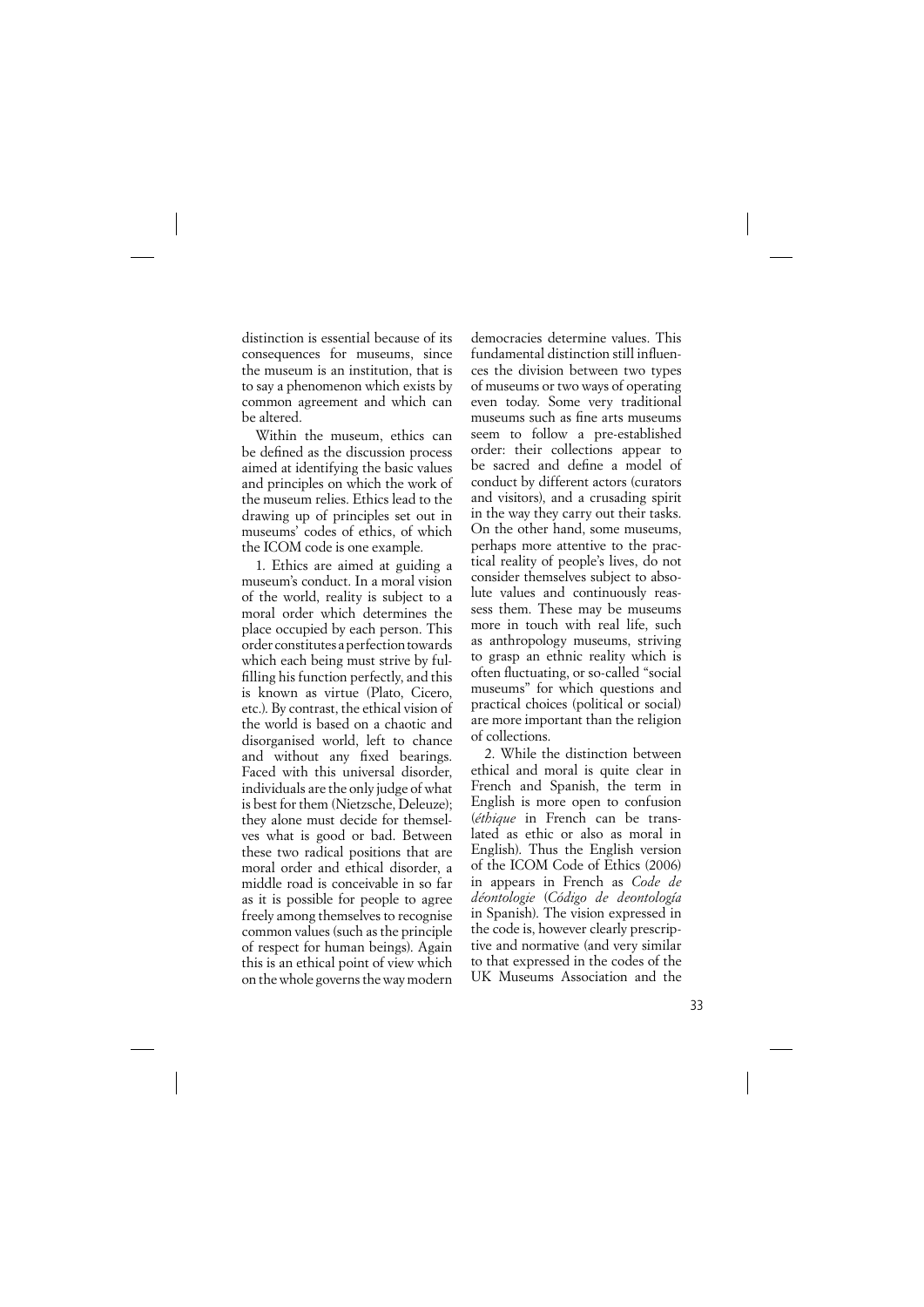American Association of Museums). It is laid out in eight chapters which identify basic measures to allow the (supposedly) harmonious development of the museum institution within society: (1) Museums take care of the protection, documentation and promotion of the natural and cultural heritage of humanity (institutional, physical and financial resources needed to open a museum). (2) Museums which maintain collections hold them in trust for the benefit of society and its development (issues of acquisition and deaccession of collections). (3) Museums hold primary evidence for building up and furthering knowledge (deontology of research or of collecting evidence). (4) Museums provide opportunities for the appreciation, understanding and management of the natural and cultural heritage (deontology of exhibiting). (5) Museums hold resources that provide opportunities for other services and benefits to the public (issues of expertise). (6) Museums work in close collaboration with the communities from which their collections originate as well as with those that they serve (issues of cultural property). (7) Museums operate in a legal manner (respect for the rule of law). (8) Museums operate in a professional manner (professional conduct and conflicts of interest).

3. The third impact on museums of the concept of ethics is its contribution to the definition of museology as museal ethics. From this perspective, museology is not a science in development (as proposed by Stránský), because the study of the birth and the evolution of museums does not follow the methods of both human and natural sciences in so far as it is an institution that is malleable and can be reshaped. However, as a tool of social life, museums demand that endless choices are made to determine the use to which they will be put. And precisely here, the choice of the ends to which this body of methods may be subjected is none other than a choice of ethics. In this sense museology can be defined as museal ethics, because it is ethics which decide what a museum should be and the ends to which it should be used. This is the ethical context in which it was possible for ICOM to build a deontological code for the management of museums, a deontology which constitutes a code of ethics common to a socioprofessional category and serving it as a paralegal framework.

**CORRELATED:** MORAL, VALUES, DEONTOLOGY.

#### **EXHIBITION**

*n*. (early 15c., from O.Fr. *exhibicion*, from Latin *exhibitionem*, nom. *exhibitio*, from *exhibere* 'to show, display,' lit. 'to hold out,' from ex- 'out' and *habere* 'to hold') – Equivalent French: (from the Latin *expositio, gen. espoitionis*: exposé, explication) *exposition*; Spanish: *exposición*; German: *Austellung*; Italian: *esposizione, mostra*; Portuguese: *exposição, exhibição.*

The term 'exhibition' refers to the result of the action of displaying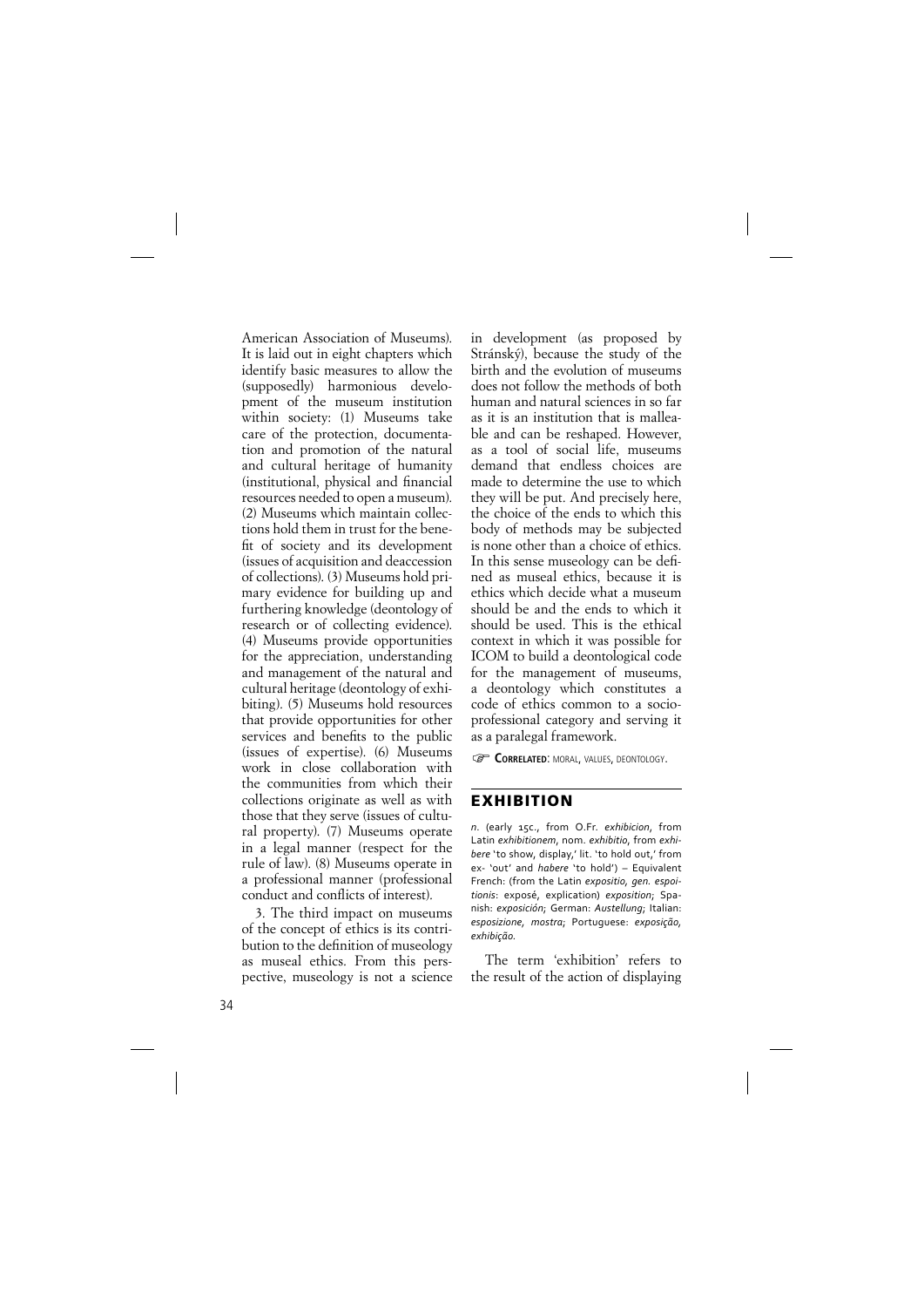something, as well as the whole of that which is displayed, and the place where it is displayed. "Let us consider a definition of the exhibition borrowed from outside and not drafted by ourselves. This term – along with its abbreviated term 'exhibit' – means the act of displaying things to the public, the objects displayed (the exhibits), and the area where this display takes place" (Davallon, 1986). Borrowed from the Latin *expositio*, the French term exposition (in old French *exposicïun*, at the beginning of the  $12<sup>th</sup>$  century) first had at the same time the figurative meaning of an explanation, an exposé, the literal meaning of an exposition (of an abandoned child, still used in Spanish in the term *expósito*), and the general meaning of display. From there (in the  $16<sup>th</sup>$  century) the French word *exposition* had the meaning of presenting (merchandise), then (in the  $17<sup>th</sup>$  century) it could mean abandonment, initial presentation (to explain a work) or situation (of a building). In 18<sup>th</sup> century France the word *exhibition*, as a display of art works, had the same meaning in French as in English, but the French use of the word *exhibition* to refer to the presentation of art later gave way to ex*position*. On the other hand, the word *exposition* in English means (1) the setting forth of a meaning or intent, or (2) a trade show, thus preserving the earlier meanings of the French. Today both the French *exposition* and the English *exhibition* have the same meaning, which applies to the setting out of exhibits of all kinds in a space for public viewing; also the exhibits themselves, and the space in which the show takes place. From this viewpoint, each of these meanings defines somewhat different elements.

1. The exhibition, understood as the container or the place where the contents are on display (just as the museum appears both as a function and as a building) is characterised not by the architecture of this space but by the place itself. Even though the exhibition appears to be one of the characteristics of museums, exhibition thus has a far broader reach because it can also be set up by a profit-making organisation (market, store, art gallery). It can be organised in an enclosed space, but also in the open air (in a park or a street) or *in situ*, that is to say without moving the objects from their original sites natural, historical or archaeological sites. Seen from this perspective exhibition areas are defined not only by the container and the contents but also by the users – visitors and museum professionals – that is to say the people who enter this specific area and share in the general experience of the other visitors at the exhibition. The place of the exhibition is thus a specific place of social interaction, the effects of which can be assessed. Evidence of this is provided by the development of visitor studies, and the growth of a specific field of research connected with the communication aspect of the place and with all the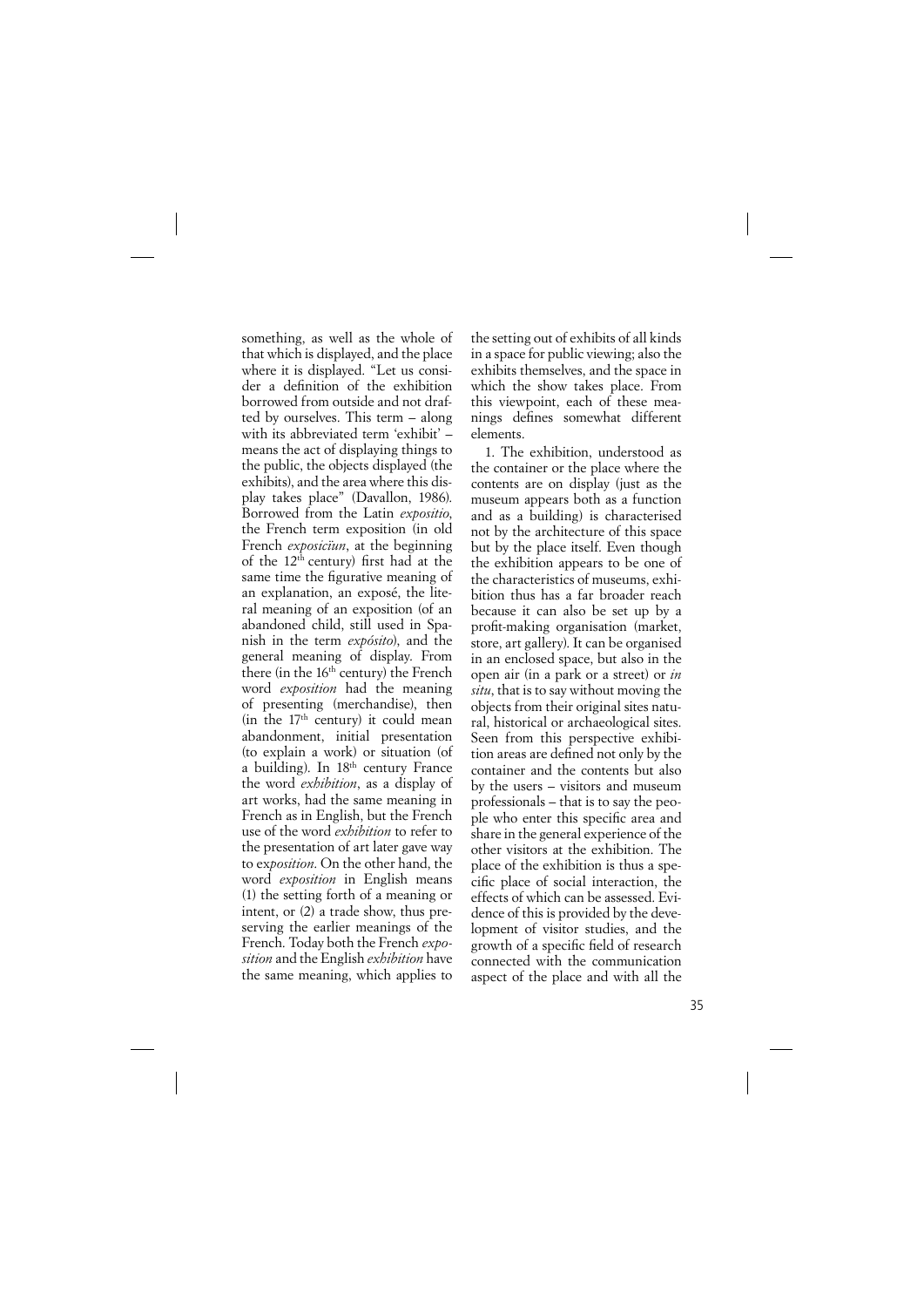interactions specific to this place, or to all the images and ideas that this place might evoke.

2. As a result of the act of displaying, exhibitions are seen today as one of the main functions of the museum which, according to the latest definition by ICOM, "acquires, conserves, researches, communicates and exhibits the tangible and intangible heritage of humanity…" According to the PRC model (Reinwardt Academie), exhibition is part of the museum's more general function of communication, which also includes policies for education and publication. From this point of view exhibitions are a fundamental feature of museums, in so far as these prove themselves to be excellent places for sensory perception, by presenting objects to view (that is, visualisation), monstration (the act of demonstrating proof), ostention (initially the holding up of sacred objects for adoration). The visitor is in the presence of concrete elements which can be displayed for their own importance (pictures, relics), or to evoke concepts or mental constructs (transubstantiation, exoticism). If museums can be defined as places of musealisation and visualisation, exhibitions then appear as the "explanatory visualisation of absent facts through objects, and methods used to display these, used as signs" (Schärer, 2003). Showcases and picture rails are artifices which serve to separate the real world and the imaginary world of museums. They serve no other role than to mark objectivity, to guarantee distance (creating a *distancing*, as Bertolt Brecht said of the theatre) and let us know that we are in another world, a world of the artificial, of the imaginary.

3. Exhibitions, when they are understood as the entirety of the objects displayed, include *musealia*, museum objects or "real things", along with substitutes (casts, copies, photos, etc.), display material (display tools, such as show cases, partitions or screens), and information tools (such as texts, films or other multimedia), and utilitarian signage. From this perspective the exhibition works as a specific communication system (McLuhan and Parker, 1969; Cameron, 1968) based on "real things" and accompanied by other artefacts which allow the visitor to better identify their significance. In this context, each of the elements present in the exhibition (museum objects, substitutes, texts, etc.) can be defined as an *exhibit*. In such a situation it is not a question of rebuilding reality, which cannot be relocated in the museum (a "real thing" in a museum is already a substitute for reality and an exhibition can only offer images which are analogous with that reality). The exhibition communicates reality through this mechanism. Exhibits in an exhibition work as signs (semiotics), and the exhibition is presented as a communication process which is most often unilateral, incomplete and interpretable in ways that are often very different. The term exhi-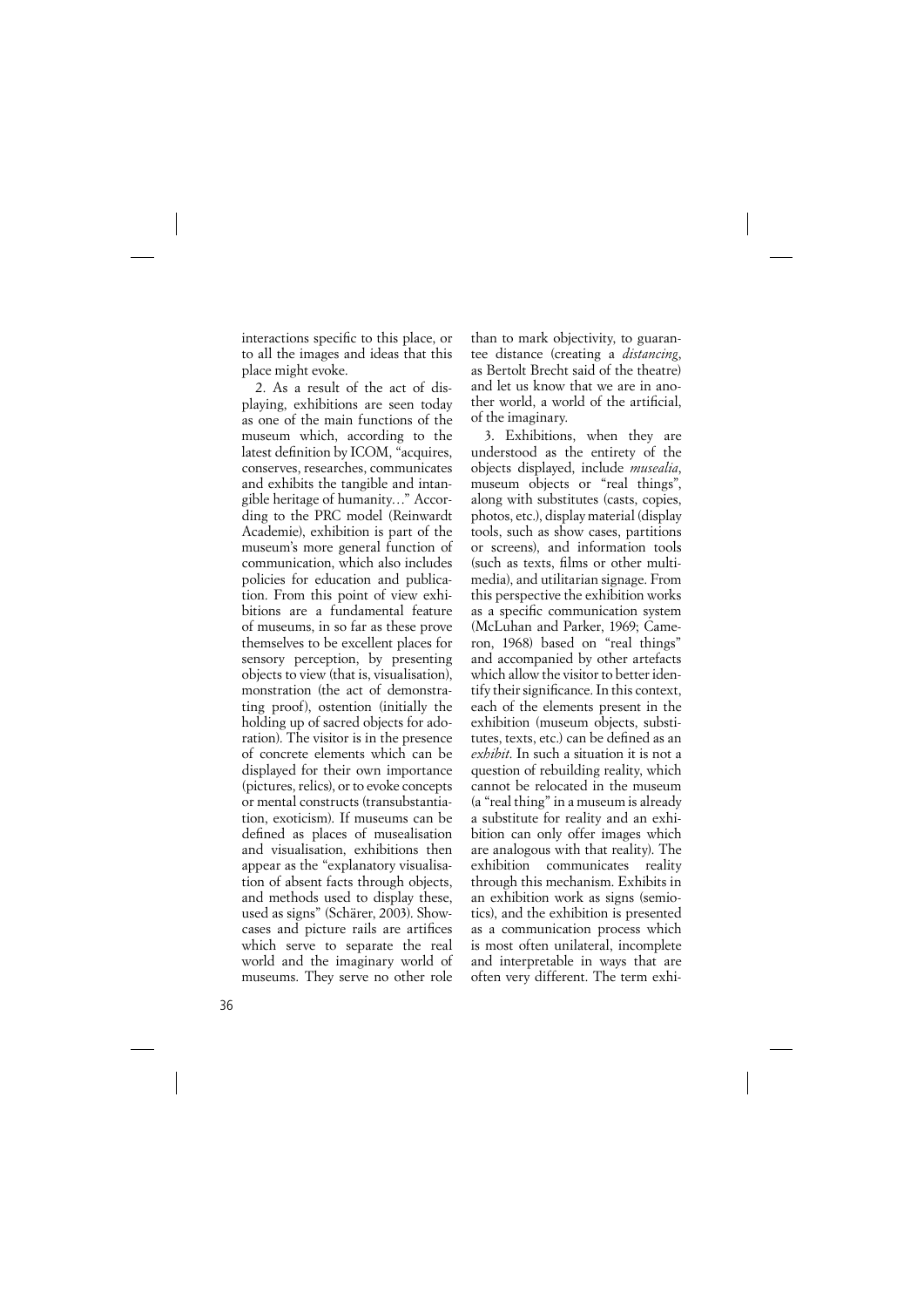bition as used here differs from that of *presentation*, in so far as the first term corresponds, if not to a discourse, physical and didactic, then at least to a large complex of items that have been put on view, whereas the second evokes the showing of goods in a market or department store, which could be passive, even if in both cases a specialist (display designer, exhibition designer) is needed to reach the desired level of quality. These two levels – presentation and exhibition – explain the difference between exhibition design and exhibit display. In the first case the designer starts with the space and uses the exhibits to furnish the space, while in the second he starts with the exhibits and strives to find the best way to express them, the best language to make the exhibits speak. These differences of expression have varied during different periods, according to tastes and styles, and according to the relative importance of the people installing the space (decorators, exhibition designers, display designers, stage designers), but the modes of exhibition also vary according to the disciplines and the objective of the show. The answers to the questions regarding "to show" and "to communicate" cover a vast field allowing us to sketch the history and typology of exhibitions. We can imagine the media that were used (objects, texts, moving images, environments, digital information technology, mono-media and multimedia exhibitions); according to whether or not the exhibition was of a profit-making nature (research exhibition, blockbuster, stage show exhibition, commercial exhibition), and according to the general concept of the museographer (exhibit design for the object, for the point of view or approach, etc.). And we note that the seeing visitor has become more and more involved in this great range of possibilities.

4. The French words *exposition* and *exhibition* differ, in so far as *exhibition* now has a pejorative meaning. Towards 1760 the word *exhibition* could be used in French and in English to indicate an exhibition of paintings, but the meaning of the word has been degraded in French to indicate activities that are clearly for show (sport exhibitions), or indecent in the eyes of the society where the exhibition takes place. This is the case for the derivatives *exhibitionist* and *exhibitionism* in English, which refer even more specifically to indecent acts. Criticism of exhibitions is often the most virulent when it takes the approach that the exhibition is not what it should be – and by association, what a museum should do – but has become a hawker show, far too commercial, or offensive to the public.

5. The development of new technologies and computer-aided design have popularised the creation of museums on the internet with exhibitions that can only be visited on screen or via digital media. Rather than using the term virtual exhibi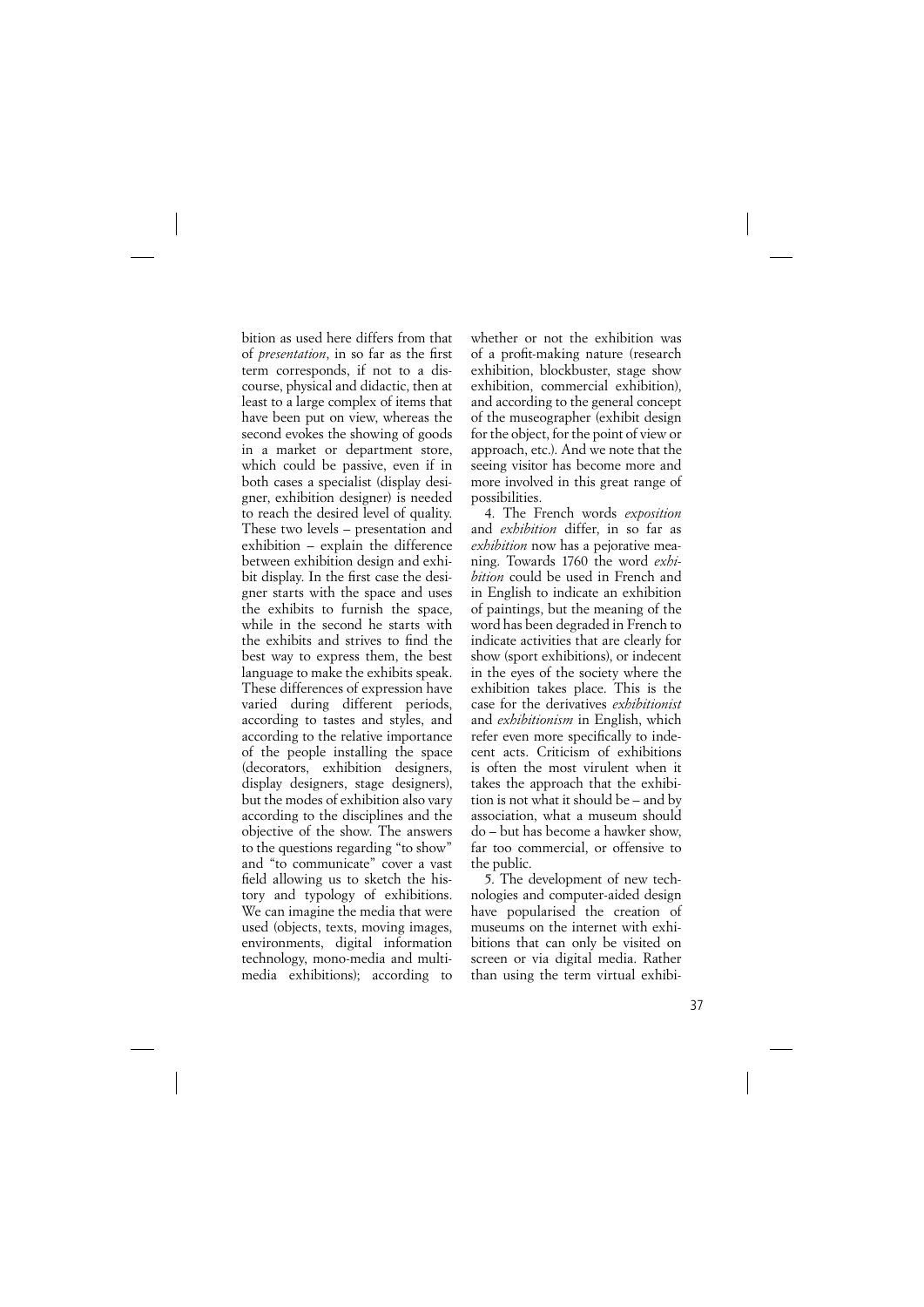tion (the exact meaning of which would be a possible exhibition, that is to say a potential reply to the question of "showing"), we prefer the terms digital or cyber exhibition to refer to these particular exhibitions seen on the internet. They open up possibilities (collecting objects, new ways of display, analysis, etc) that traditional exhibitions of material objects do not always have. While for the time being they are hardly competition for exhibitions of real objects in traditional museums, it is not impossible that their development will affect the methods currently used by museums.

 $\triangleright$  **DERIVATIVES:** AGRICULTURAL EXHIBITION. COMMERCIAL EXHIBITION, CYBER EXHIBITION, EXHIBIT, EXHIBITION CATALOGUE, EXHIBITION CURATOR, EXHIBITION DESIGN, EXHIBITION DESIGNER, EXHIBITION GALLERIES, EXHIBITION PRACTICE, EXHIBITION SCENARIO, EXHIBITION STUDIES, EXHIBITOR, *IN SITU* EXHIBITION, INTERNATIONAL EXHIBITION, NATIONAL EXHIBITION, OPEN AIR EXHIBITION, PERMANENT EXHIBITION (A LONG OR SHORT TERM EXHIBITION), TEMPORARY EXHIBITION, TRAVELLING EXHIBITION, TO EXHIBIT, UNIVERSAL EXHIBITION.

**CORRELATED: COMMUNICATION, DECORATOR,** DEMONSTRATION, DIDACTIC OBJECT, DIORAMA, DISPLAY, DISPLAY TOOL, EXPOSITION, FAIR, FICTIONAL REALITY, GALLERY, HANGING, INSTALLATION, INSTALLING SPACE, MEANS, MECHANISM, MEDIA, MESSAGE, METAPHOR, MONSTRATION, OPENING, OSTENTION, PICTURE RAIL, POSTING, PRESENTATION, PROJECT MANAGER, REALITY, REPRESENTATION, STAGE SETTING, SHOW, SHOWCASE, SOCIAL SPACE, SPACE, STAGE DESIGN, VISUALISATION.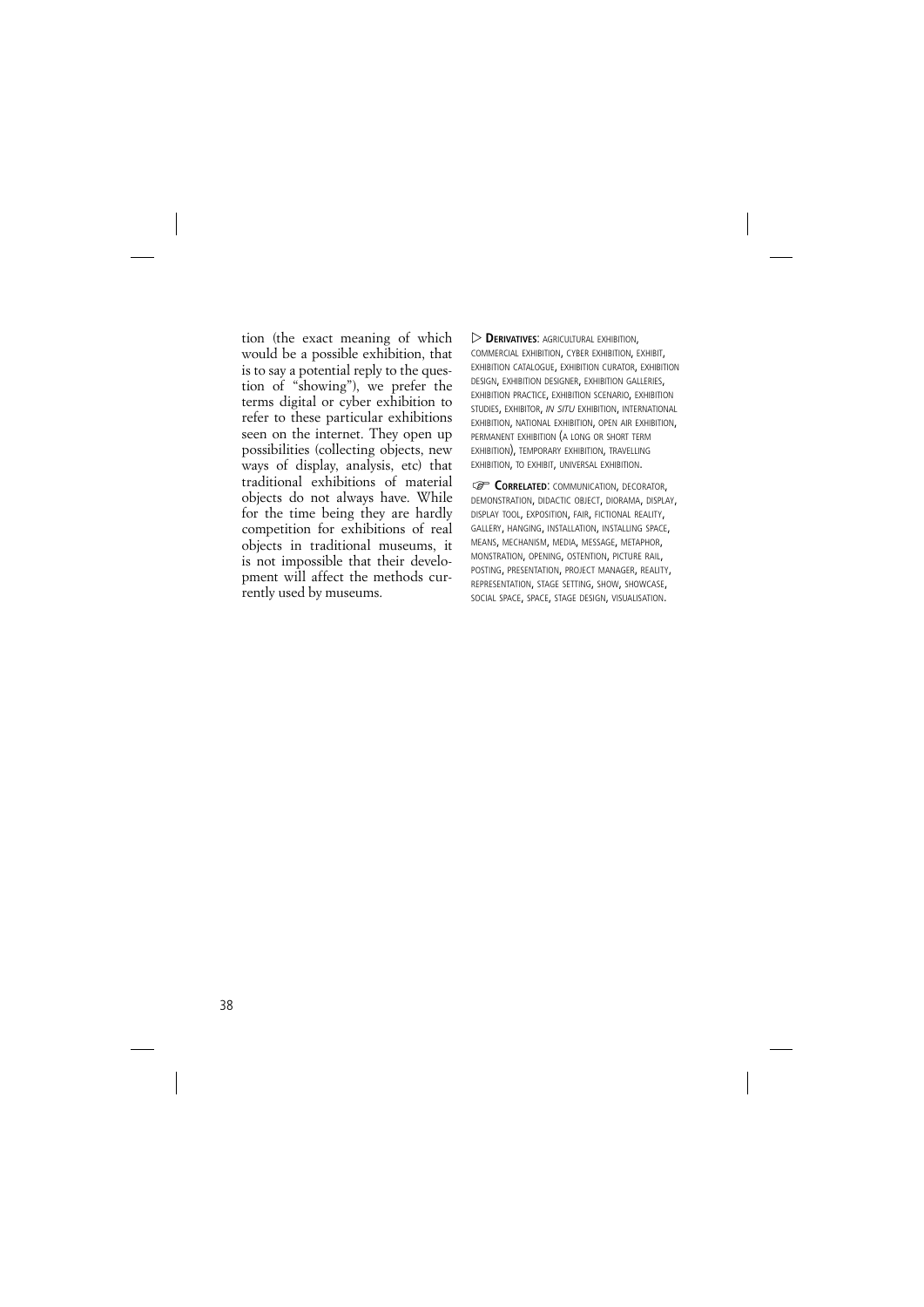# $\overline{\mathbf{H}}$

## **HERITAGE**

*n.* – Equivalent in French: *patrimoine*; Spanish: *patrimonio*; German: *Natur- und Kulturerbe*; Italian: *patrimonio*; Portuguese: *patrimônio*.

The notion of heritage (*patrimonium*) in Roman law referred to all the assets received by succession, assets which, according to law, are inherited by children from fathers and mothers; family assets, as opposed to assets acquired since marriage. By analogy, two metaphorical uses were born later. (1) Recently the expression 'genetic heritage' to describe the hereditary features of a living being;  $(2)$  earlier the concept of 'cultural heritage' seems to have appeared in the  $17<sup>th</sup>$  century (Leibniz, 1690) before being taken up again by the French Revolution (Puthod de Maisonrouge, 1790); Boissy d'Anglas, 1794). The term, however, has many more or less broad meanings. Because of its etymology, the term and the notion that it infers have spread more widely in Romance languages since the 1930s (Desvallées, 1995) than in the Anglo-Saxon world, which favoured the term property (goods) before adopting the term heritage in around the 1950s, while differentiating it from legacy. In the same way the Italian government, while one of the first to recognise the term *patrimonio*, continued to use the expression *beni culturali* (cultural goods). The idea of heritage is inevitably tied to that of potential loss or disappearance – as was the case after the French Revolution – and at the same time to the will to preserve these goods. "Heritage can be recognised by the fact that its loss means a sacrifice and that its conservation also presupposes sacrifices" (Babelon et Chastel, 1980).

1. Starting with the French Revolution and throughout the 19<sup>th</sup> century, heritage essentially referred to immovable property and was generally confused with the idea of historical monuments. A monument, in the original sense of the word, is a construction intended to perpetuate the memory of somebody or some thing. Aloys Riegl identified three categories of monuments: those that were conceived intentionally "to commemorate a specific time or a complex event in the past" (intentional monuments), "those chosen by subjective preferences" (historical monuments), and finally "all the creations of mankind, independent of their significance or their original intent" (ancient monuments) (Riegl, 1903). According to the prin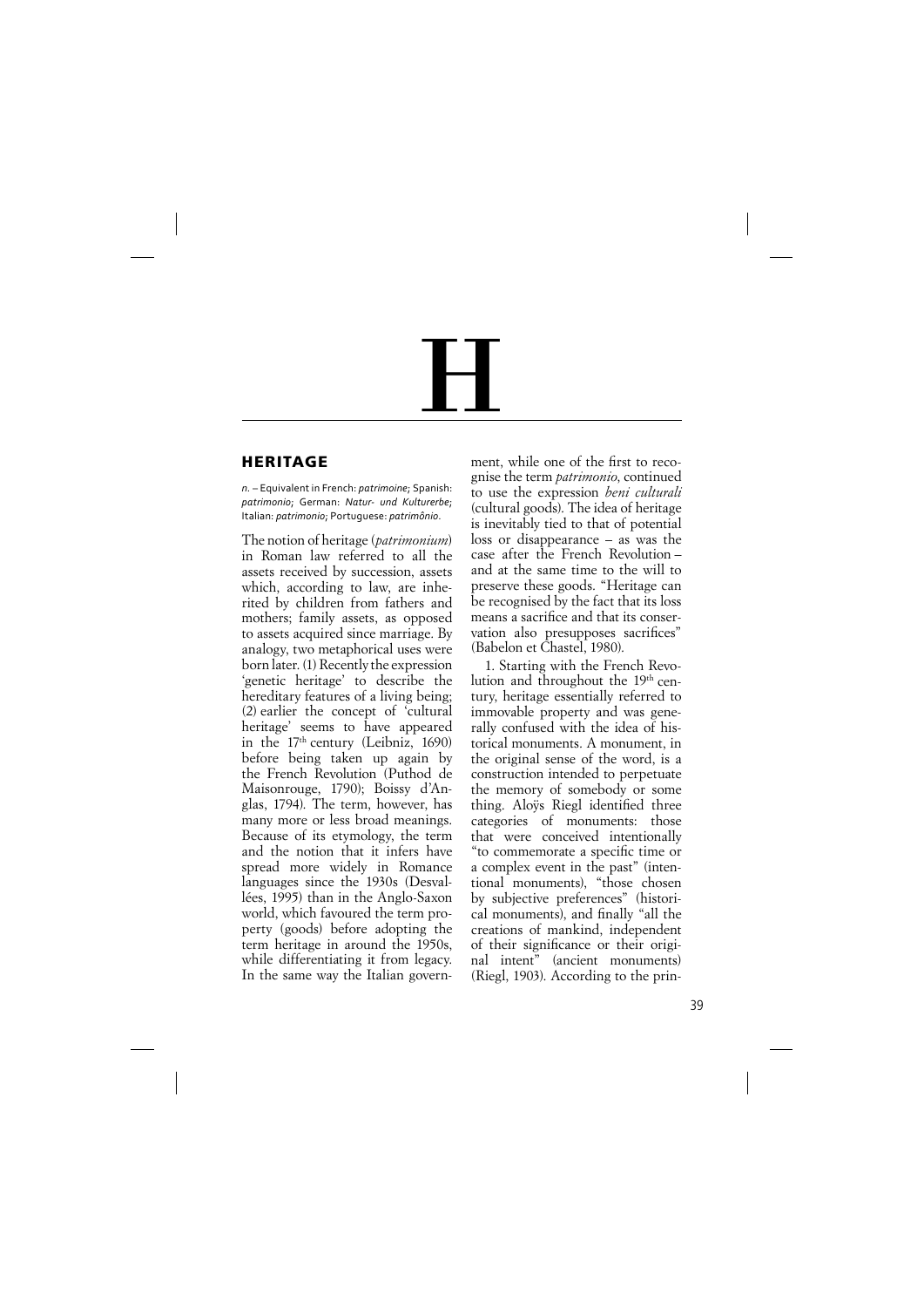ciples of history, history of art, and archaeology, the last two categories essentially belong to the category of immovable heritage. Until very recently the Directorate of the Heritage of France, whose principle purpose was the preservation of historical monuments, was separate from the Directorate of the Museums of France (French Museums Board). Today it is not unusual to find people supporting this differentiation, which is at the very least strict. Even when expanded worldwide under the aegis of UNESCO, the idea that is fostered especially by ICOMOS, the equivalent of ICOM for historical monuments, is first of all based essentially on monuments and on groups of monuments and sites. Thus the Convention on the World Cultural Heritage stipulates: "For the purposes of this Convention, the following shall be considered cultural heritage: – monuments: architectural works, works of monumental sculpture and painting, […] – groups of buildings: groups of separate or connected buildings, […] because of their architecture, […] – sites: works of man or the combined works of nature and man, […]. For the purposes of this Convention the following shall be considered natural heritage: natural features, […] – geological and physiographical formations [...] – natural sites or natural areas." (UNESCO 1972).

2. From the mid 1950s, the notion of heritage gradually incorporated all material evidence of man and his environment and became considerably wider. Thus folklore heritage, scientific heritage and then industrial heritage were gradually integrated into the concept of heritage. The definition of heritage in French-speaking Québec also followed this general tendency: "May be considered heritage all objects or groups of objects, material or intangible, that are collectively recognised or appropriated for their value as evidence and historical memory and which merit being protected, preserved, and enhanced" (Arpin, 2000). This concept refers to all natural or man-made goods and values, whether material or intangible, without restriction of time or space, whether they be simply inherited from the forbears of earlier generations or gathered and preserved to be transmitted to the descendants of future generations. Heritage is a public good; its preservation must be assumed by the community when individuals fail to do so. Individual local natural and cultural characteristics contribute to the conception and building of the universal character of heritage. The concept of heritage differs from the concept of inheritance with regard to time and events: whereas inheritance is identified immediately after a death or when there is a transferral of goods from one generation to another, heritage defines all the goods received or gathered and safeguarded by earlier generations that will be transmitted to their descendants. To a certain extent, heritage can be a line of inheritances.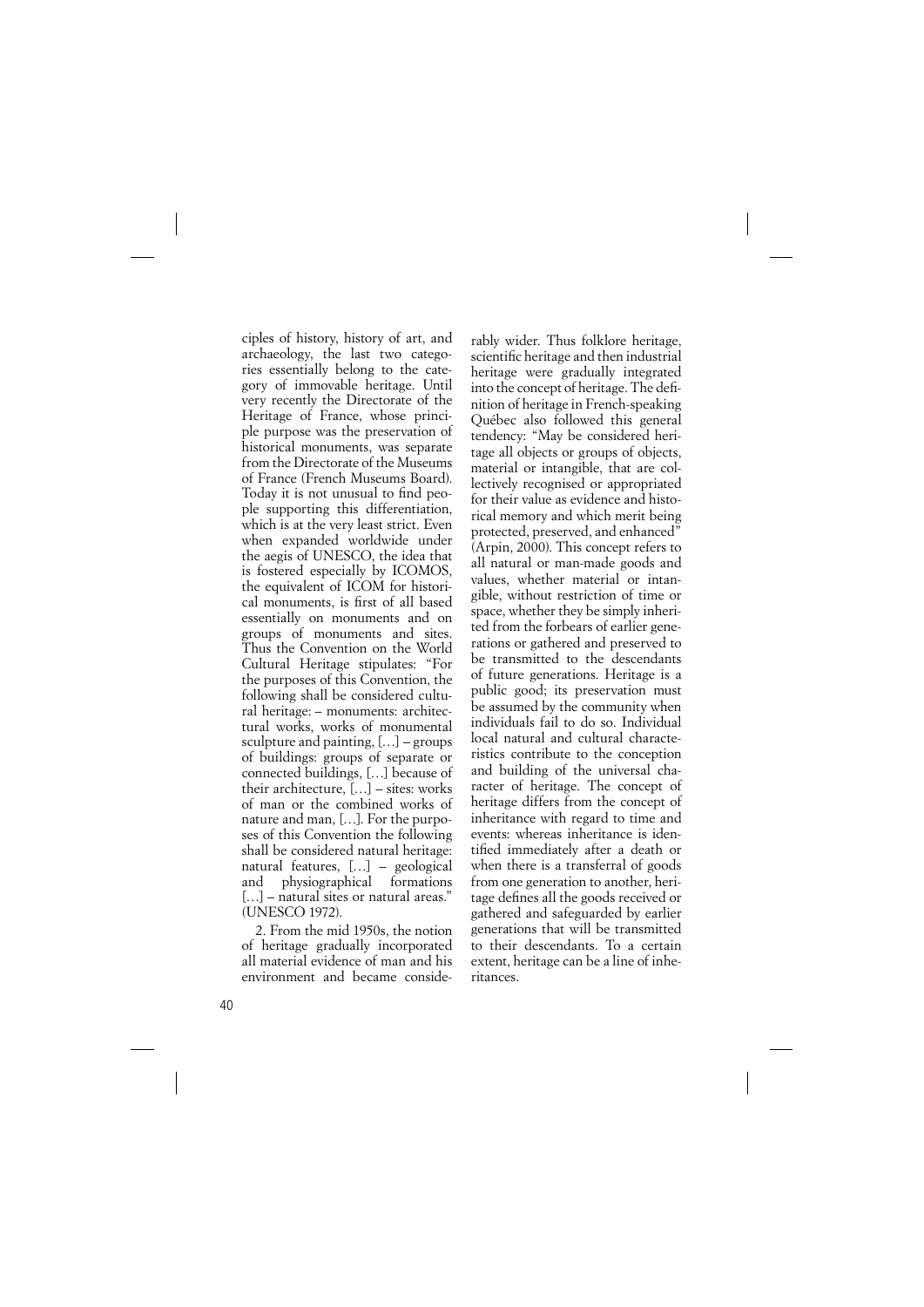3. For some years the notion of heritage, essentially defined on the basis of a western concept of transmission, has felt the impact of the globalisation of ideas, such as the relatively recent concept of intangible heritage. This concept, of Asian origin (in particular from Japan and Korea) is founded on the idea that transmission, to be effective, must essentially be done by human carriers, from whence evolved the idea of *living human treasures*: "Living human treasure refers to a person who excels above others in performing music, dance, games, plays and rituals which are of outstanding artistic and historical value in their respective countries as envisaged in the Recommendation on the Safeguarding of Traditional Cultures and Folklore" (UNESCO, 1993). This principle was accepted internationally and endorsed in the 2003 Convention for the Safeguarding of the Intangible Cultural Heritage.

"The *intangible cultural heritage* means the practices, representations, expressions, knowledge, skills – as well as the instruments, objects, artefacts and cultural spaces associated therewith – that communities, groups and, in some cases, individuals recognize as part of their cultural heritage. This intangible cultural heritage, transmitted from generation to generation, is constantly recreated by communities and groups in response to their environment, their interaction with nature and their history, and provides them with a sense of identity and continuity, thus promoting respect for cultural diversity and human creativity. For the purposes of this Convention, consideration will be given solely to such intangible cultural heritage as is compatible with existing international human rights instruments, as well as with the requirements of mutual respect among communities, groups and individuals, and of sustainable development." (UNESCO, 2003).

4. Heritage covers a field that has become increasingly complex, and in the past few years the uncertainties of its transmission have led to more focused thinking on the mechanisms of building and extending heritage: what exactly is the process of heritage building? Much contemporary research analyses the institution of heritage building beyond the empirical approach, seeing it as the result of strategies and interventions focused on marking and signals (framing). Thus the idea of heritage building is necessary to understand the position in society that heritage represents, rather as others speak of the idea of "artification" (Shapiro, 2004) with regard to works of art. "Heritage is a cultural process or performance that is concerned with the types of production and the negotiation of cultural identity, individual and collective memory, and social and cultural values" (Smith, 2007). If we accept that heritage is the result of the founding of a certain number of values, this implies that these values are the basis of heritage. These values should be examined, but also – sometimes – contested.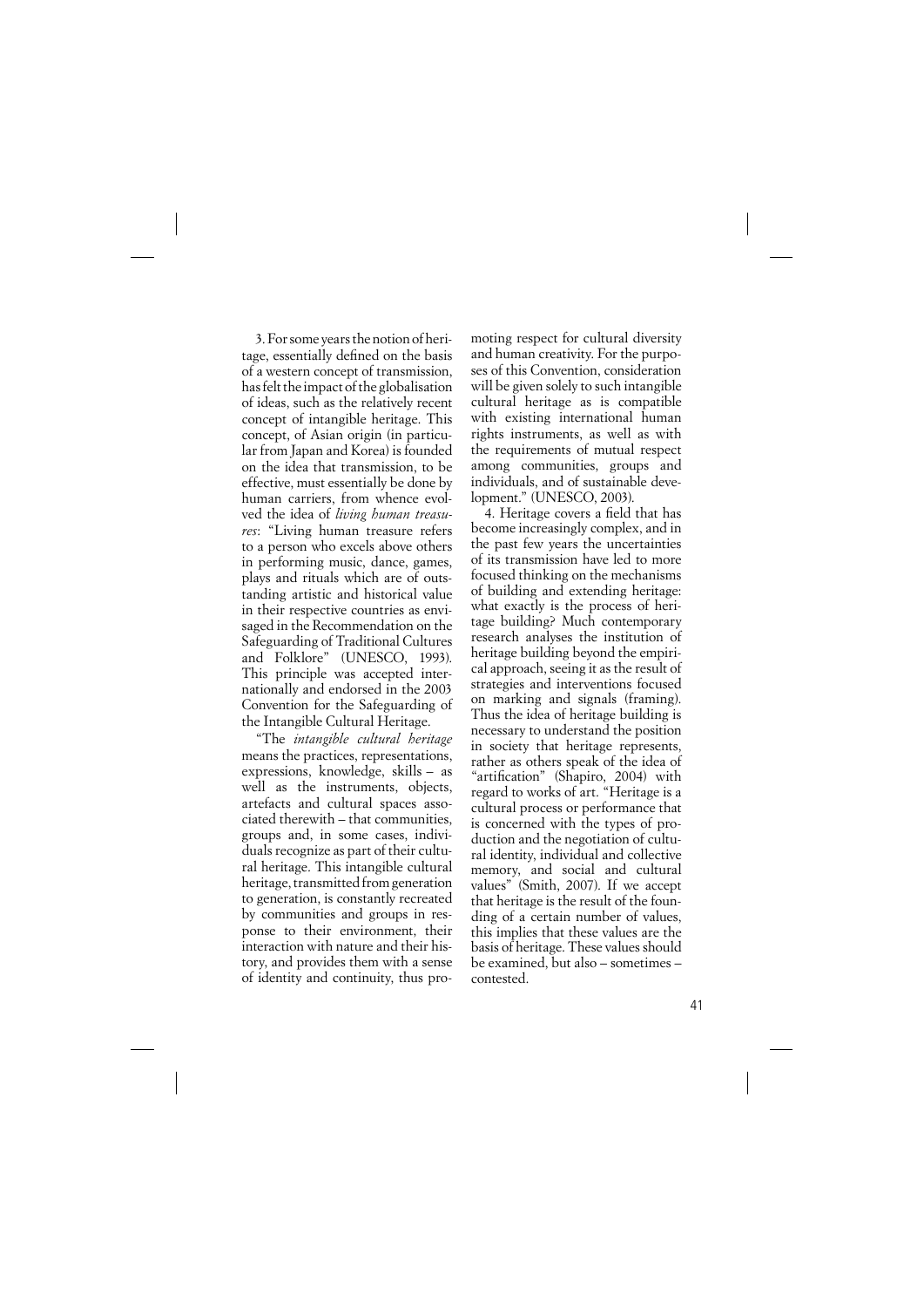5. The institution of heritage also has its detractors: people who question its origins and the abusive 'fetishist' value attached to the forms of the underlying culture, in the name of western humanism. In the strictest sense of the word, that is to say in the anthropological sense, our cultural heritage is only made up of very modest practices and skills. To a far greater extent it depends on the ability to make and use these tools, especially when these are fixed as objects inside a museum showcase. Too often we forget that the most elaborate and powerful tool invented by man is the concept, the instrument for developing thought, which is very difficult to arrange in a showcase. Cultural heritage understood as the sum total of the common evidence of humankind has been severely criticised for being a new dogma (Choay, 1992) in a society which has lost its religious bearings. It is possible, moreover, to list the successive stages of building this recent product: heritage reappropriation (Vicq d'Azyr, 1794), spiritual connotation (Hegel, 1807), mystical, disinterested connotation (Renan, 1882) and finally, humanism (Malraux, 1947). The notion of collective cultural heritage, which only transposes the legal and economic lexicon to the moral field. appears suspicious, to say the least, and can be analysed as being part of that which Marx and Engels called ideology, that is to say a by-product of a socio-economic context intended to serve special interests. "The internationalisation of the concept of heritage is […] not only false, but dangerous in so far as one imposes a whole set of knowledge and prejudices whose criteria are the expression of values built on aesthetic, moral, and cultural received ideas, in short an ideology of a caste in a society whose structures are not compatible with those of the third world in general and Africa in particular" (Adotevi, 1971). It is all the more suspect because it coexists with the private nature of economic property and seems to serve as the consolation prize for the deprived.

### $\triangleright$  **DERIVATIVES:** HERITOLOGY, INHERITANCE.

**CORRELATED: COMMUNITY, CULTURAL PROPERTY,** CULTURAL RELIC, EXHIBIT, EVIDENCE, IDENTITY, IMAGE, LEGACY, LIVING HUMAN TREASURE, MATERIAL CULTURE, MEMORY, MESSAGE, MONUMENT, NATIONAL TREASURE, OBJECT, PATRIMONY, REALITY, SEMIOPHORE (SEE *OBJECT*) SUBJECT, TERRITORY, THINGS, VALUE, WITNESS.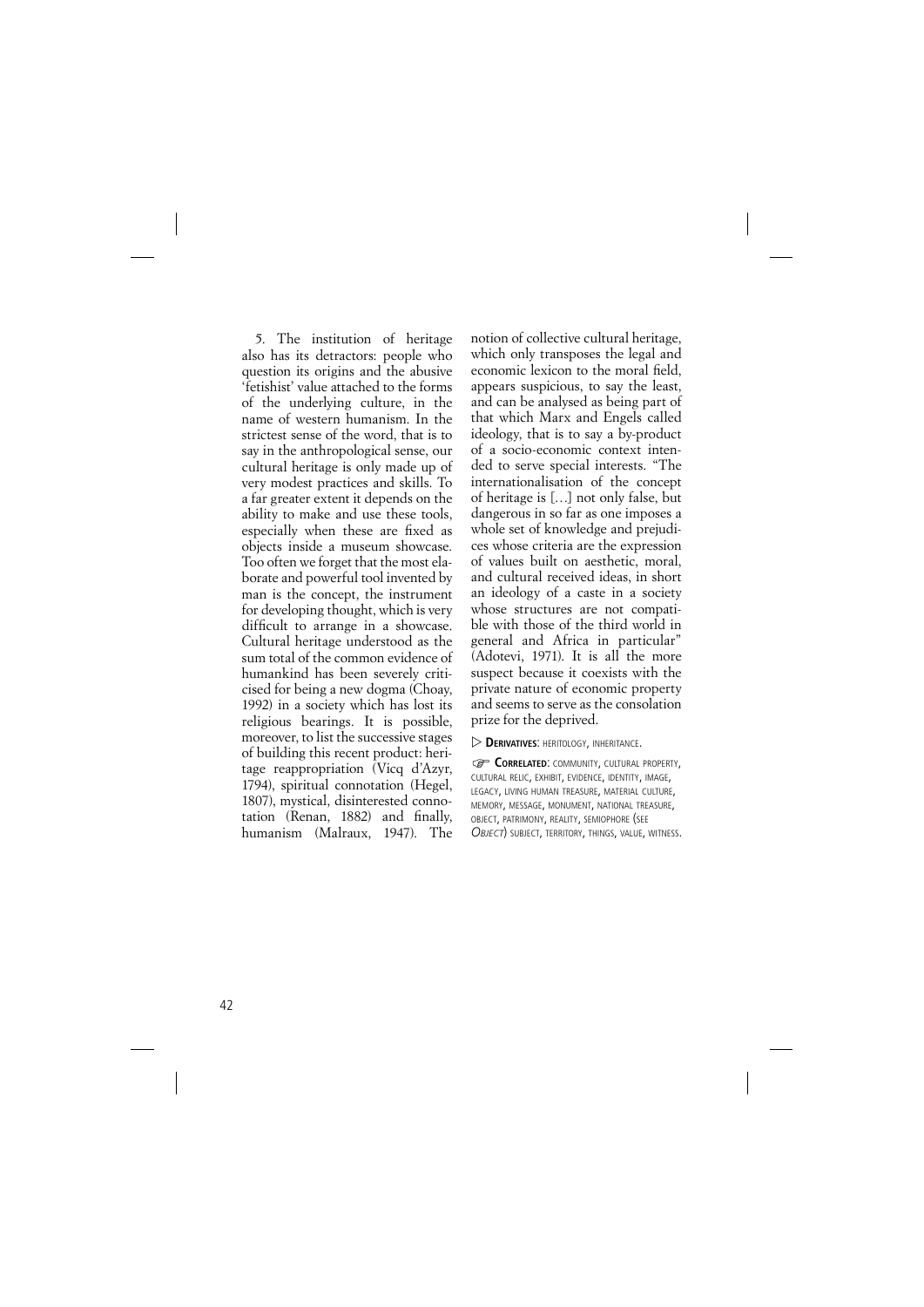# I

# **INSTITUTION**

*n*. (From the Latin *institutio*, convention, setting up, establishment, arrangement). Equivalent in French: *institution*; Spanish: *institución*; German: *Institution*; Italian: *istituzione*; Portuguese: *instituiçāo*.

Generally speaking an institution indicates a convention established by mutual agreement between people, being thus arbitrary but also historically dated. Institutions are elements in the broad range of solutions that mankind has created to answer the problems raised by the natural needs of life in a society (Malinowski, 1944). More specifically, institution refers to an organism that is public or private, established by society to fill a specific need. The museum is an institution in the sense that it is governed by an identified legal system of public or private law (see the terms *Management* and *Public*). Whether it is based on the concept of *public trust* (in Anglo-Saxon law) or *public ownership* (in France from the Revolution), demonstrates, beyond the differences in conventions, a mutual agreement between the people in a society, that is to say an institution.

In French, when the term is associated with the general qualifier 'museal' (*institution muséale*, in the common sense of that which relates to museums) it is often used as a synonym for 'museum', most often to avoid excessive repetition of the word museum. The concept of institution, for which there are three precise accepted meanings, is nevertheless central to debates regarding museums.

1. There are two levels of institutions, according to the nature of the need they are intended to satisfy. This need may be first of all biological (need to eat, to reproduce, to sleep, etc.) or secondly the result of the demands of living in a society (need for organisation, defence, health, etc.). These two levels correspond to two types of institution that are unequally restrictive: meals, marriage, lodging on the one hand, and the State, the army, schools, hospitals, on the other. In so far as they meet a social need (sensory relation to objects) museums belong to the second category.

2. ICOM defines museum as a permanent institution in the service of society and its development. In this sense the institution is a construction created by man in the museal (see this term) field, and organised in order to enter into a sensory relationship with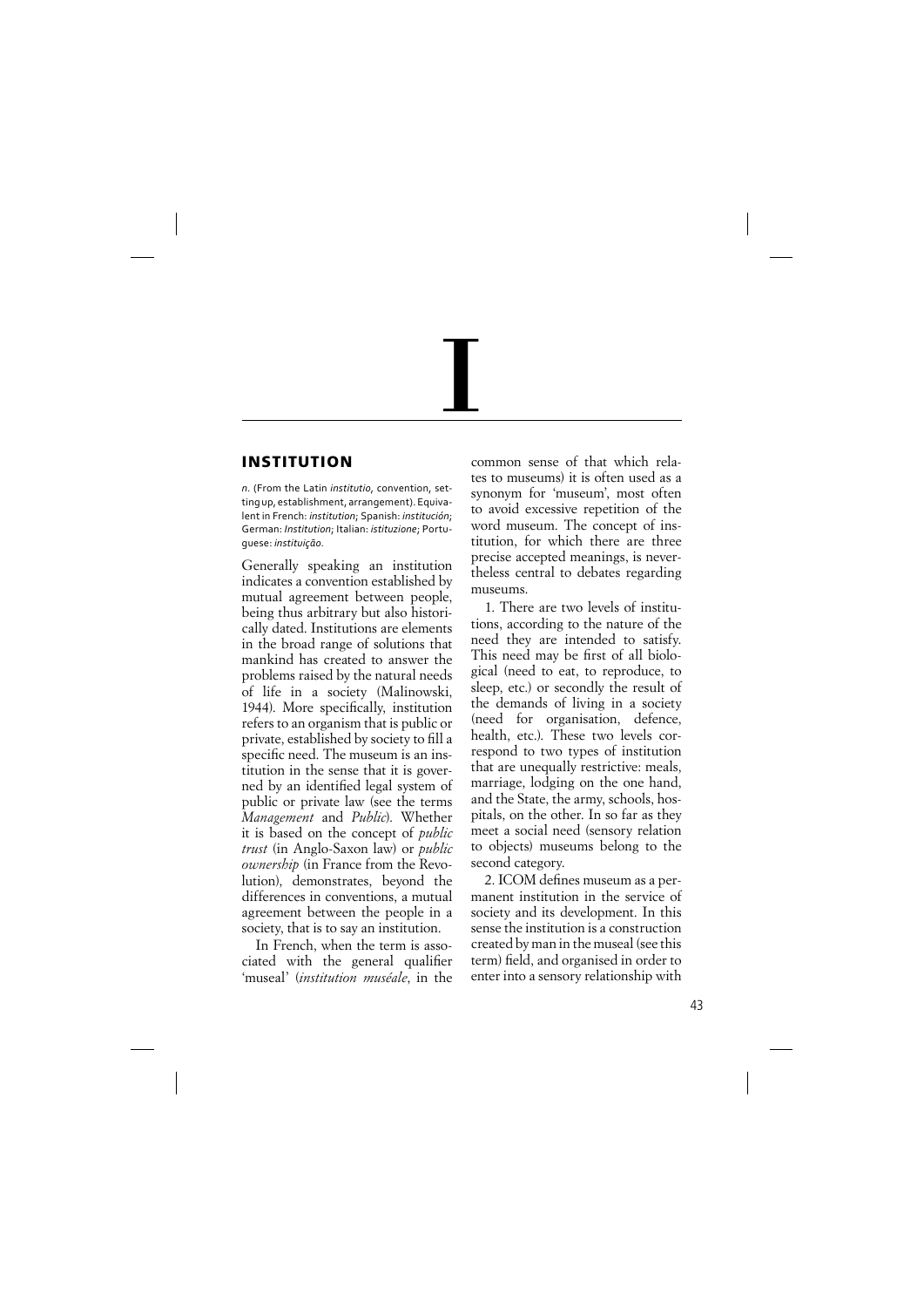objects. The museum institution, created and maintained by society, rests on a collection of standards and rules (preventive conservation, forbidden to touch objects or display substitutes while presenting them as originals) which are founded on a value system: preservation of heritage, presentation of works of art and unique pieces, the dissemination of current scientific knowledge, etc. Emphasising the institutional nature of museum thus means strengthening its normative role and the authority it has in science and the fine arts, for example, or the idea that museums remain "in the service of society and its development."

3. In contrast to the English, which does not precisely differentiate between them (and in general to the way they are used in Belgium and in Canada too), the terms institution and establishment are not synonymous. Museum, as an institution, is different from museum as an establishment, a specific concrete place: "The museal establishment is a concrete form of the museal institution" (Maroević, 2007). One should note that questioning of the institution, even purely and simply denying it (as in the case of Malraux's imaginary museum or the fictitious museum of the artist Marcel Broodthaers) does not mean that it has left the museal field, in so far as the museal field can

extend beyond the institutional framework. In its strict sense, the term virtual museum (existing in essence but not in fact) takes account of these museal experiences on the margin of institutional reality.

This is why in many countries, in particular in Canada and Belgium, people use the expression 'museal institution' (*institution muséale*) to identify an establishment which does not have all the characteristics of a traditional museum. "By museal institutions, we mean non-profit establishments, museums, exhibition and interpretation centres which, besides the functions of acquisition, conservation, research and management of collections that some may carry out, have in common that they are places of education and dissemination dedicated to the arts, history and the sciences." (*Société des musées québécois, Observatoire de la culture et des communautés du Québec*, 2004).

4. Finally, the term 'museal institution' can be defined, like 'financial institution' (the IMF or the World Bank) as all the national or international bodies which govern museum operations, such as ICOM or the former *Direction des musées de France*.

 $\triangleright$  **DERIVATIVES:** INSTITUTIONAL, MUSEAL INSTITUTION.

**CORRELATED:** ESTABLISHMENT, PUBLIC DOMAIN, PUBLIC OWNERSHIP, PUBLIC TRUST, VIRTUAL MUSEUM.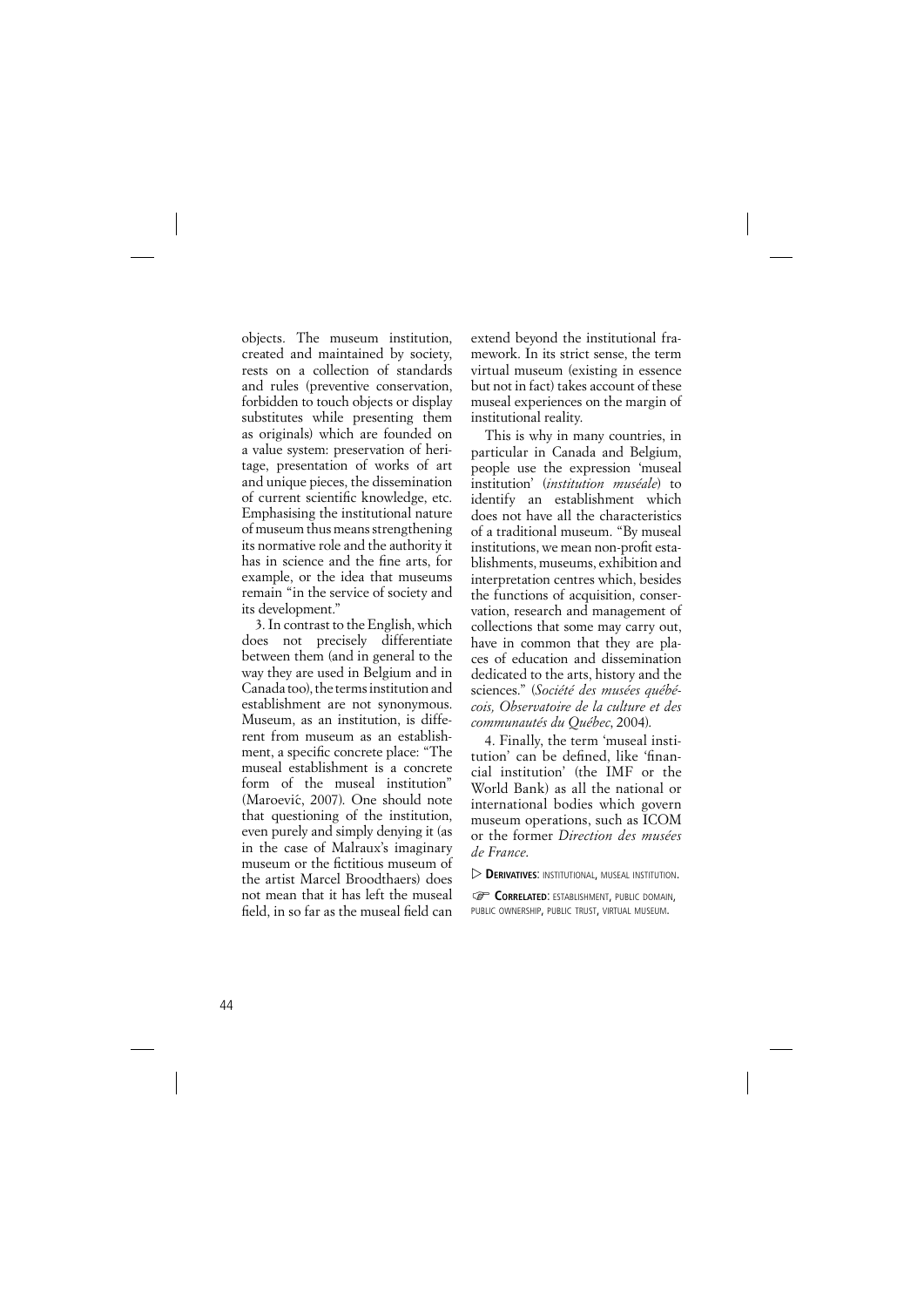# ${\bf M}$

# **MANAGEMENT**

*n.* – Equivalent French: *gestion*; Spanish: *gestión*; German: *Verwaltung, Administration*; Italian: *gestione*; Portuguese: g*estāo*.

Museum management is defined today as the action of ensuring the running of the museum's administrative business and, more generally, all the activities which are not directly attached to the specific fields of museum work (preservation, research and communication). In this regard, museum management essentially encompasses tasks relating to financial (accounting, management control, finances) and legal responsibilities, to security and upkeep, to staff management and to marketing as well as to strategic procedures and the general planning of museum activities. The term *management* is of Anglo-Saxon origin (although the Anglo-Saxon term comes from the French *manège* and *ménage*), and is currently used in French with the same meaning. The guidelines or 'style' of management illustrate a certain concept of museums – in particular its relationship to public service.

Traditionally the term *administration* (from the Latin *administratio*, service, aid, handling) was used to define this type of museum activity, but also, more generally, all the activities necessary to make a museum function. The treatise of museology by George Brown Goode, *Museum Administration* (1896), examines the aspects connected with the study of the display of collections and the daily management, while also addressing the overall vision of the museum and its integration into society. Rightfully derived from the civil service rationale, the act of administering means, whether referring to a public or a private service, ensuring that it operates properly while taking responsibility for initiating and running all its activities. The notion of (public) service, or even, with its religious undertones, that of vocation, is closely related to administration.

We are aware of the bureaucratic connotation of the term 'administration' since it is used in connection with the (dys)function of public authorities. So it is not surprising that the general evolution of economic theory in the last quarter of a century, favouring the market economy, has led to increasingly frequent recourse to the concept of management, which had been in use for a long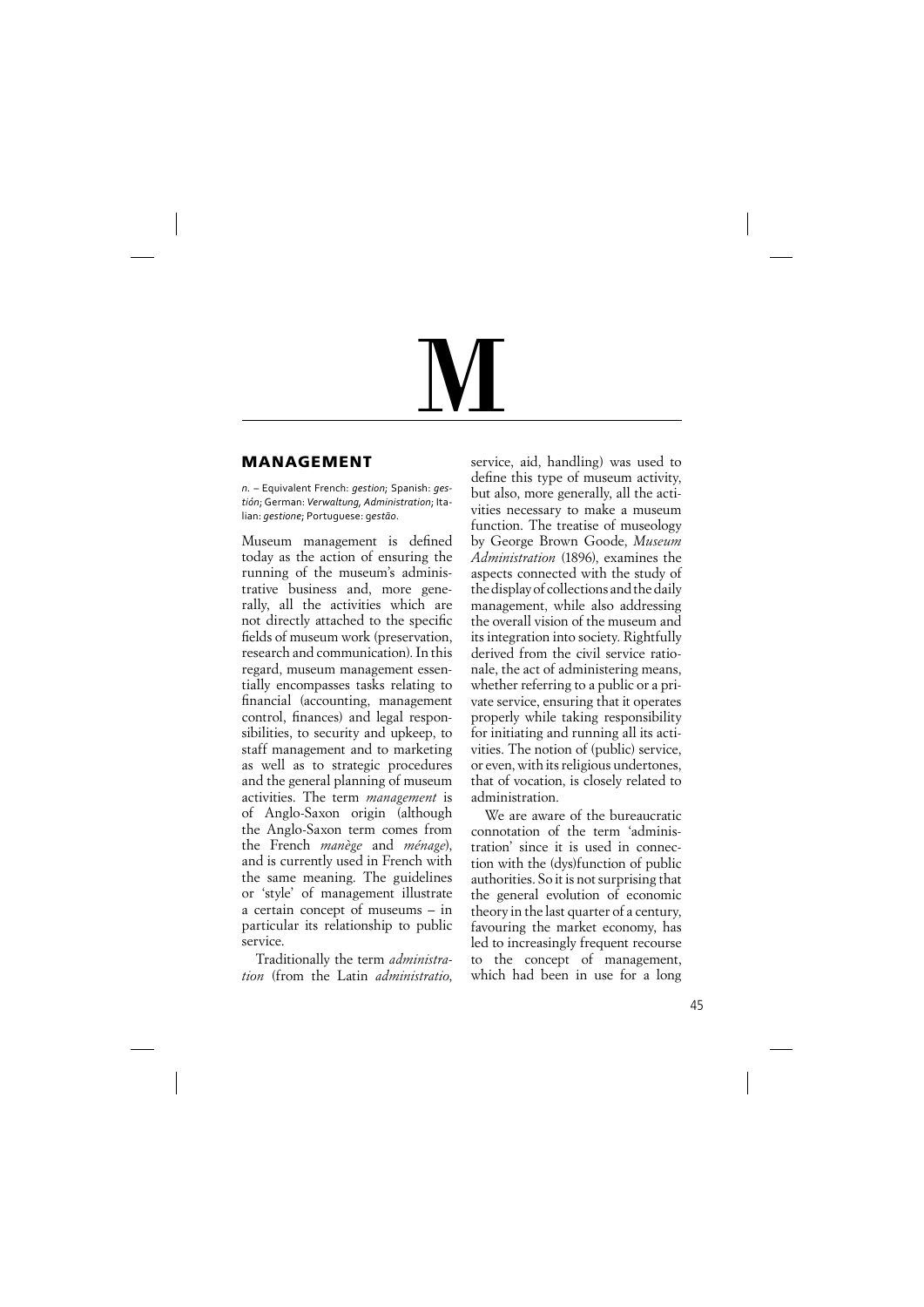time within profit-making organisations. The concepts of market launch and museum marketing, like the development of tools for museums that have resulted from businesses (defining strategies, focusing on the public/visitor, resource management, fundraising, etc.) has considerably changed the museums themselves. Thus some of the conflicts regarding museum organisation and policies have been directly conditioned by the conflict, within the museum itself, between a market rationale and a more traditional rationale of governance by public authorities. The result has been the development of new forms of financing (expansion of the ranges of museum shops, renting of premises, reintroducing entrance fees, developing popular temporary exhibitions – *blockbusters* – or even selling objects from the collection. Increasingly these tasks which were auxiliary when they first began have had a real impact on the conduct of other museum tasks, to the point that they have sometimes been developed to the detriment of the other operations required for preservation, research and even communication.

The specificity of museum management, which may be structured around the sometimes contradictory or hybrid logics of the market on the one hand, and the public authorities on the other hand, derives from the fact that it is structured around the logic of giving (Mauss, 1923), through donations of objects and money or the actions of volunteers and associations of friends of the museum. Although donations and volunteer activities are properly and implicitly taken into account, this aspect has been less examined for its medium and long-term impact on museum management.

### **DERIVATIVES: MANAGER, COLLECTION MANAGEMENT**

**CORRELATED: ADMINISTRATION, BLOCKBUSTERS,** BOARD OF DIRECTORS, ENTRANCE FEES, FEASIBILITY STUDY, FUNDRAISING, FRIENDS, HUMAN RESOURCES, MISSION STATEMENT, MUSEUM MARKETING, MUSEUM TRUSTEES, NON-PROFIT ORGANISATIONS, PERFORMANCE MARKERS, PROJECTS, PLANNING, STRATEGY, VOLUNTEERS.

### **MEDIATION (INTERPRETATION)**

*n.* (from 15th century Vulgar Latin: *mediatio*, de *mediare*) – Equivalent in French: *médiation*; Spanish: *mediación*; German: *Vermittlung*; Italian: *mediazione*; Portuguese: *mediaçāo*.

Mediation is the translation of the French *médiation*, which has the same general museum meaning as 'interpretation'. Mediation is defined as an action aimed at reconciling parties or bringing them to agreement. In the context of the museum, it is the mediation between the museum public and what the museum gives its public to see; intercession, intermediate, mediator. Etymologically we find in mediation the root *med*, meaning 'middle', a root which can be found in many languages besides English (Spanish *medio*, German *mitte*) and which reminds us that mediation is connected with the idea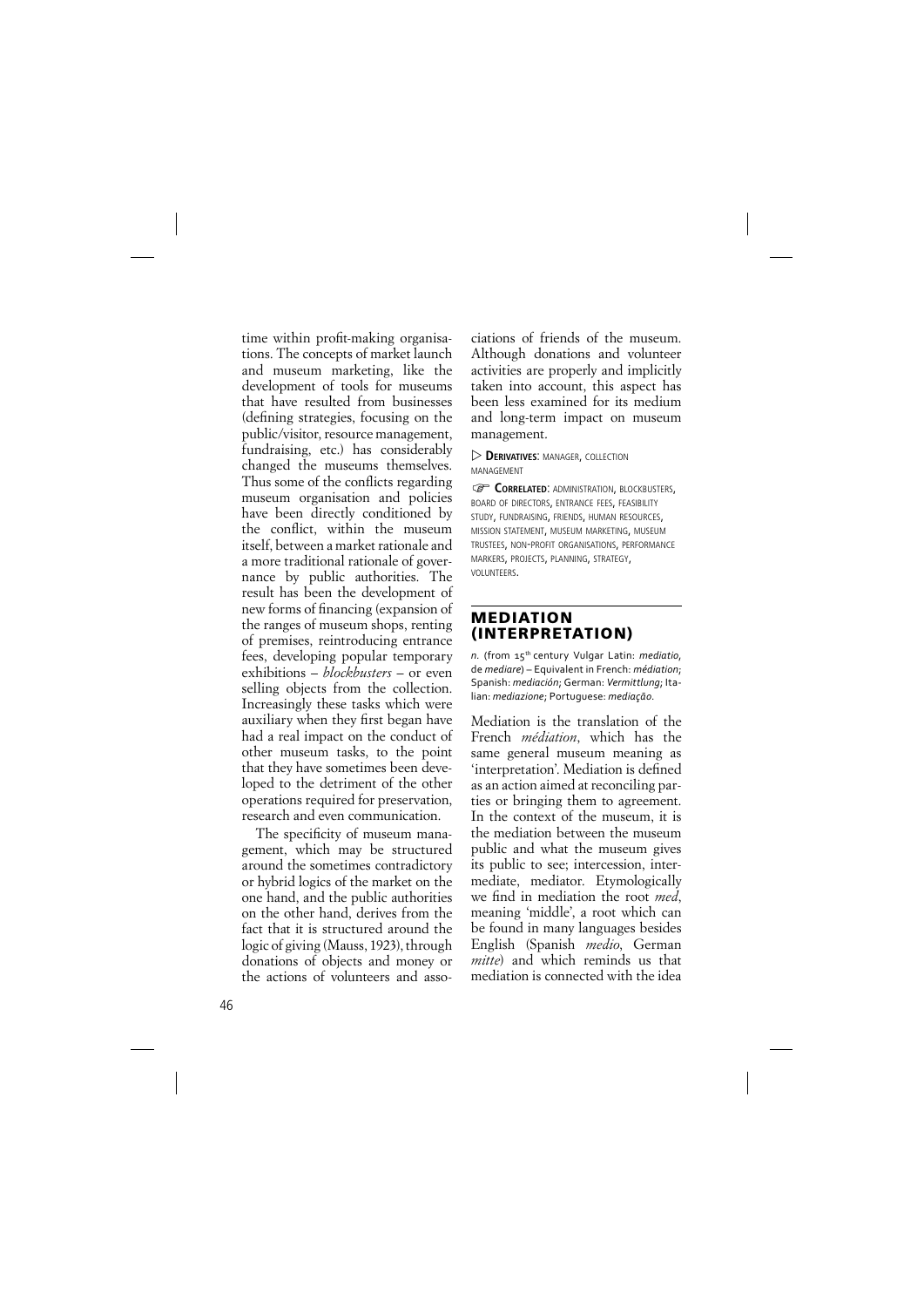of being in the median position, that of a third element which places itself between two distant poles and acts as an intermediary. While this position characterises the legal aspects of mediation, where someone negotiates in order to reconcile adversaries and reach a *modus vivendi*, it also points to the meaning that this concept takes in the cultural and scientific fie ld of museology. Here too mediation is an in-between, filling a space that it will try to reduce, creating a connection or even acceptance.

1. The notion of mediation works on several levels: on the philosophical level it served Hegel and his disciples to describe the movement of history itself. Dialectics, the driving force of history, advances by successive mediations: a first situation (the thesis) must pass through the mediation of its opposite (antithesis) to progress to a new condition (synthesis) which retains something of each of the two preceding moments.

The general concept of mediation also leads us to think about the institution of culture itself as the transmission of that common heritage which unites the members of a community and in which they recognise themselves. In this sense of the word *mediation*, it is through the mediation of its culture that individuals perceive and understand the world and their own identity; several writers speak of symbolic mediation. Again in the cultural field, mediation acts to analyse the 'making public' of ideas and cultural products – their being taken care of by the media – and to describe their circulation in the whole social sphere. The cultural sphere is seen as a dynamic, nebulous area where products mix together and take over from one another. Here the reciprocal mediation of cultural products leads to the idea of intermediality, of the relationship between medias and the way in which one media – television or cinema for example – translates forms of production made in another media (a novel adapted for the cinema). These creations reach their targets by one or other of the various technical aids that make up their mediatisation. From this angle, analysis shows that many mediations are set in motion by complex chains of different agents to guarantee content in the cultural sphere and ensure that this content reaches a broad public.

2. In museology the term mediation has been in frequent use in France and in European Frenchspeaking zones for more than a decade, when speaking of 'cultural mediation', or 'scientific mediation' and 'mediator'. Essentially it refers to a whole range of actions carried out in a museal context in order to build bridges between that which is exhibited (seeing) and the meanings that these objects and sites may carry (knowledge). Mediation sometimes seeks to favour the sharing of experiences and social interactions between visitors, and the emergence of common references. This is an educational communication strategy,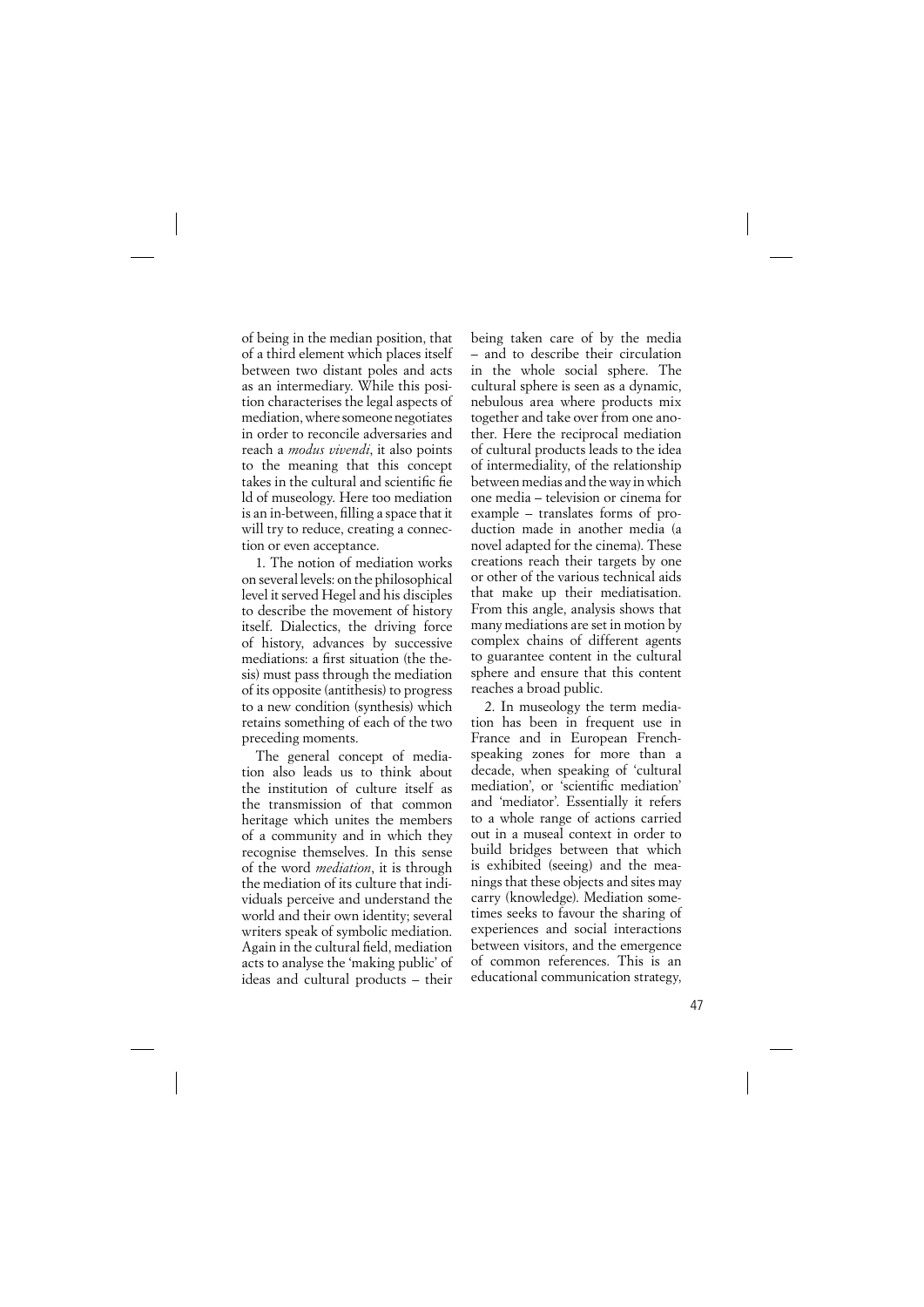which mobilises diverse technologies around the collections exhibited to give visitors the means to better understand certain aspects of these and to share in their appropriation.

The term thus touches on the neighbouring museological concepts of communication and museum public relations, and especially *interpretation*, very much present in the Anglo-Saxon museum world and on North American sites where it overlaps to a great extent with the notion of mediation. *Interpretation*, like mediation, assumes a divergence, a distance that must be overcome between that which is immediately perceived and the underlying meanings of natural, cultural or historical phenomena. Like means of mediation, interpretation materialises in interpersonal human actions and in aids which enhance the straightforward display of exhibited objects to suggest their meaning and importance. Born in the context of American natural parks, the notion of interpretation has since expanded to mean the hermeneutic nature of the experience of visiting museums and sites. Thus it can be defined as a revelation and unveiling which leads visitors to understand, and then to appreciate, and finally to protect the heritage which it takes as its object.

In the end, mediation comprises a central notion in a philosophy which is hermeneutic and reflective (Paul Ricœur). It plays a fundamental role in each visitor's quest for selfknowledge, a knowledge facilitated by the museum. When the viewer stands face to face with works produced by other humans it is through mediation that he or she can arrive at a special subjectivity which can inspire self-knowledge and understanding of one's own human adventure. This approach makes the museum, the custodian of the evidence and signs of humanity, one of the best places for this inescapable mediation which, in offering contact with the world of cultural works, leads each person on the path of a greater understanding of self, and of reality as a whole.

 $\triangleright$  **DERIVATIVES:** MEDIATION, MEDIATOR, TO MEDIATE. **CORRELATED: ACTIVITIES, EDUCATION,** INTERCESSION, INTERPRETATION, POPULARISATION, PUBLIC RELATIONS, VISITOR EXPERIENCE.

## **MUSEAL**

*adj.* – Equivalent in French: *muséal*; Spanish: *museal*; German: *museal*; Italian: *museale*; Portuguese: *museal*.

The word has two meanings in French (one when it is used as an adjective to qualify 'museum' and another when it is used as a noun), but only one in English, where it has been rarely used until now, to qualify a field covering more than the classical notion of 'museum'. The museal field covers not only the creation, development and operation of the museum institution but also reflections on its foundations and issues. The museal field of reference is characterised by a specific approach,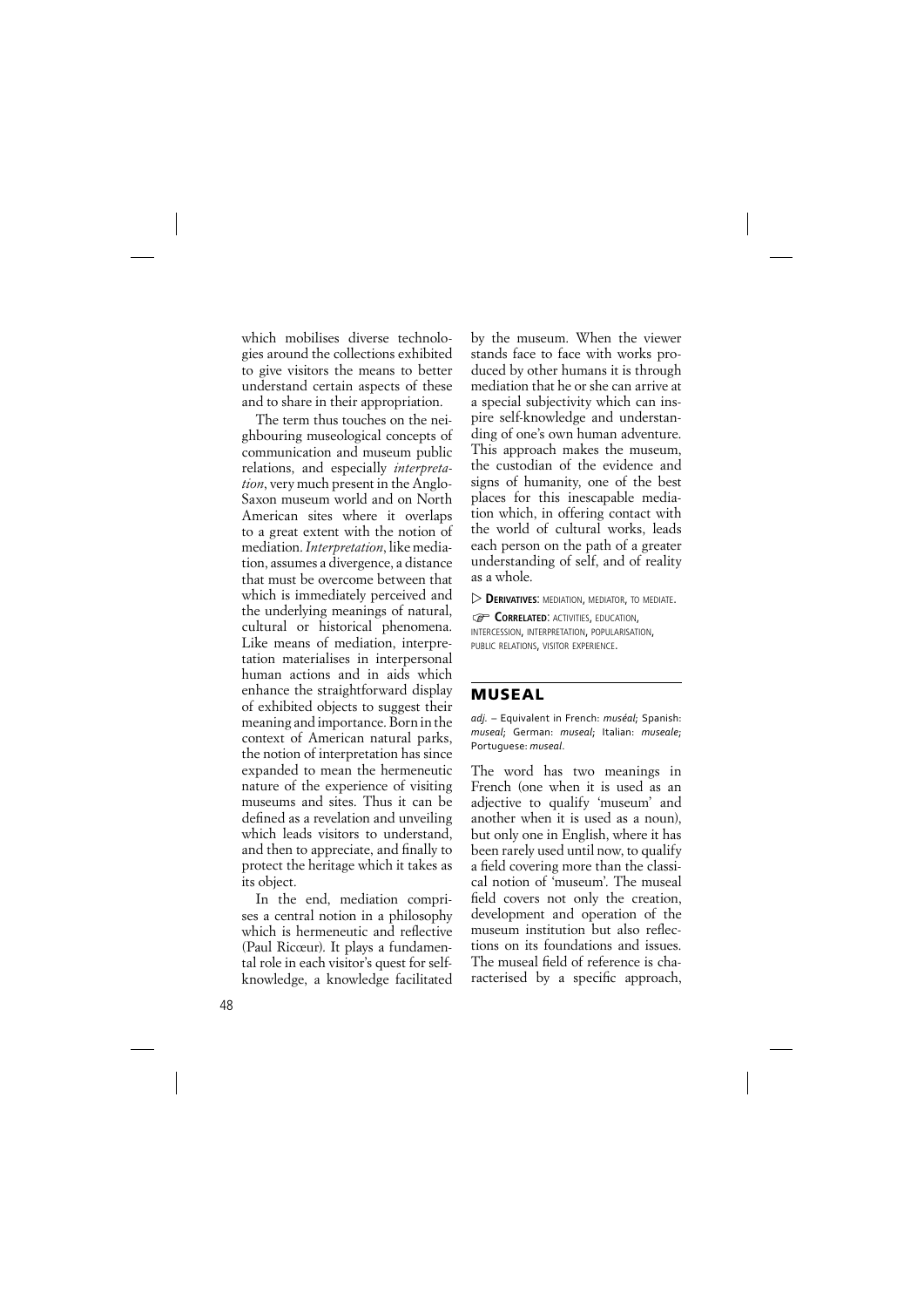which establishes a viewpoint on reality with regard to the world of heritage (to consider something from the museal angle, for example, means to ask oneself whether it is possible to preserve it for exhibition to the public). Museology can thus be defined as all the attempts to theorise or think critically about the museal field, or as the ethics and philosophy of that which is museal.

1. Museal identifies a "specific relation to reality" (Stránský, 1987; Gregorová, 1980). This places it alongside politics and on the same level as social life, religion, demographics, economics and so on. Each example is a sphere or an original field in which problems will be raised which will be answered by concepts. Thus the same phenomenon can be found at the point where several levels meet or, to speak in terms of multidimensional statistical analysis, it will project itself onto several heterogeneous levels. For example, GMO (genetically modified organisms) can be simultaneously a technical problem (biotechnology), a health problem (risks regarding the biosphere), a political problem (ecological issues), and also a museal problem: some social museums have decided to stage exhibitions on the risks and the issues of GMO.

2. This position of *museal* as a theoretical field of reference opens considerable avenues to expanded thinking, because the museum as institution now appears to be just one illustration or example of the entire

field. This has two consequences: (1) It was not museums that gave rise to museology, but rather museology that founded museums (the Copernican revolution); (2) This allows us to understand that experiences which are of a different nature to those usually identified with museums (collections, building, institution) are part of the same problem, and to accept museums of substitutes, museums without collections, extramural museums, towns as museums (Quatremère de Quincy, 1796), and ecomuseums or even cyber museums.

3. The specificity of the museal field, in other words, that which makes it unequivocal compared to neighbouring fields, lies in two aspects: (1) *sensory display*, which sets the museal apart from the textual, managed in a library, which offers a documentation relayed through the medium of writing (mainly that which is printed; books) and which requires not only the knowledge of a language but also the ability to read. This procures an experience which is more abstract and more theoretical at the same time. On the other hand, a museum does not need any of these aptitudes, because the documentation it proposes is above all sensory, perceivable by sight and sometimes by hearing, more rarely by the three other senses of touch, taste and smell. This means that an illiterate person or even a young child can always gain something from a museum visit, whereas they would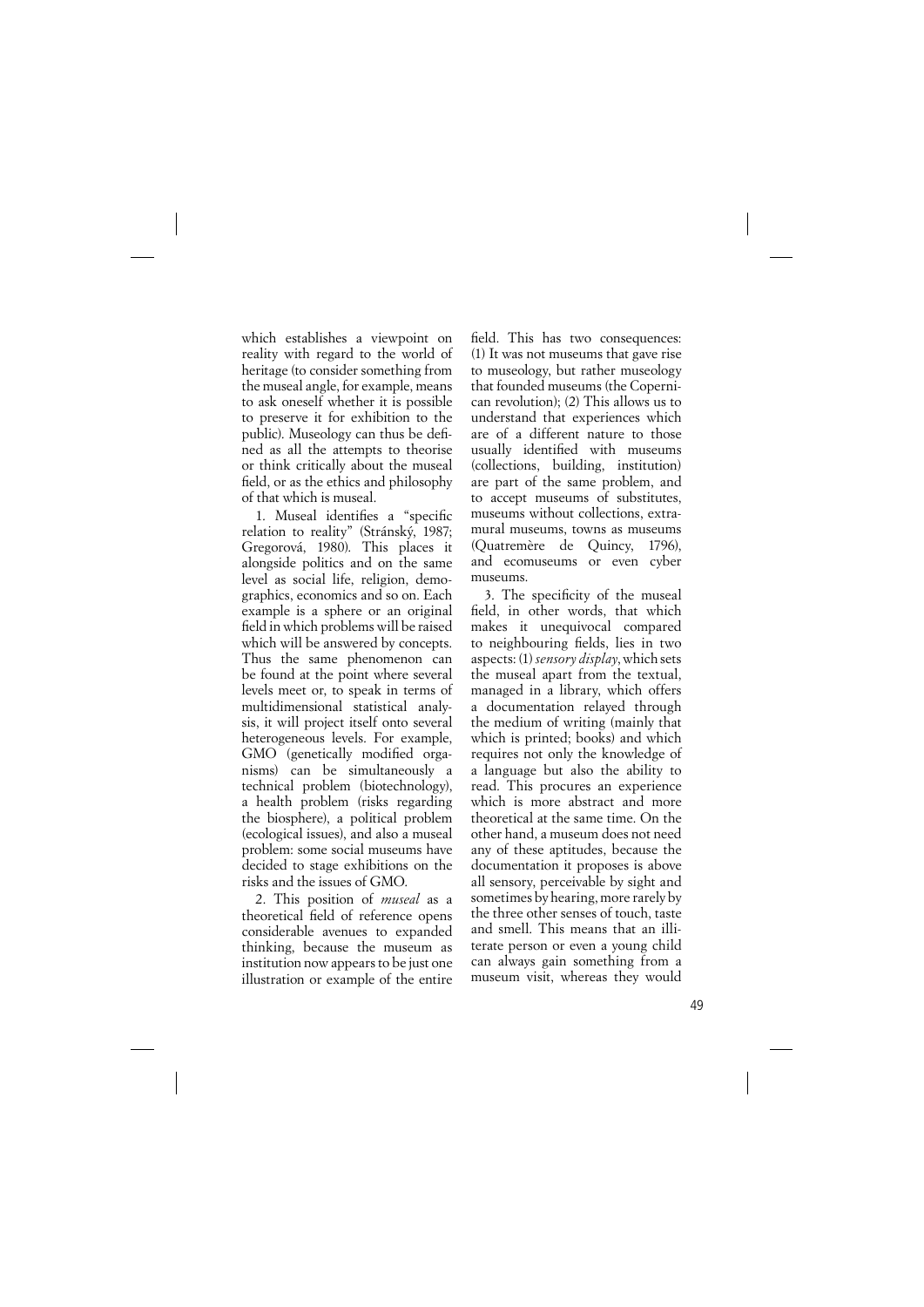be incapable of using the resources of a library. This also explains experiences of visits adapted for blind or partially sighted people, where other senses are called in to play (hearing and especially touch) to discover the sensory aspects of the exhibits. A painting or a sculpture is made to be seen first of all, and reference to a text (or reading a placard if there is one) only comes afterwards and is not absolutely essential. Thus we can say when of the museum that it fulfils a "sensory documentary function" (Deloche, 2007). (2) *Marginalising reality*, because the museum "specifies itself while separating itself" (Lebensztein, 1981). Unlike a political field where it is possible to theorise about the management of the concrete lives of people in society through the mediation of institutions such as the State, that which is museal on the other hand serves to theorise about the way in which an institution creates, through separation and decontextualisation, in short through the putting into images, a space for sensory display "at the margin of all reality" (Sartre). This is the essence of a utopia, that is to say a completely imaginary space, certainly symbolic but not necessarily intangible. This second point characterises what one might call the utopian function of museums, because in order to change the world, one must be able to imagine it otherwise, and thus to distance oneself from it, which is why utopia as a fiction is not necessarily a lack or a deficiency, but rather the imagining of a different world.

 $\triangleright$  **DERIVATIVES:** MUSEAL FIFLD, MUSEALIA, MUSEALITY, MUSEALISATION.

**CORRELATED:** MUSEOLOGY, MUSEUM, MUSEUMIFICATION (PEJORATIVE), REALITY, SENSORY DISPLAY, SENSORY EXPERIENCE, SPECIFIC RELATION.

## **MUSEALISATION**

*n.* – Equivalent in French: *muséalisation*; Spanish: *musealisación*; German: *Musealisierung*; Italian: *musealizazione*; Portuguese: *musealisaçāo*.

In the accepted understanding of the term, musealisation means the placing in the museum, or more generally, transforming a centre of life, which may be a centre of human activity or a natural site, into a sort of museum. The expression 'heritagisation' is undoubtedly a better description of this principle, which rests essentially on the idea of preservation of an object or a place, but does not cover the entire museal process. The neologism 'museumification' translates the pejorative idea of the 'petrification' (or mummification) of a living area, which may result from such a process and which may be found in numerous critical reviews about the 'musealisation of the world'. From a strictly museological point of view, musealisation is the operation of trying to extract, physically or conceptually, something from its natural or cultural environment and giving it a museal status, transforming it into a musealium or 'museum object', that is to say, bringing it into the museal field.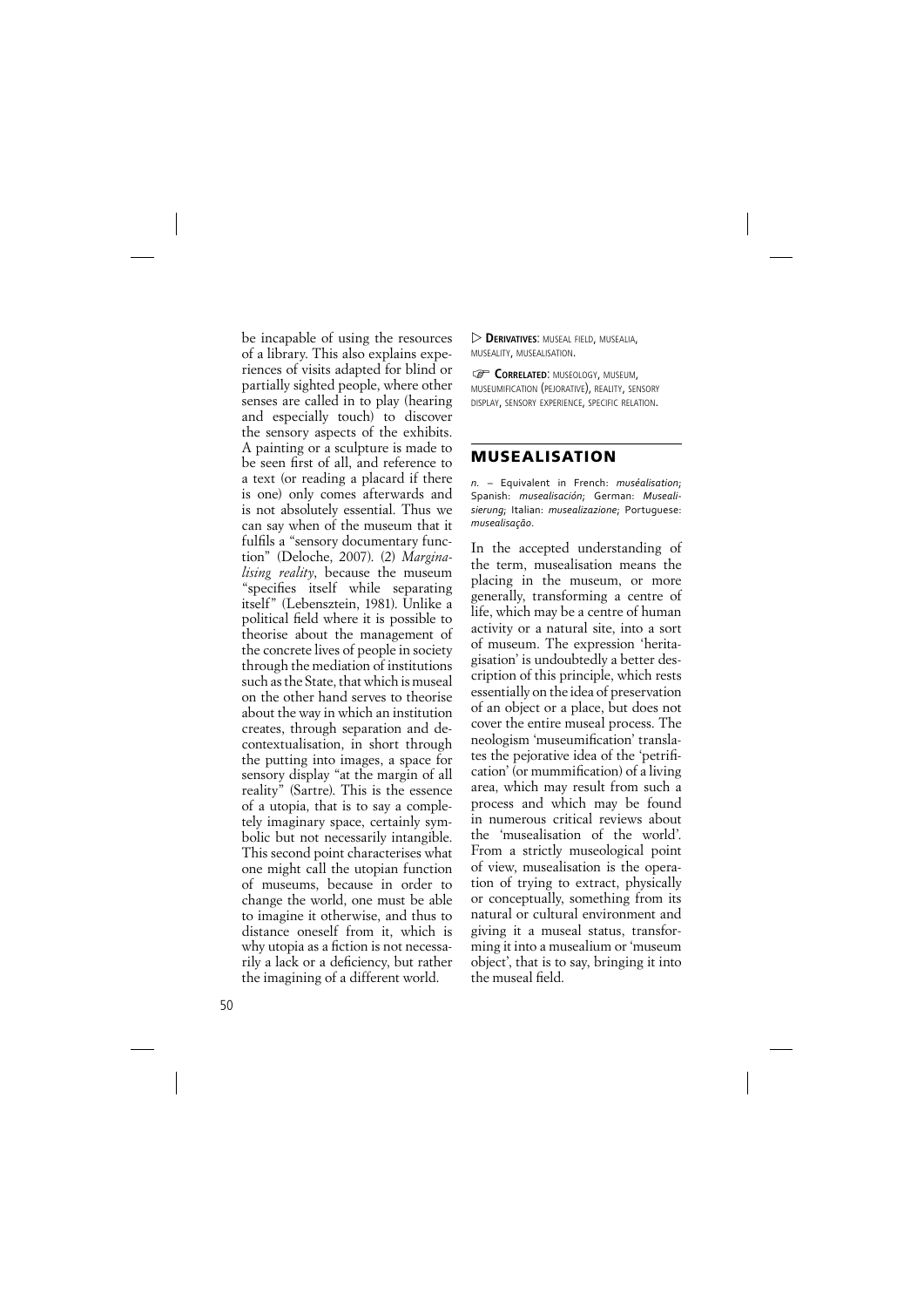The process of musealisation does not consist of taking an object to place it within the physical confines of the museum, as Zbyněk Stránský explains. Through the change of context and the process of selection and display, the status of the object changes. Whether it is a religious object, a useful object or one for enjoyment, animal or vegetable, even something that may not be clearly conceived as an object, once inside the museum it becomes the material and intangible evidence of man and his environment and a source of study and exhibition, thus acquiring a specific cultural reality.

The recognition of this change in nature caused Stránský, in 1970, to propose the term *musealia* to identify objects which had undergone the process of musealisation and could thus claim the status of museum objects. The term was translated into French as *muséalie* (see *Object*).

Musealisation begins with a phase of separation (Malraux, 1951) or of suspension (Déotte, 1986): objects or things (real things) are separated from their original context to be studied as documents representing the reality to which they formerly belonged. A museum object is no longer an object to be used or exchanged, but now delivers authentic evidence of reality. This removal (Desvallées, 1998) from reality is already an initial form of substitution. An object separated from the context from where it was taken is already no more than a substitute for the reality of which

it is supposed to be evidence. This transfer, by the separation that has been made from the original environment, inevitably causes a loss of information, which can be seen most clearly from illegal archaeological digs where the context of the objects has been completely lost as they were unearthed. It is for this reason that musealisation, as a scientific process, necessarily includes the essential museum activities: preservation (selection, acquisition, collection management, conservation), research (including cataloguing) and communication (via exhibition, publications, etc.) or, from another point of view, the activities around the selection, collection and display of what has become *musealia*. At most, the work of musealisation gives an image which is only a substitute for the reality from which these objects were chosen. This complex substitute, or model of reality (built within the museum) comprises museality, that is to say a specific value which documents reality, but is in no way reality itself.

Musealisation goes beyond the logic of collections alone and is part of the tradition founded on rational processes developed with the invention of modern sciences. The object carrying the information or the document-object, once musealised, is incorporated into the core of the museum's scientific activity just as this has developed since the Renaissance. The purpose of this activity is to explore reality by means of sen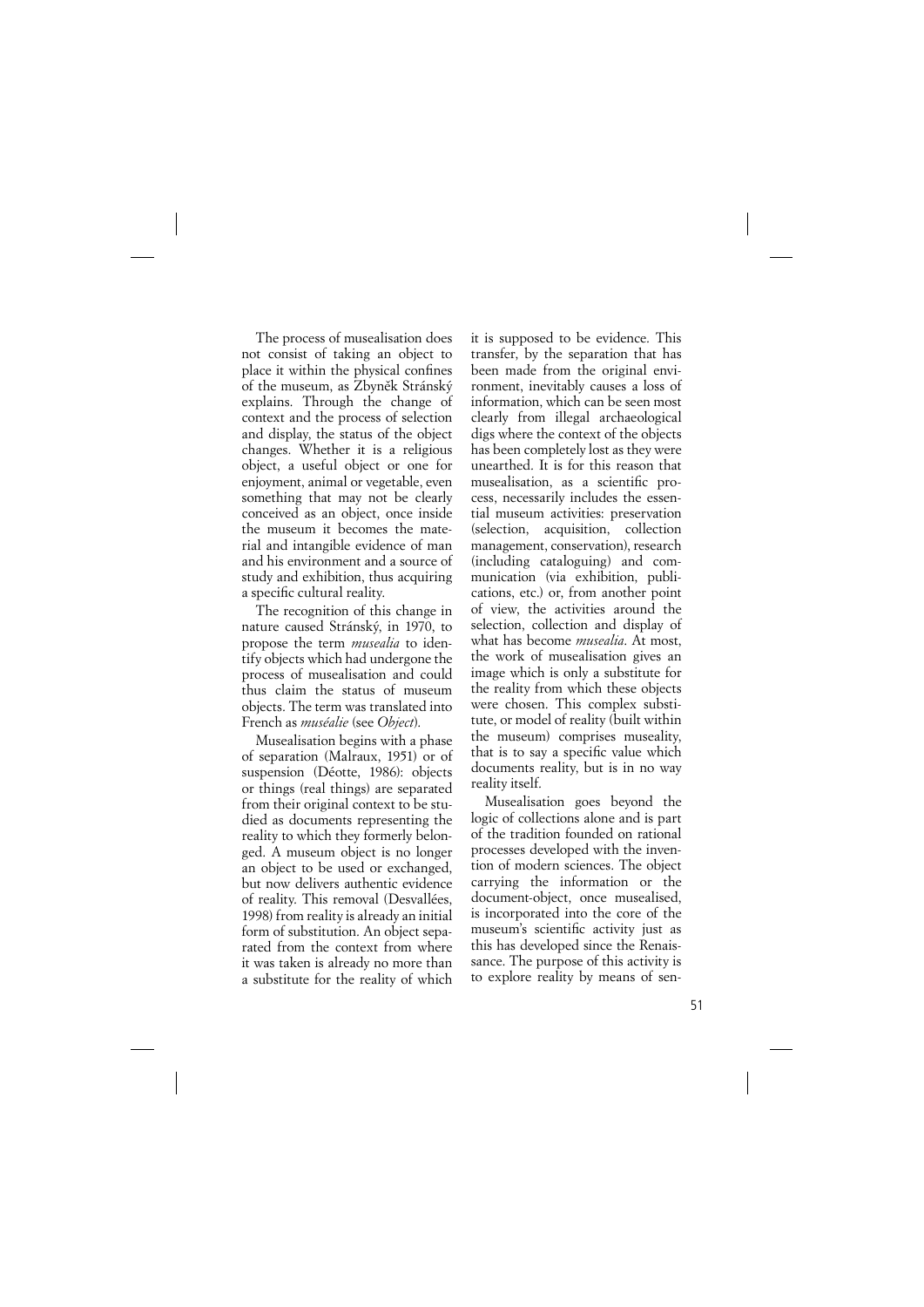sory perception, experiment, and study of its constituent parts. This scientific perspective conditions the objective and repeated study of the thing which has been conceptualized into an object, beyond the *aura* which obscures its meaning. Not contemplating, but seeing: the scientific museum not only displays beautiful objects, it invites the visitor to think about their meaning. The act of musealisation leads the museum away from being a temple to make it part of a process which brings it closer to the laboratory.

**CORRELATED:** COLLECTING, COMMUNICATION, DISPLAY, DOCUMENT-OBJECT, HOARDING, MUSEALIA, MUSEALITY, MUSEUM OBJECT, PRESERVATION, RESEARCH, RELIC, SELECTION, SEPARATION, SUSPENSION.

### **MUSEOGRAPHY (MUSEUM PRACTICE)**

*n.* (derived from Latin *museographia*) – French equivalent: *muséographie*, Spanish: *museografía*; German: *Museographie*; Italian: *museografi a*; Portuguese: *museografi a.*

The term museography first appeared in the 18th century (Neikel, 1727) and is older than the word museology. It has three specific meanings:

1. Currently museography is essentially defined as the practical or applied aspect of museology, that is to say the techniques which have been developed to fulfil museal operations, in particular with regard to the planning and fitting out of the museum premises, conservation, restoration, security and exhibition. In contrast to museology, the word museography has long been used to identify the practical activities associated with museums. The term is regularly used in the French-speaking world, but rarely in the English-speaking one, where *museum practice* is preferred. Many museologists from Central and Eastern Europe have used the term *applied museology*, that is to say, the practical application of techniques resulting from the study of museology, a science undergoing development.

2. In French the use of the term museography identifies the art (or the techniques) of exhibitions. For some years the term *expography* (exhibit design) has been proposed for the techniques involved in exhibitions, whether they be in a museum or in a non-museal space. Generally speaking, what we call the 'museographical programme' covers definition of the contents of the exhibition and its requirements, as well as the functional links between the exhibition spaces and the other museum areas. This definition does not mean that museography (museum practice) is defined only by that part of the museum which is seen by the visitor. Museographers (museum designers or exhibit designers), like other museum professionals, take into account the scientific programme and collection management, and aim to display the objects selected by the curator in a suitable manner. They must know methods of conserva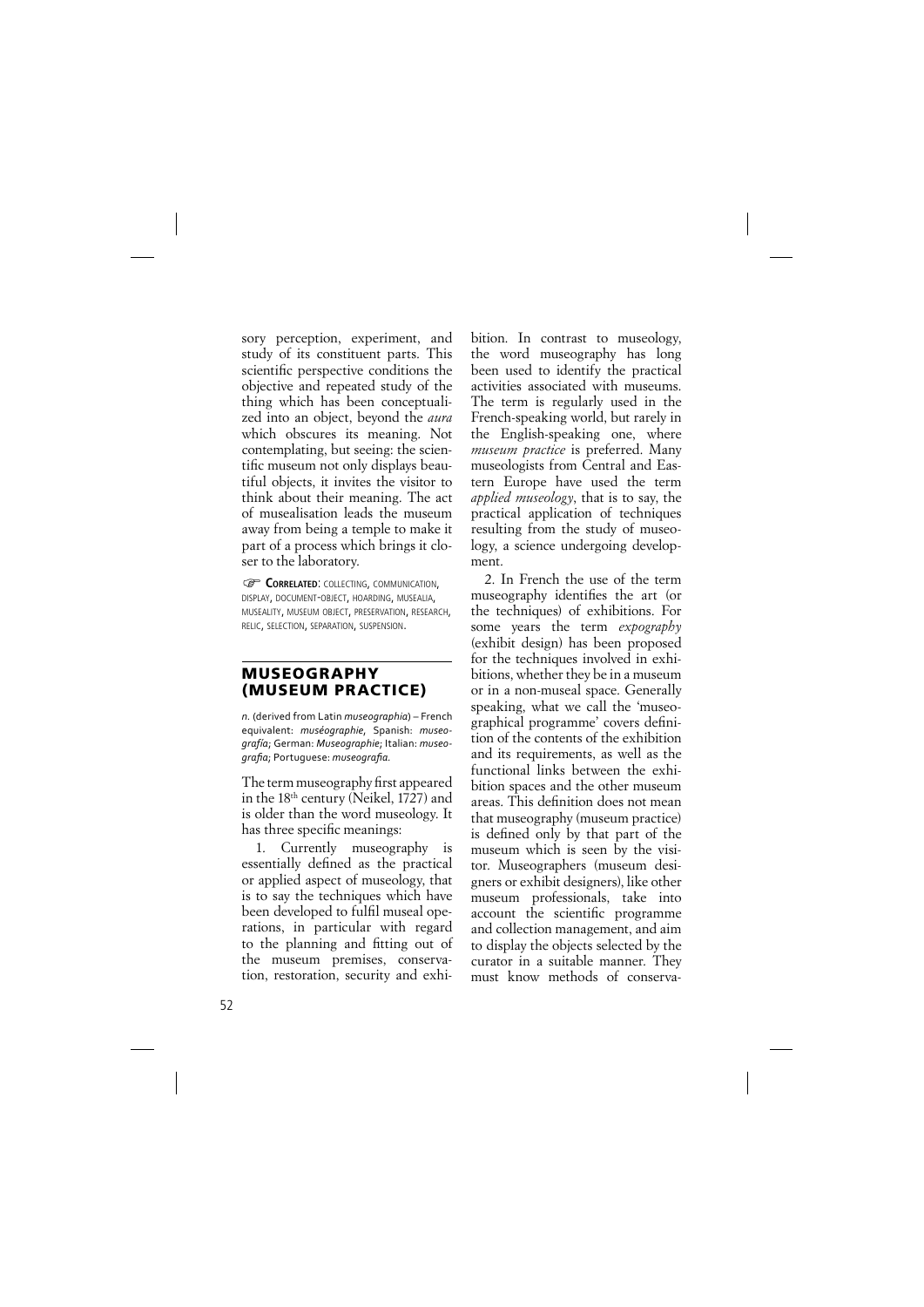tion and how to inventorize museum objects. They create the scenario for the contents and propose a form of language which includes additional media to aid understanding. They are concerned with the needs of the public and employ the communication methods most suitable for putting across the message of the exhibition. Their role, often as the head of a project, is to coordinate all the scientific and technical specialists working within a museum: organising them, sometimes clashing with them and arbitrating. Other specific posts have been created to fulfil these tasks: the management of the art works or objects is left to the registrars, the head of security is responsible for surveillance and the tasks carried out by this department, the conservator is a specialist in preventive conservation and in remedial conservation measures, and even restoration. It is in this context, and in interrelation with the different departments, that museographers concern themselves with the exhibition tasks. Museography is distinct from scenography (exhibition or stage design), which is understood to mean all the techniques required for installing and fitting out display spaces, just as it is different from interior design. Certainly stage design and museum interior design are a part of museography, which brings museums closer to other methods of visualisation, but other elements must also be taken into account such as the public, its understanding of the message, and the preservation of heritage. These aspects make museographers (or exhibition specialists) the intermediary between the collections curator, the architect and the public. Their role varies, however, depending whether or not the museum or the exhibition site has a curator to lead the project. The further development of the role of some specialists within museums (architects, artists, exhibition curators, etc.) has led to a constant finetuning of the museogapher's role as intermediary.

3. Formerly and through its etymology, museography referred to the description of the contents of a museum. Just as a bibliography is one of the fundamental stages of scientific research, museography was devised as a way to facilitate the search for documentary sources of objects in order to develop their systematic study. This meaning endured throughout the 19th century and still continues today in some languages, in particular Russian.

 $\triangleright$  **DERIVATIVES:** MUSEOGRAPHER, MUSEOGRAPHIC.

**CORRELATED:** EXHIBITION DESIGN, EXHIBITION PRACTICE, INTERIOR DESIGN, MUSEUM FUNCTIONS, MUSEUM OPERATIONS, MUSEUM PRACTICE.

### **MUSEOLOGY (MUSEUM STUDIES)**

*n.* – Equivalent in French: muséologie; Spanish: *museología*; German: *Museologie, Museumswissenschaft, Museumskunde*; Italian: *museologia*; Portuguese: *museologia*.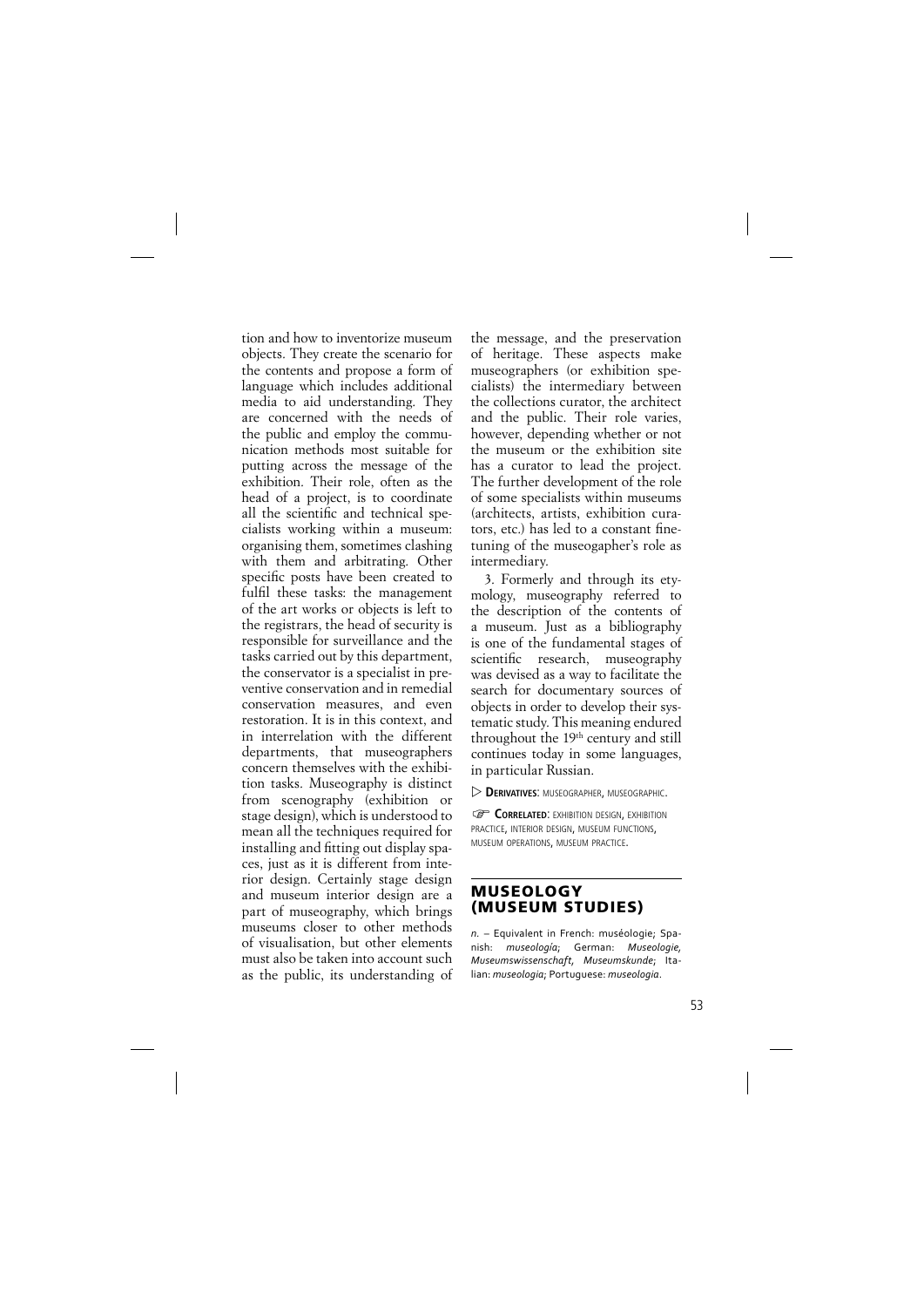Etymologically speaking museology is the 'study of the museum' (or museum studies), and not its practice, which is museography. But the term *museology* and its derivative *museological*, accepted in its wider sense in the 1950s, now has five clearly distinct meanings.

1. The first and most commonly accepted meaning applies the term museology to anything relating to museums and generally listed, in this dictionary, under the heading *museal*. Thus one might speak of the museological departments of a library (the reserved section or the numismatic cabinet), museological questions (relating to museums) and so on. This is often the meaning used in Anglo-Saxon countries, which has even spread from North America to Latin-American countries. Thus, where there is no specific recognised profession, such as in France where the general term *curator* (*conservateur)* would be used, the term museologist applies to the entire museum profession (for example in Québec), in particular to consultants given the task of drawing up a museum project or creating and staging an exhibition. This use is not favoured here.

2. The second meaning of the term is generally accepted in many western university networks and is close to the etymological sense of the word: museum studies. The most commonly used definition is that proposed by Georges Henri Rivière: "Museology: an applied science, the science of the museum. Museology

studies its history, its role in society, the specific forms of research and physical conservation, activities and dissemination, organisation and functioning, new or musealised architecture, sites that have been received or chosen, its typology and its deontology" (Rivière, 1981). In some ways museology contrasts with museography, which refers to the practices attached to museology. Anglo-Americans are generally reluctant to accept the invention of new 'sciences' and have favoured the expression *museum studies*, particularly in Great Britain where the term *museology* is still rarely used to date. Although the term has been increasingly frequently applied internationally since the 1950s, along with the increased interest in museums, it is still rarely used by people who live with museums on a daily basis, and the use of the term remains limited to people who observe the museum from the outside. This use of *museology*, widely accepted by professionals, has gradually established itself in Romance countries from the 1960s, replacing the term museography.

3. From the 1960s in Central and Eastern Europe, museology gradually came to be considered as a genuine field of scientific research (albeit a developing science) and an independent discipline examining reality. This view, which greatly influenced ICOFOM in the years 1980-1990, presents museology as the study of a specific relationship between man and reality, a study in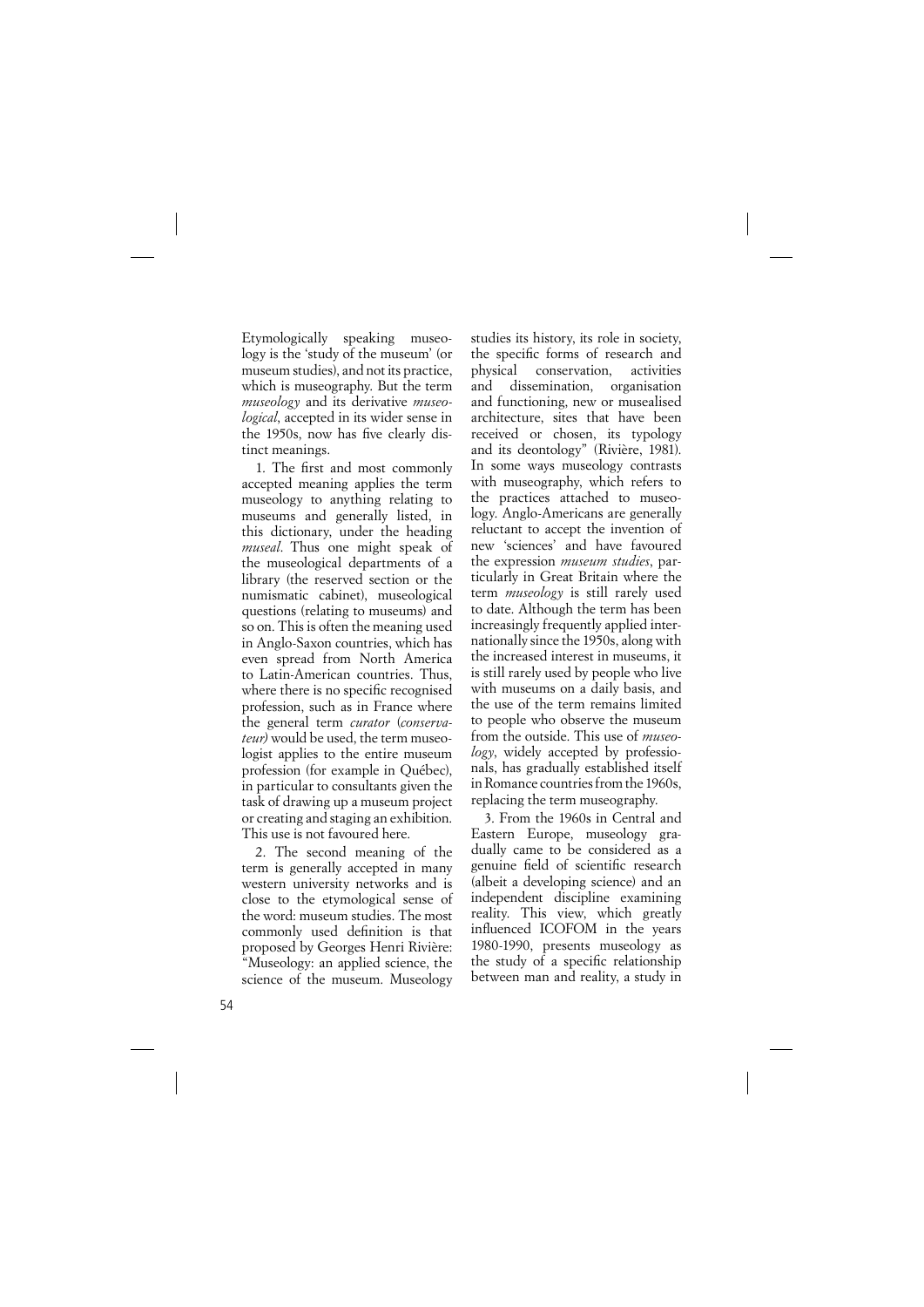which museums, a phenomenon set in a specific time, are only one of the possible manifestations. "Museology is a self-differentiating, independent scientific discipline the subject of which is a specific attitude of man to reality expressed objectively in various museum forms throughout history, an expression of and a proportionate part of memory systems. Museology, by nature a social science, pertains to the sphere of mnemonic and documentary scientific disciplines, and contributes to the understanding of Man within society" (Stránský, 1980). This particular approach, freely criticised (the determination to impose museology as a science and to cover the whole field of heritage seemed pretentious to more than one), but it is nonetheless fertile with regard to its implications. Thus the object of museology is not the museum, since this is a creation that is relatively recent in terms of the history of humanity. Taking this statement as a starting point, the concept of a "specific relation of man to reality", sometimes referred to as *museality* (Waidacher, 1996), was gradually defined. Thus following in the wake of the Brno school which prevailed at the time one could define museology as "A science studying the specific relation of Man to reality, consisting of the purposeful and systematic collecting and conservation of selected inanimate, material, mobile, and mainly three-dimensional objects documenting the development of nature and society" (Gregorová, 1980). However, the likening of museology to a science – even under development – has slowly been abandoned in so far as neither its object of study, nor its methods, truly correspond to the epistemological criteria of a specific scientific approach.

4. The new museology (*la nouvelle muséologie* in French, where the concept originated) widely influenced museology in the 1980s, first gathering some French theoreticians and then spreading internationally from 1984. Referring to a few pioneers who had published innovative texts since 1970, this current of thought emphasised the social role of museums and its interdisciplinary character, along with its new styles of expression and communication. New museology was particularly interested in new types of museums, conceived in contrast to the classical model in which collections are the centre of interest. These new museums are ecomuseums, social museums, scientific and cultural centres, and generally speaking, most of the new proposals aimed at using the local heritage to promote local development. In English museum literature the term New Museology appeared at the end of the 1980s (Virgo, 1989) and is a critical discourse on the social and political role of museums – lending a certain confusion to the spread of the French term, which is less known to the English-speaking public.

5. According to a fifth meaning of the term, which we favour here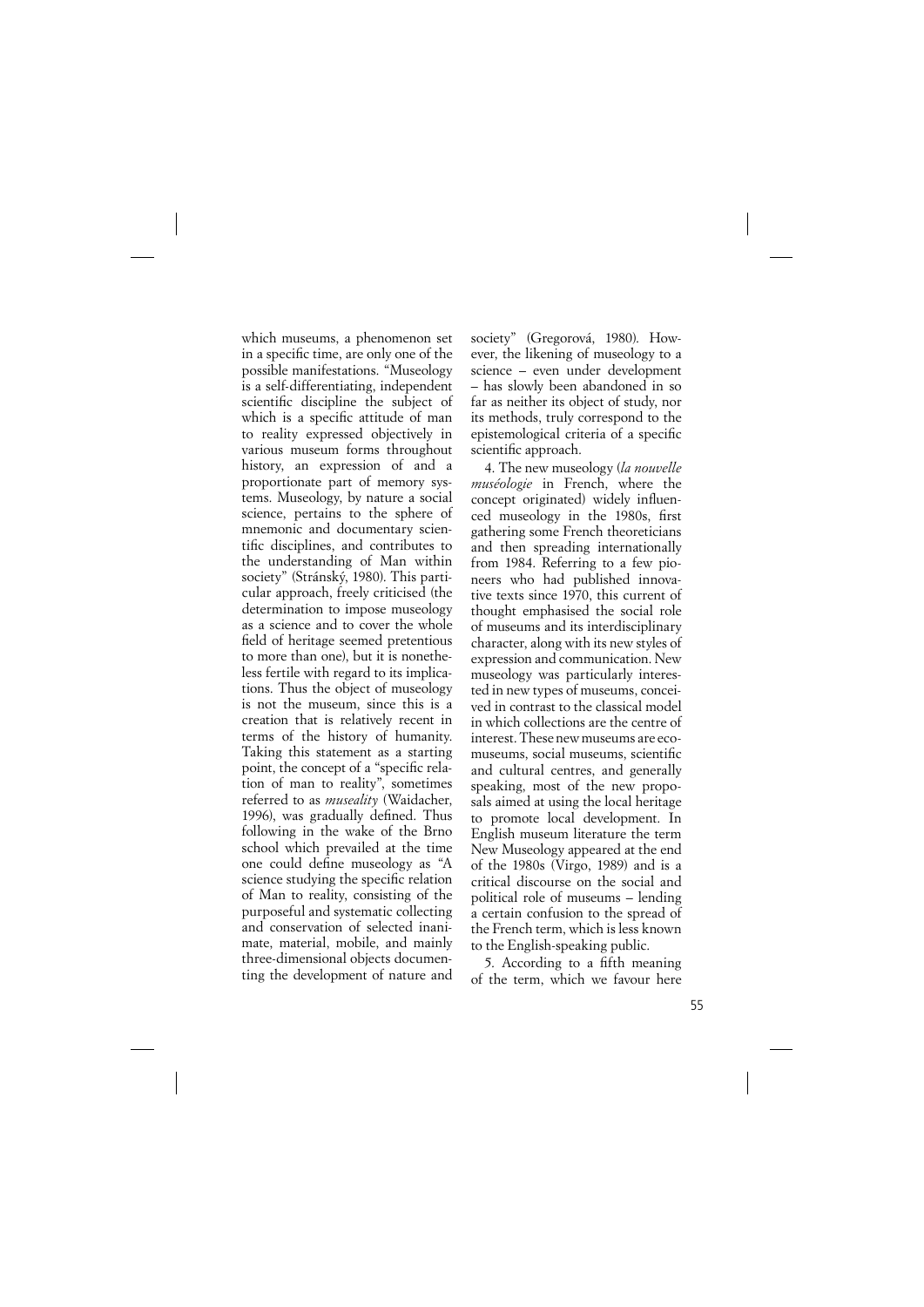because it includes all the others, museology covers a much wider field comprising all the efforts at theorisation and critical thinking about the museal field. In other words, the common denominator of this field could be defined as a specific relation between man and reality, which is expressed by documenting that which is real and can be grasped through direct sensory contact. This definition does not reject *a priori* any form of museum, including the oldest (Quiccheberg) and the most recent (cyber museums), because it tends to concern itself with a domain which is freely open to all experiments in the museal field. Nor is it limited to people who call themselves museologists. We should note that if some protagonists have made museology their field of choice, to the point of presenting themselves as museologists, others tied to their professional branch who only approach the museal sphere on occasion prefer to keep a certain distance from "museologists", even though they have, or have had, a fundamental influence in the development of this field of study (Bourdieu, Baudrillard, Dagognet, Debray, Foucault, Haskell, McLuhan, Nora or Pomian). The guidelines in a map of the museal field can be traced in two different directions: either with reference to the main functions inherent to the field (documentation, collecting, display and safeguarding, research, communication), or by considering the different branches of knowledge which examine museology from time to time.

With this last view in mind, Bernard Deloche proposed defining museology as museal philosophy. "Museology is the philosophy of the museal field which has two tasks: (1) it serves as metatheory for the science of intuitive concrete documentation, (2) it provides regulating ethics for all institutions responsible for managing the intuitive concrete documentary function" (Deloche, 2001).

 $\triangleright$  **DERIVATIVES:** MUSEOLOGICAL, MUSEOLOGIST.

**CORRELATED:** MUSEAL, MUSEALIA MUSEALITY, MUSEALISATION, MUSEALIZE, MUSEOGRAPHY, MUSEUM, MUSEUM OBJECT, NEW MUSEOLOGY, REALITY.

# **MUSEUM**

*n.* (from the Greek *mouseion*, temple of the muses). – Equivalent in French: *musée*; Spanish: *museo*; German: *Museum*; Italian: *museo;* Portuguese: *museu*.

The term 'museum' may mean either the institution or the establishment or the place generally designed to select, study and display the material and intangible evidence of man and his environment. The form and the functions of museums have varied considerably over the centuries. Their contents have diversified, as have their mission, their way of operating and their management.

1. Most countries have established definitions of museum through legislative texts or national organi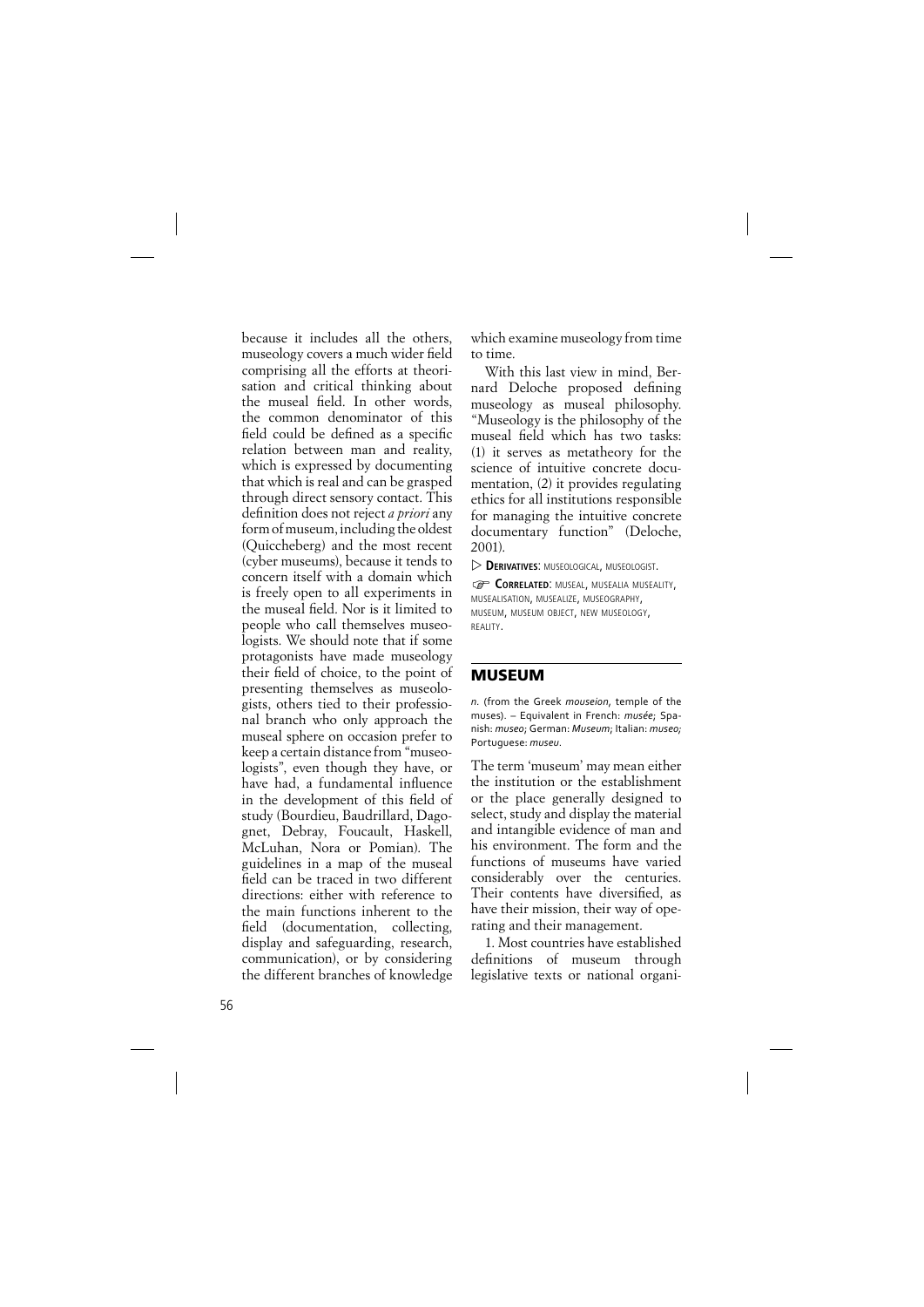sations. The professional definition of museum most widely recognized today is still that given in 2007 in the Statutes of the International Council of Museums (ICOM): "A museum is a non-profit, permanent institution in the service of society and its development, open to the public, which acquires, conserves, researches, communicates and exhibits the tangible and intangible heritage of humanity and its environment for the purposes of education, study and enjoyment." This definition replaces that used as the term of reference for over 30 years: "A museum is a non-profit making, permanent institution in the service of the society and its development, and open to the public, which acquires, conserves, researches, communicates, and exhibits, for purposes of study, education and enjoyment, material evidence of man and his environment" (ICOM Statutes, 1974).

The difference between these two definitions, which is at first sight barely significant  $-$  a reference to the intangible heritage added and a few changes in structure – nevertheless attests on the one hand to the preponderance of Anglo-American logic within ICOM, and on the other to a diminution of the role given to research within the institution. Initially the 1974 definition, written in French as the lead language, was a fairly free translation into English to better reflect the Anglo-American logic about museum functions – one of which is the transmission of heri-

tage. English has become the working language most widely used in council meetings, and ICOM, like most international organisations, now operates in English too; it seems that the work to draft a new definition was based on this English translation. The structure of the French definition of 1974 emphasised research, introduced as the driving force of the institution: *"Le musée est une institution permanente, sans but lucratif, au service de la société et de son développement, ouverte au public* et qui fait des recherches *concernant les témoins matériels de l'homme et de son environnement, acquiert ceux-là, les conserve, les communique*  et notamment les expose à des fins *d'études, d'éducation et de délectation."* (ICOM Statutes, 1974). The literal translation, but not the official one, reads: "A museum is a permanent, non-profit institution, in the service of the society and its development, open to the public, *which does research* regarding the material evidence of man and his environment…", In 2007 the principle of research (modified in French by the word *étudier* - to study) was relegated to a list of the general functions of museums, as in the 1974 English version.

2. For many museologists, and in particular those who claim to adhere to the concept of museology taught in the years 1960-1990 by the Czech school (Brno and the *International Summer School of Museology*), the museum is only one means among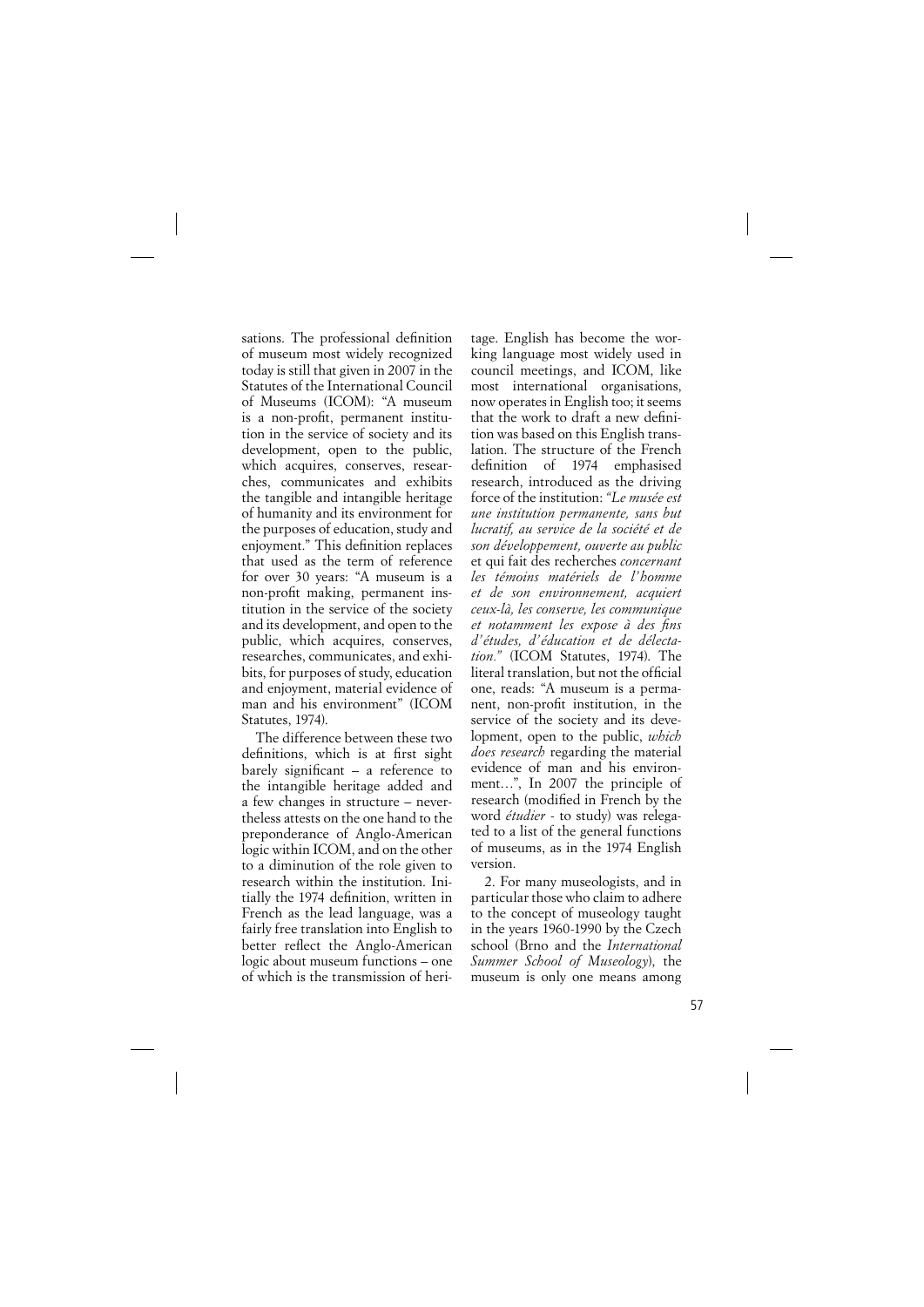many that attest to a "specific relationship between Man and reality", a relationship which is defined by "purposeful and systematic collecting and conservation of selected inanimate, material, mobile, and mainly three-dimensional objects documenting the development of nature and society" (Gregorová, 1980). Before the museum was defined as such in the 18<sup>th</sup> century, according to a concept borrowed from Greek antiquity and its revival during the western Renaissance, every civilisation had a number of places, institutions and establishments that were more or less similar to those that we group under the same word today. In this regard the ICOM definition is considered to be clearly marked by its time and its western context, but also too prescriptive, since its purpose is essentially corporatist. A 'scientific' definition of museum should, in this sense, free itself from certain elements contributed by ICOM, such as the not-for-profit aspect of a museum: a profit-making museum (such as the *Musée Grévin* in Paris) is still a museum, even if it is not recognised by ICOM. We can thus more broadly and more objectively define museum as "a permanent museological institution, which preserves collections of 'physical documents' and generates knowledge about them" (Van Mensch, 1992). For his part Schärer defines museum as "a place where things and related values are preserved studied and communicated, as signs that interpret absent facts" (Schärer, 2007) or, in a way that seems tautological at first, as the place where the musealisation takes place. In an even wider sense, the museum can be understood as a "place of memory" (Nora, 1984; Pinna, 2003), a 'phenomenon' (Scheiner, 2007), covering institutions, different places or territories, experiences, and even intangible spaces.

3. From this perspective which goes beyond the limited nature of the traditional museum, it is defined as a tool devised by man with the purpose of archiving, understanding, and transmitting. One could, like Judith Spielbauer (1987), say that museums are an instrument to foster "an individual's perception of the interdependence of the social, aesthetic and natural worlds in which he lives by providing information and experience and fostering self-knowledge within this wider context." Museums can also be "a specific function which may or may not take on the features of an institution, the objective of which is to ensure, through a sensory experience, the storage and transmission of culture understood as the entire body of acquisitions that make a man out of a being who is genetically human" (Deloche, 2007). These definitions cover museums which are incorrectly referred to as virtual museums (in particular those that are on paper, on CD-ROM or on the Web) as well as more traditional institutional museums, inclu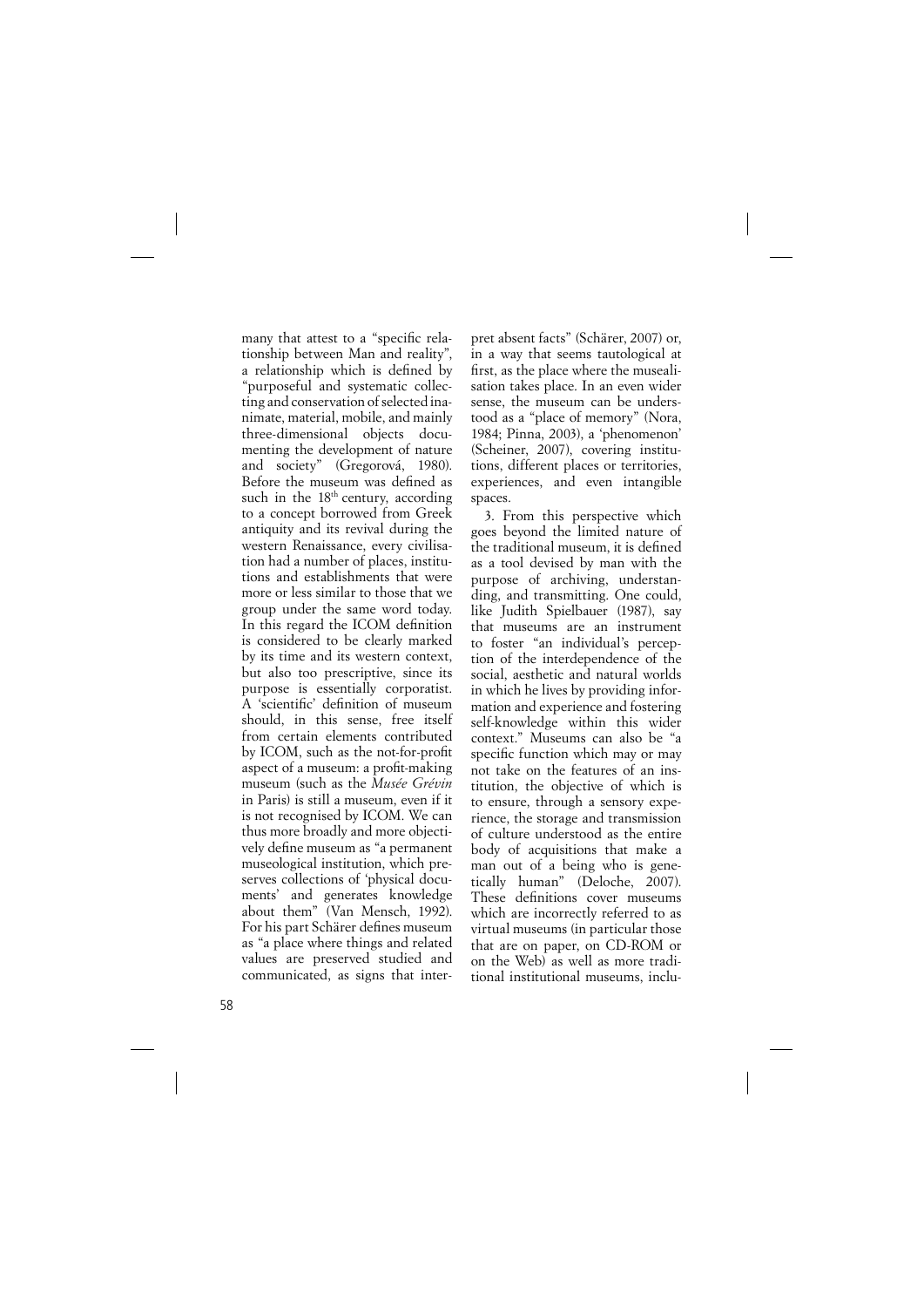ding even the museums of antiquity, which were more schools of philosophy than collections in the accepted sense of the term.

4. This last use of the term museum brings us to the principles of the *ecomuseum* in its original conception, that is to say a museal institution which, for the development of a community, combines conservation, display and explanation of the cultural and natural heritage held by this same community; the ecomuseum represents a living and working environment on a given territory, and the research associated with it. "The ecomuseum […] on a given territory, expresses the relationship between man and nature through time and space on this territory. It is composed of property of recognised scientific and cultural interest which is representative of the community it serves: non-built immovable property, natural wild spaces, natural spaces occupied by man; built immovable property; movable property; fungible goods. It includes an administrative centre, headquarters of the major structures: reception, research, conservation, display, cultural action, administration, in particular one or more field laboratories, conservation bodies, meeting halls, socio-cultural workshops, accommodation etc.; trails and observation points for exploring the territory; different architectural, archaeological and geological elements…duly indicated and explained" (Rivière, 1978).

5. With the development of com-

puters and the digital world the concept of *cyber museum*, often incorrectly called 'virtual', gradually became accepted; a notion generally defined as "a logically related collection of digital objects composed in a variety of media which, through its connectivity and its multi-accessible nature, lends itself to transcending traditional methods of communicating and interacting with visitors..; it has no real place or space; its objects and the related information can be disseminated all over the world" (Schweibenz, 1998). This definition, probably derived from the relatively recent notion of virtual computer memory, appears to be something of a misinterpretation. We must remember that 'virtual' is not the opposite of 'real', as we tend to believe too readily, but rather the opposite of 'actual' in its original sense of 'now existing'. An egg is a virtual chicken; it is programmed to become a chicken and should become one if nothing gets in the way of its development. In this sense the *virtual museum* can be seen as all the museums conceivable, or all the conceivable solutions applied to the problems answered by traditional museums. Thus the virtual museum can be defined as a "concept which globally identifies the problem areas of the *museal* field, that is to say the effects of the process of decontextualisation/recontextualisation; a collection of substitutes can be a virtual museum just as much as a computerised data base; it is the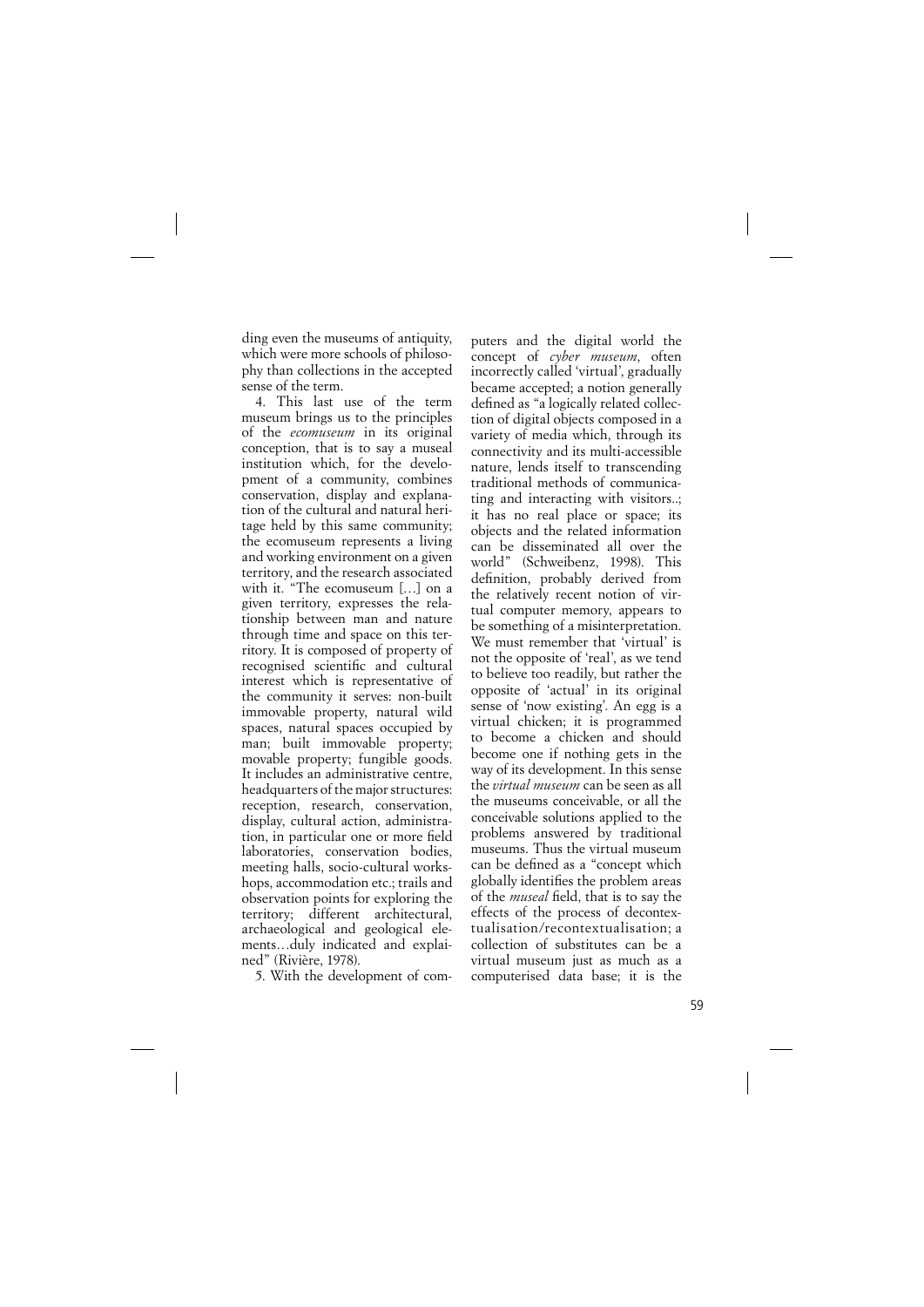museum in its *exterior theatre of operations*" (Deloche, 2001). The virtual museum is the package of solutions that may be applied to museum problems, and naturally includes the cyber museum, but is not limited to it.

 $\triangleright$  **DERIVATIVES:** VIRTUAL MUSEUM.

**CORRELATED: CYBER MUSEUM, MUSEAL,** MUSEALIA, MUSEALISATION, MUSEALISE, MUSEOGRAPHER, MUSEOGRAPHY, MUSEOLOGICAL, MUSEOLOGIST, MUSEOLOGY, MUSEUMIFICATION (PEJORATIVE), MUSEUM STUDIES, NEW MUSEOLOGY, EXHIBITION, INSTITUTION, PRIVATE COLLECTIONS, REALITY.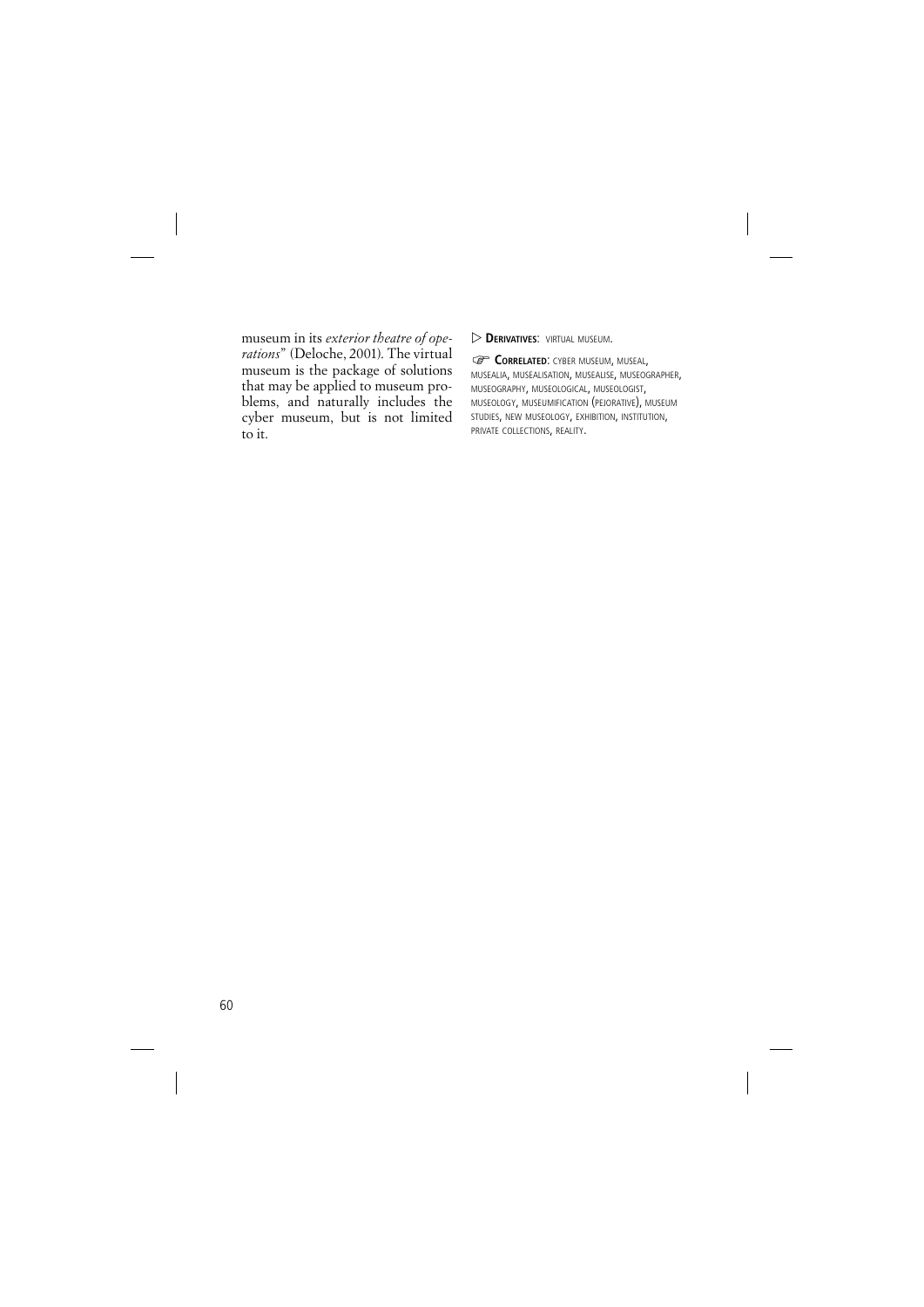# O

### **OBJECT [MUSEUM OBJECT] OR MUSEALIA**

*n.* – (from the Latin *objectum*, past participle *objectare*, to throw against) – Equivalent in French: *objet*; Spanish: *objeto*; German: *Objekt, Gegenstand*; Italian: *oggetto*; Portuguese: *objecto*, (Brazilian: *objeto*)

The term *museum object* is sometimes replaced by the neologism *musealia*, modelled on the Latin neuter noun *musealium* with *musealia* in the plural. The equivalent in French: *muséalie* (rarely used), *musealia*; Spanish: *musealia*; German: *Musealie, Museumsobjekt*; Italian: *musealia*; Portuguese: *musealia*.

In the simplest philosophical sense of the word an object is not in itself a form of reality, but a product, a result, or an equivalence. In other words it means that which is placed, or thrown forward (*ob-jectum*,  *Gegen-stand*) by a subject, who treats it as different from himself, even if he considers himself as an object. This distinction between the subject and the object developed relatively late and is a feature of Western culture. In this way the object is different from the thing, which is related to the subject as a continuation or an implement (for example, a tool as a continuation of the hand is a thing and not an object).

A *museum object* is something which is musealised; a *thing* can be defined as any kind of reality in general. The expression 'museum object' could almost be a pleonasm in so far as the museum is not only the place which shelters objects, but also a place with the principal mission of transforming things into objects.

1. The object is not in any case raw, reality or simply a given item which it would be sufficient to collect, for example, to be part of a museum's collection, as one would collect seashells on the shore. It is an ontological status which, in given circumstances, a particular thing will assume, on the understanding that the thing would not be considered an object in other circumstances. The difference between the thing and the object lies in the fact that the *thing* has become a concrete part of life and that the relationship we have with it is a relationship of affection or symbiosis. This is revealed by the animism of societies often reputed to be 'primitive': it is a relationship of usability, as is the case of the tool adapted to the shape of the hand. By contrast, an *object* is always that which the subject sets down in front of himself, and separate from him; it is thus what is 'facing' and different.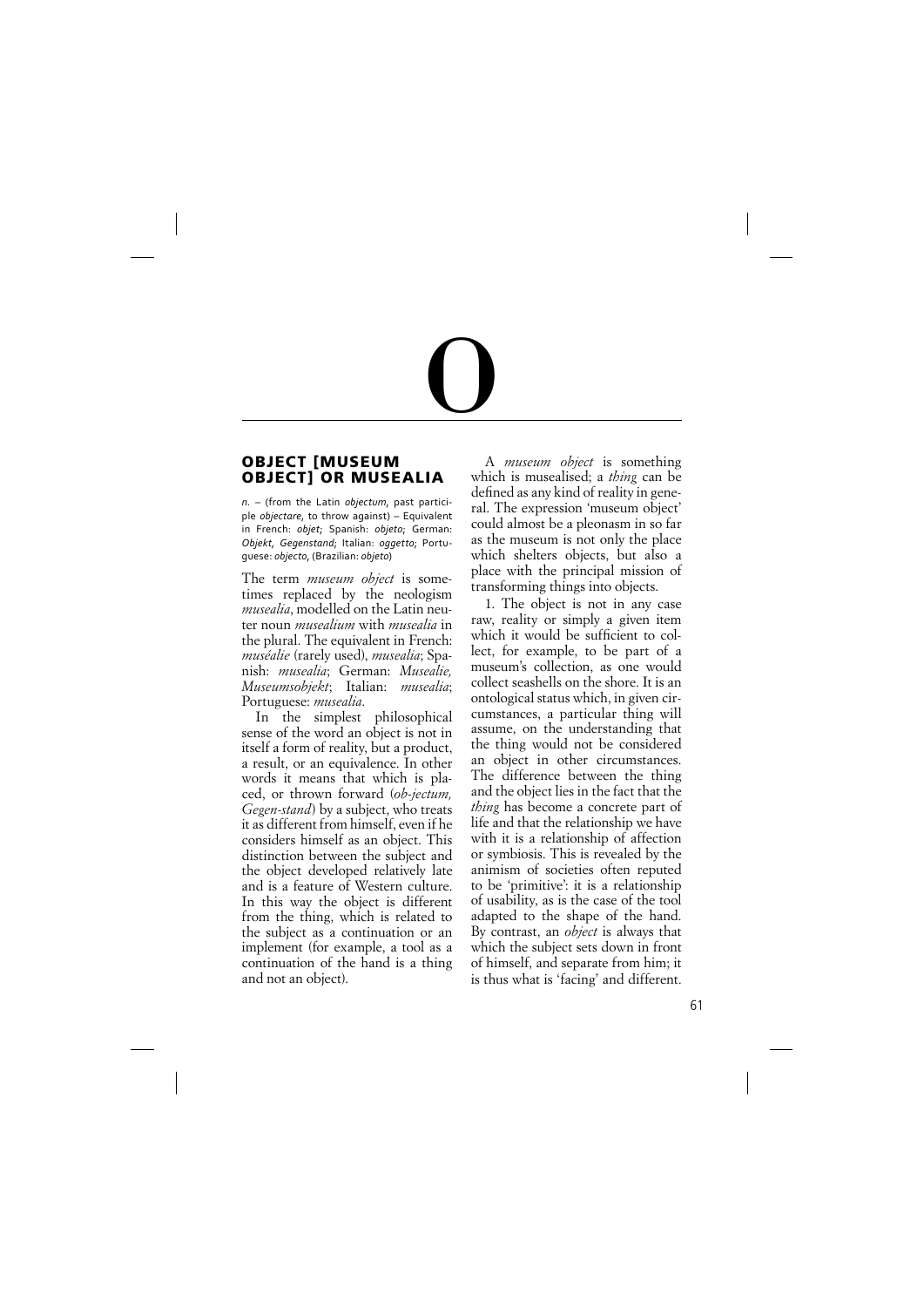In this sense the object is abstract and dead, closed on itself, as evidenced by that series of objects which is a collection (Baudrillard, 1968). This status of the object is considered today to be a purely western product (Choay, 1968; Van Lier, 1969; Adotevi, 1971), in so far as it was the West which broke with the tribal way of life and thought about the gap between subjects and objects for the first time (Descartes, Kant, and later McLuhan, 1969).

2. Through their work of acquisition, research, preservation and communication, museums can be presented as one of the major authorities in the 'production' of objects. In this case, the museum object – *musealium* or *musealia* – does not have any intrinsic reality, even if the museum is not the only instrument to 'produce' objects. In fact other approaches are 'objectivising' as is the case in particular for scientific processes to establish reference standards (c.f., measurement scales) which are completely independent of the subject and which consequently find it difficult to treat that which is living as such (Bergson) because it tends to turn it into an object, wherein lies the difficulty of physiology compared to anatomy. The museal object is made to be seen, with its whole mass of implicit connotations, because we can display it in order to stir emotions, to entertain, or to teach. This action of displaying is so essential that it is what turns a thing into an object by creating this distance, whereas the priority in scientific operations is the requirement to account for things in a universally intelligible context.

3. Naturalists and ethnologists, as well as museologists, generally select things which they already call objects, according to their potential as evidence, that is the quality of information (markers) that they can provide to reflect the ecosystems or cultures the traces of which they wish to preserve. "Musealia (museum objects) are authentic movable objects which, as irrefutable evidence, show the development of nature and society" (Schreiner 1985). The wealth of information they provide has led ethnologists such as Jean Gabus (1965) or Georges Henri Rivière (1989) to attribute to them the name *witness-object*, which they retain when they are displayed. Georges Henri Rivière even used the expression *symbol-object* to describe certain witness objects heavy with content which might claim to summarise a whole culture or period. The result of systematically making things into objects is that they can be studied much better than if they were still in their original context (ethnographic field, private collection or gallery), but it can also become fetishist: a ritual mask, a ceremonial costume, a prayer tool etc. quickly change their status when they enter the museum. We are no longer in the real world, but in the imaginary world of the museum. For example, the visitor is not allowed to sit on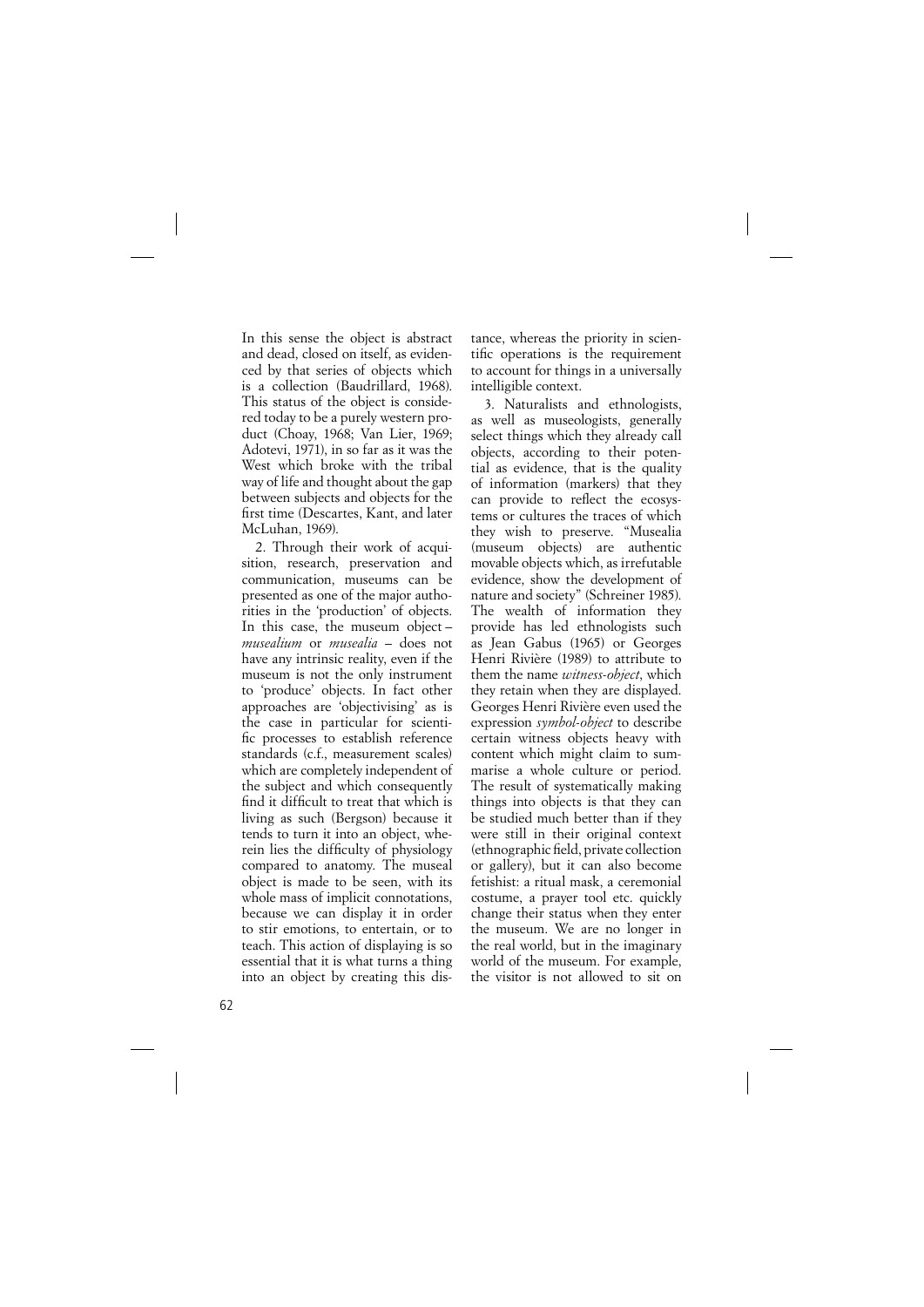a chair in a museum of decorative arts, which supposes an established distinction between the functional chair and the chair-object. Their function has been removed and they have been 'decontextualised', which means that from now on they will no longer serve their original purpose but have entered a symbolic order which gives them new meaning, leading Krzysztof Pomian to call such objects *semiophores* ("carriers of significance") and to attribute a new value to them  $-$  which is first of all purely a museal value but which can become an economic value. They thus become sacred (consecrated) evidence of culture.

4. Exhibitions reflect these choices. For semiologists like Jean Davallon "Musealia can be considered less as *things* (from the point of view of their physical reality) than as *language beings* (they are defined, recognized as worthy of being safeguarded and displayed) and as *supports of social practices* (they are collected, catalogued, displayed etc.)" (Davallon, 1992). Objects can thus be used as signs, just like words in speech, when they are used in an exhibition. But objects are not just signs, since by their presence alone they can be directly perceived by our senses. For this reason the term *real thing* is often used to indicate a museum object exhibited because of its power of "authentic presence", that is "The real things of the museum language are those things which we present as what they are, not as models or images or representations of something else." (Cameron, 1968). For various reasons (sentimental, aesthetic, etc.) we have an intuitive relationship with that which is displayed. The noun *exhibit* refers to a real thing which is displayed, but also to anything displayable (a sound, photographic or film document, a hologram, a reproduction, a model, an installation or a conceptual model) (see *Exhibition*).

5. A certain tension exists between the real thing and its substitute. Regarding this we must note that for some people the *semiophore object* is only a carrier of meaning when it is presented for itself, and not through a substitute. Wide as it may seem, this purely *reist* concept does not take account of either the origins of museums in the Renaissance (see *Museum*) or the development and diversity reached by museology during the 19th century. Nor does it allow us to take into account the work of a number of museums whose activities are essentially on other support systems such as the internet or duplicated media, or more generally all the museums made of substitutes such as museums of casts (gypsotheques), collections of models, collections of wax reproductions (ceratheques), or science centres which display mostly models. Since these objects were considered as elements of a language, they can be used to create *lecture exhibitions*, but they are not always adequate to sustain the entire lecture. We must therefore envisage other elements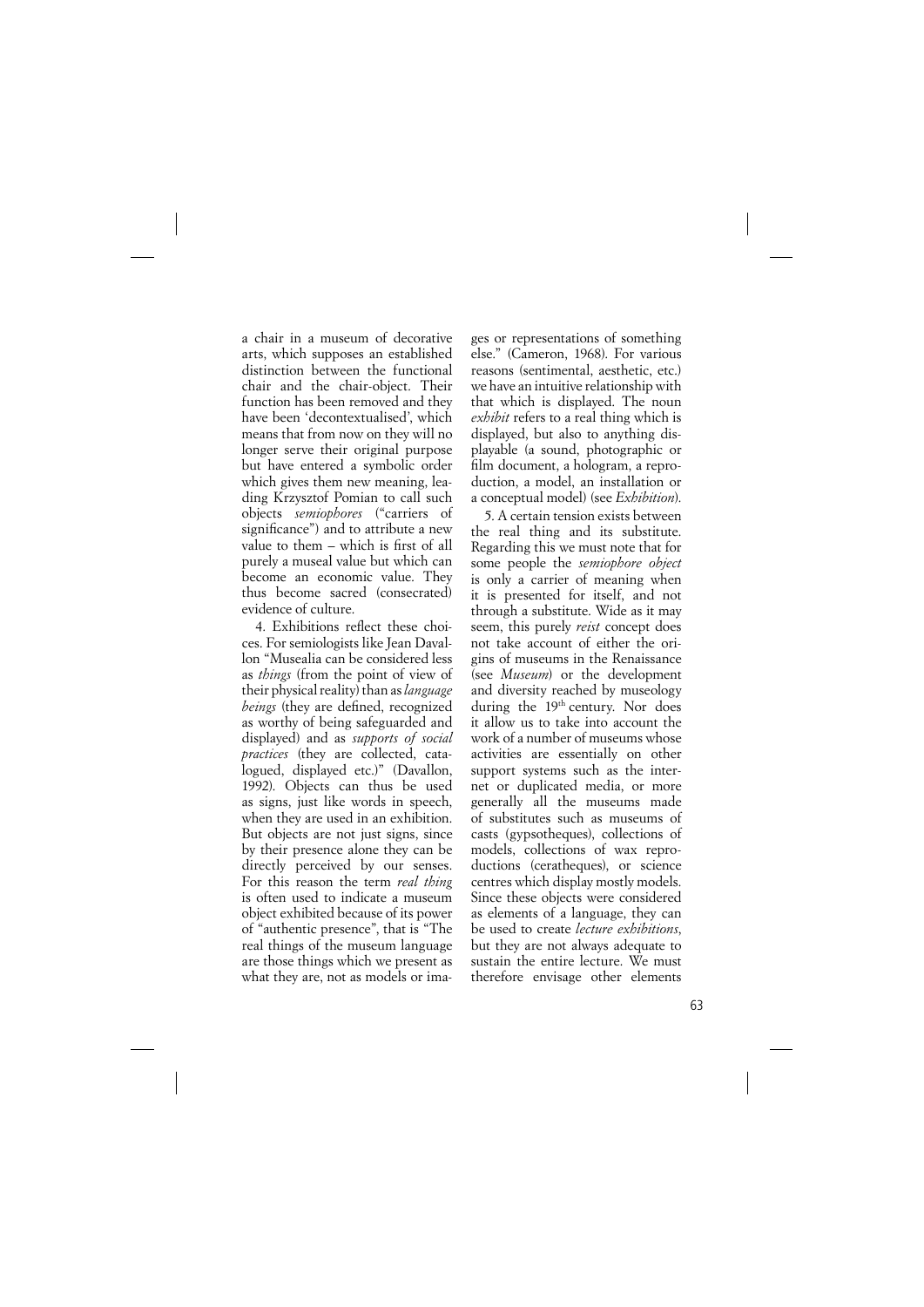of a language of substitution. When the exhibit replaces a real thing or authentic object, through its function or nature, the replacement is called a *substitute*. It may be a photograph, a drawing or a model of the real thing. The substitute would thus be said to be in conflict with the 'authentic' object, even though it is not exactly the same as a *copy* of the original (such as the casts of a sculpture or copy of a painting), in so far as substitutes can be created directly from an idea or a process and not just by producing a perfect copy. According to the form of the original and the use that should be made of it, the substitute can be two or threedimensional. The idea of authenticity, particularly important in fine arts museums (masterpieces, copies and fakes), influences the majority of the questions attached to the status and value of museum objects. We must nonetheless note that there are museums which have collections made solely of substitutes, and that, generally speaking, the policy of substitutes (copies, plaster casts or wax, models or digital images) opens the field of museum operations very wide and leads us to question all the present values of the museum from the point of view of museal ethics. Moreover, from the wider perspective mentioned above, any object displayed in a museum context must be considered as a substitute for the reality it represents because as a musealised thing, the museum object is a substitute for this thing (Deloche, 2001).

6. In the museological context, especially in the fields of archaeology and ethnology, specialists are accustomed to invest the object with the meaning they have developed from their own research. But this raises several problems. First of all, the objects change their meaning in their original environment at the whim of each generation. Next, each visitor is free to interpret them according to his or her own culture. The result is the relativism summarised by Jacques Hainard in 1984 in a sentence which has become famous: "The object is not the truth of anything. Firstly polyfunctional, then polysemic, it takes on meaning only when placed in context." (Hainard, 1984)

### **CORRELATED: ARTEFACT, AUTHENTICITY,**

COLLECTION, COPY, EXHIBIT, FETISH-OBJECT, REAL THING, REPLICA, REPRODUCTION, SPECIMEN, SUBSTITUTE, THING, TRANSITORY OBJECT, WITNESS-OBJECT, WORK OF ART.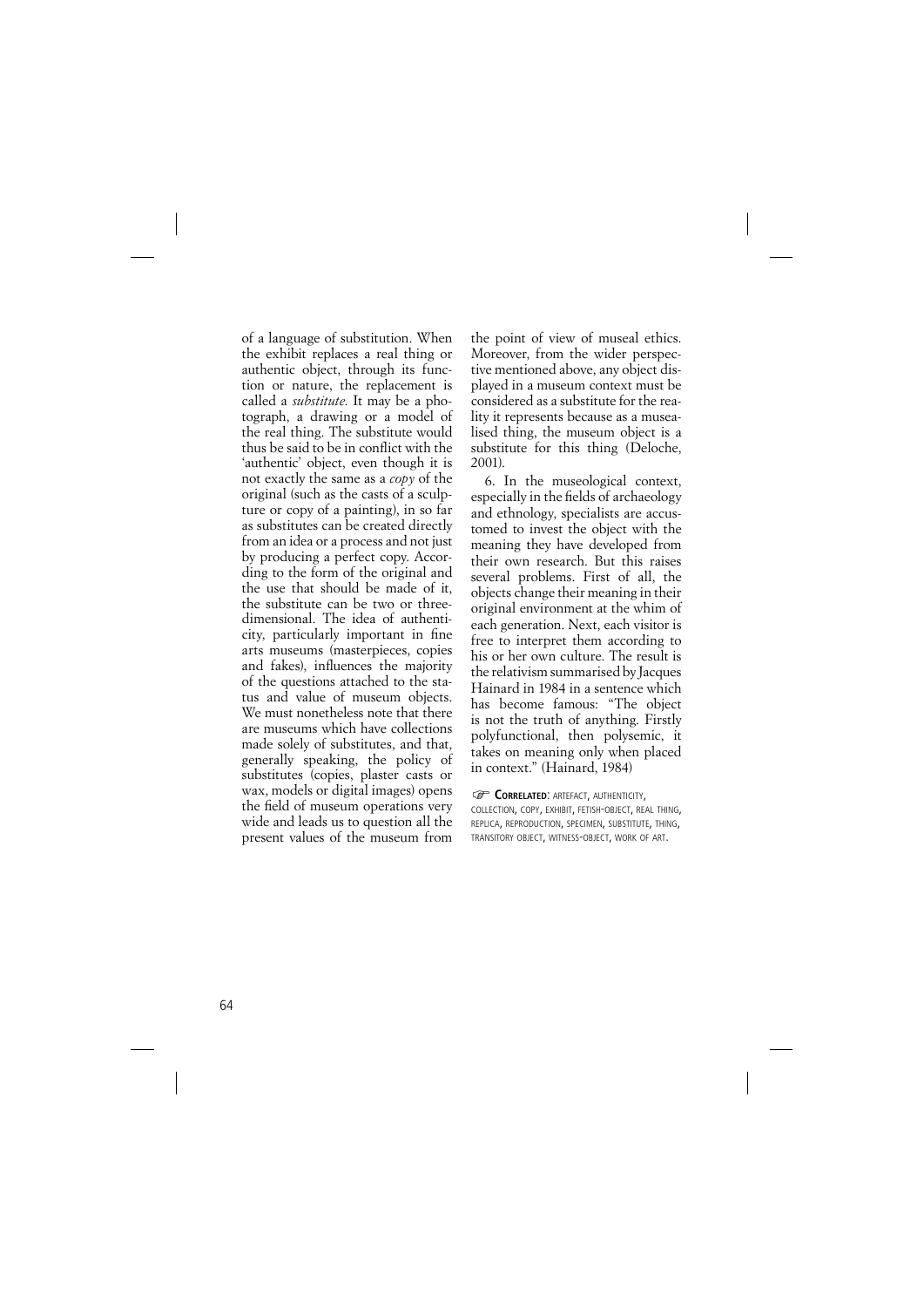# P

## **PRESERVATION**

*n* – Equivalent French: préservation; Spanish: preservación; German: Bewahrung, Erhaltung; Italian: preservazione; Portuguese: preservaçāo.

To preserve means to protect a thing or a group of things from different hazards such as destruction, deterioration, separation or even theft; this protection is ensured by gathering the collection in one place, inventorising it, sheltering it, making it secure and repairing it.

In museology, preservation covers all the operations involved when an object enters a museum, that is to say all the operations of acquisition, entering in the inventory, recording in the catalogue, placing in storage, conservation, and if necessary restoration. The preservation of heritage generally leads to a policy which starts with the establishment of a procedure and criteria for acquisition of the material and intangible heritage of humanity and its environment, and continues with the management of those things which have become museum objects, and finally with their conservation. In this sense the concept of preservation represents that which is fundamentally at stake in museums, because the building up of collections structures the mission of museums and their development. Preservation is one axis of museal action, the other being transmission to the public.

1. The *acquisition* policy is, in most cases, a fundamental part of the way any museum operates. Acquisition, within the museum, brings together all the means by which a museum takes possession of the material and intangible heritage of humanity: collecting, archaeological digs, gifts and legacy, exchange, purchase, and sometimes methods reminiscent of pillage and abduction (combated by ICOM and UNESCO – *Recommendation* of 1956 and *Convention* of 1970). The *management of collections* and the *overseeing of collections* comprise all the operations connected with the administrative handling of museum objects, that is to say their recording in the museum *catalogue* or registration in the museum *inventory* in order to certify their museal status – which, in some countries, gives them a specific legal status, since the items entered in the inventory, especially in publicly owned museums, are inalienable and imprescriptible. In some countries such as the United States, museums may exceptionally deaccession objects by transfer to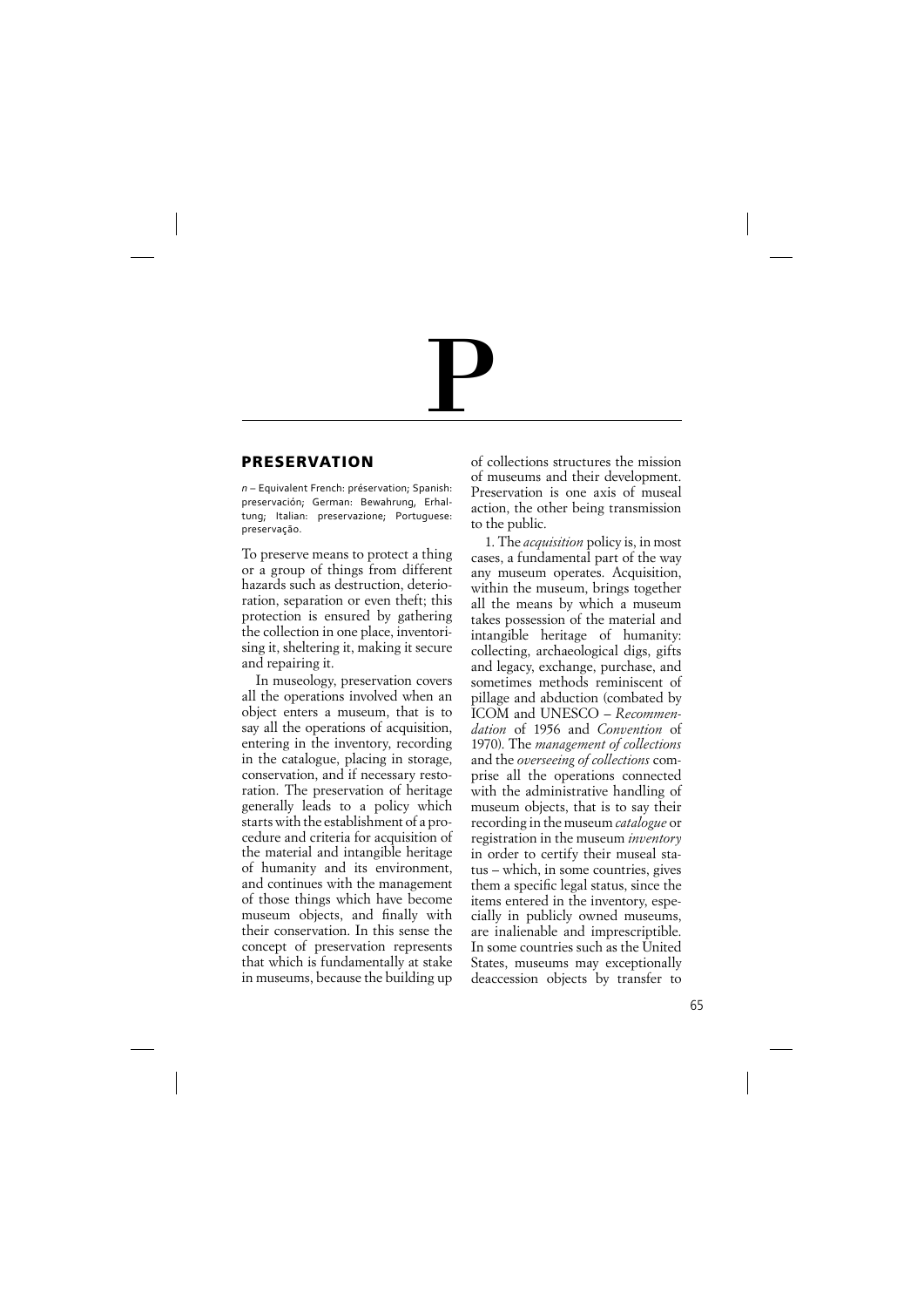another museal institution, destruction or sale. Storage and classification are also part of collection management, along with the supervision of all movements of objects within and outside the museum. Finally, the objective of *conservation* is to use all the means necessary to guarantee the condition of an object against any kind of alteration in order to bequeath it to future generations. In the broadest sense these actions include overall security (protection against theft and vandalism, fire and floods, earthquakes or riots), general measures known as *preventive conservation*, or "all measures and actions aimed at avoiding and minimizing future deterioration or loss. They are carried out within the context or on the surroundings of an item, but more often a group of items, whatever their age and condition. These measures and actions are indirect – they do not interfere with the materials and structures of the items. They do not modify their appearance" (ICOM-CC, 2008). Additionally, *remedial conservation* is "all actions directly applied to an item or a group of items aimed at arresting current damaging processes or reinforcing their structure. These actions are only carried out when the items are in such a fragile condition or deteriorating at such a rate that they could be lost in a relatively short time. These actions sometimes modify the appearance of the items" ( ICOM-CC, 2008). *Restoration* covers "all actions directly applied to a single and stable item

aimed at facilitating its appreciation, understanding and use. These actions are only carried out when the item has lost part of its significance or function through past alteration or deterioration. They are based on respect for the original material. Most often such actions modify the appearance of the item" (ICOM-CC, 2008). To preserve the integrity of the items as far as possible, restorers choose interventions which are reversible and can be easily identified.

2. In practice, the concept of *conservation* is often preferred to that of preservation. For many museum professionals, conservation, which addresses both the action and the intention to protect cultural property, whether material or intangible, constitutes a museum's core mission. This explains the use in French of the word *conservateurs* (in English curators, in the UK keepers) which appeared at the time of the French Revolution. For a long time (throughout the 19<sup>th</sup> century at least) this word seems to have best described the function of a museum. Moreover the current definition of museum by ICOM (2007) does not use the term preservation to cover the concepts of acquisition and conservation. From this perspective, the notion of conservation should probably be envisaged in a much wider sense, to include questions of inventories and storage. Nonetheless, this concept collides with a different reality, which is that conservation (for example, in the ICOM Conser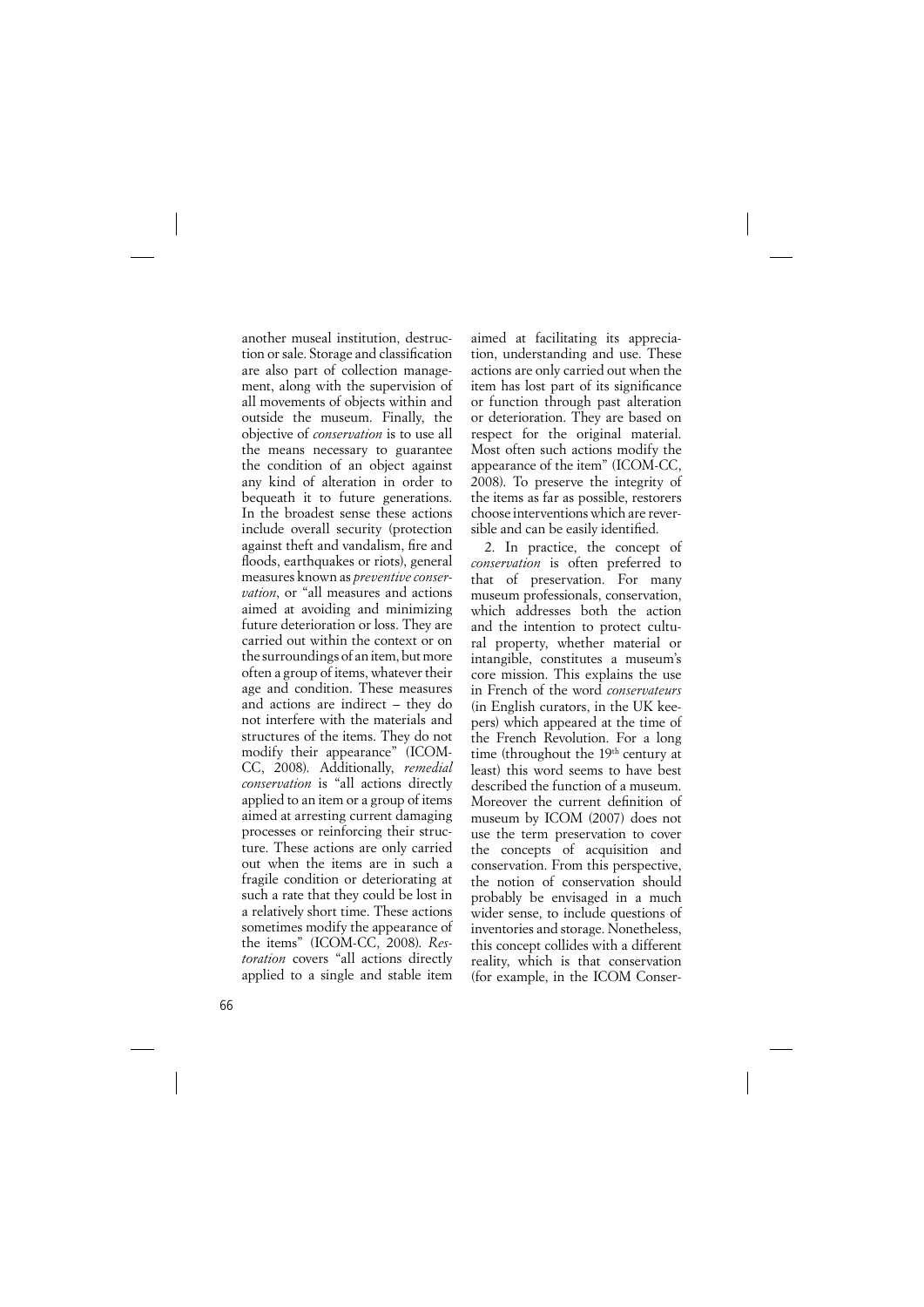vation Committee) is much more clearly connected with the work of conservation and restoration, as described above, than with the work of management or overseeing of the collections. New professional fields have evolved, in particular collection archivists and registrars. The notion of preservation takes account of all these activities.

3. The concept of preservation, in addition, tends to objectivise the inevitable tensions which exist between each of these functions (not to mention the tensions between preservation and communication or research), which have often been the target of much criticism: "The idea of conservation of the heritage takes us back to the anal drives of all capitalist societies" (Baudrillard, 1968; Deloche, 1985, 1989). A number of acquisition policies, for example, include deaccession policies at the same time (Neves, 2005). The question of the restorer's choices and, generally speaking, the choices to be made with regard to conservation operations (what to keep and what to discard?) are, along with deaccession, some of the most controversial issues in museum management. Finally, museums are increasingly acquiring and preserving intangible heritage, which presents new problems and forces them to find conservation techniques which can be adapted for these new types of heritage.

**CORRELATED:** ACQUISITION, DOCUMENT, ITEMS, MONUMENT, GOODS, PROPERTY, SEMIOPHORE, THINGS, RELIC (HOLY), WORK; HERITAGE, INTANGIBLE, MATERIAL; REALITY; COMMUNITY; PREVENTIVE CONSERVATION, REMEDIAL CONSERVATION, SAFEGUARD; COLLECTION MANAGEMENT, COLLECTION OVERSIGHT, COLLECTION MANAGER, CURATOR, CONSERVATOR, INVENTORY, RESTORER; DEACCESSION, RESTITUTION.

### **PROFESSION**

*n.* – Equivalent in French: profession; Spanish: profesión; German: Beruf; Italian: professione; Portuguese: profissão.

Profession is defined first of all in a socially defined setting, and not by default. Profession does not constitute a theoretical field: a museologist can call himself an art historian or a biologist by profession, but he can also be considered – and socially accepted – as a professional museologist. For a profession to exist, moreover, it must define itself as such, and also be recognised as such by others, which is not always the case in the museum world. There is not one profession, but several museal professions (Dubé, 1994), that is to say a range of activities attached to the museum, paid or unpaid, by which one can identify a person (in particular for his civil status) and place him in a social category.

If we refer to the concept of museology as presented here, most museum employees are far from having received the professional training that their title would imply, and very few can claim to be museologists simply because they work in a museum. There are, however, many positions which require a specific background. ICTOP (The ICOM International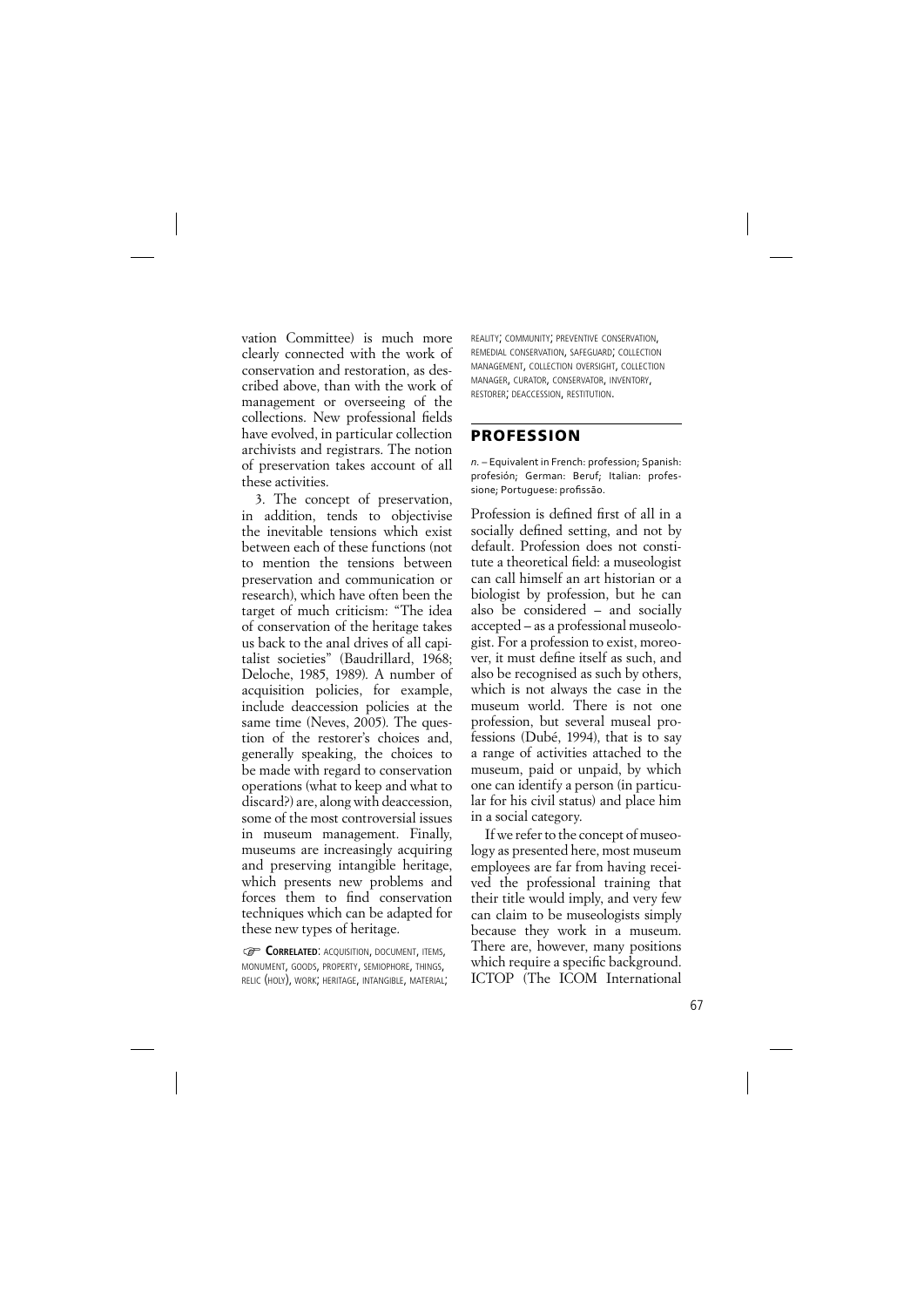Committee for the Training of Personnel) has listed twenty of them (Ruge, 2008).

1. Many employees, often the majority of people working in the institution, follow a career path which has only a relatively superficial relationship with the very principle of the museum – whereas to the wider public, they personify museums. This is the case with *security officers* or *guards*, the staff responsible for the surveillance of exhibition areas in the museum, who are the main contacts with the public, like the receptionists. The specificity of museum surveillance (precise measures for security and for evacuating the public and the collections etc.) has gradually throughout the  $19<sup>th</sup>$  century imposed specific recruitment categories, in particular that of a body which is separate from the rest of the administrative staff. At the same time it was the figure of the *curator* who appeared as the first specifically museal profession. For a long time the curator was in charge of all tasks directly relating to the objects in the collection, that is their preservation, research and communication (PRC model, *Reinwardt Academie*). The curator's training is firstly associated with the study of the collections (art history, natural sciences, ethnology etc.) even if, for several years now, it has been backed up by a more museological training such as that given by a number of universities. Many curators who have specialised in the study of the collections – which remains uncontested as

their main field of activity - cannot call themselves either museologists, or museographers (museum practitioners), even if in practice some of them easily combine these different aspects of museal work. In France, unlike other European countries, the body of curators is generally recruited by competition and benefits from a specific training school (*Institut national du Patrimoine*/the National Heritage Institute).

2. The term *museologist* can be applied to researchers studying the specific relationship between man and reality, characterised as the documentation of the real by direct sensory perception. Their field of activity essentially concerns theory and critical thinking in the museal field, so they may work elsewhere than in a museum, for example in a university or in other research centres. The term is also applied by extension to any person working for a museum and holding the function of project leader or exhibition programmer. So museologists differ from curators, and also from *museographers*, who are responsible for the design and general organisation of the museum and its security, conservation and restoration facilities along with the exhibition galleries, whether permanent or temporary. Museographers, with their specific technical skills, have an expert vision of all the ways in which a museum operates – preservation, research and communication – and by drawing up the appropriate specifications they can manage the information connected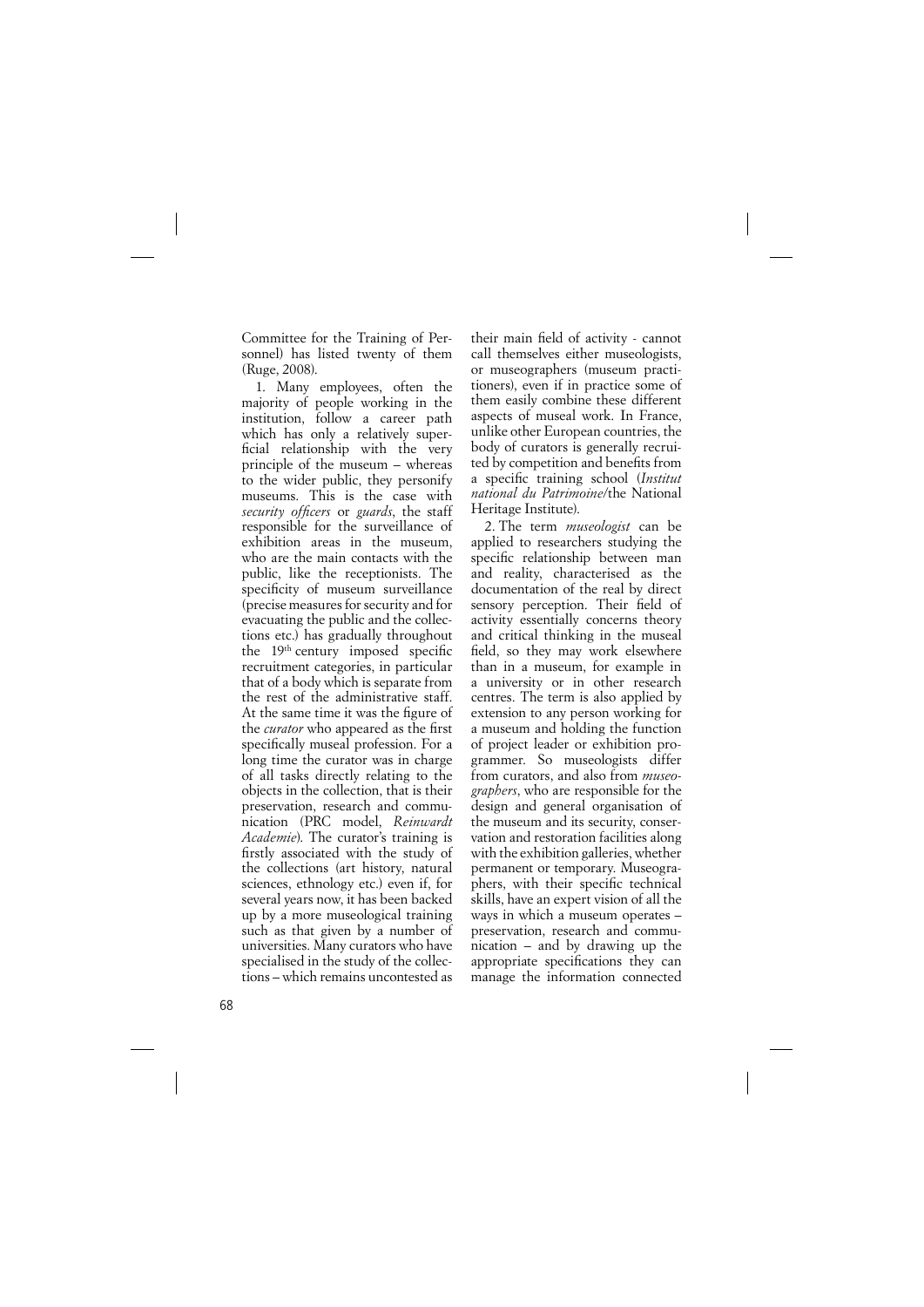with the overall work of the museum, from preventive conservation to the information disseminated to different publics. The museographer differs from the *exhibit designer;* a term proposed to indicate the person with all the skills required to create exhibitions, whether these are situated in a museum or in a non-museal setting, and from the *exhibition designer* in that the latter, who uses techniques to set the scene for the exhibition, may also find himself skilled at setting up an exhibition (see *Museography*). The professions of exhibit designer and exhibition designer have long been related to that of *decorator*, which refers to decoration of the spaces. But the work of interior decoration in functional areas pertaining to the normal activities of interior decoration differs from the tasks that are required for exhibitions, which are in the field of exhibit design. In exhibitions, their work tends more towards fitting out the space using exhibits as elements of decoration, rather than starting from the exhibits to be displayed and given meaning within the space. Many exhibit designers or exhibition designers call themselves first of all architects of interior design, which does not mean that any architect of interior design can claim the status of exhibit designer or exhibition designer, or of museographer. In this context the *exhibition and display curator* (a role often played by the curator, but sometimes by a person from outside the museum) takes on its full meaning, since he or she produces the scientific project for the exhibition and coordinates the entire project.

3. Assisted by the development of the museal field, a number of professions have gradually emerged and to become independent, and also to confirm their importance and their will to be a part of the museum's destinies. This phenomenon can essentially be observed in the fields of preservation and communication. In preservation, it was first of all the *conservator*, as a professional with scientific competences and above all the techniques required for the physical treatment of the collection objects (restoration, preventive and remedial conservation), who required highly specialised training (by types of material and techniques), competences which the curator does not have. Similarly the tasks imposed by the inventory, relating to management of the reserves, and also to the moving of items, favoured the relatively recent creation of the post of *registrar*, who is responsible for the movement of objects, insurance matters, management of the reserves and sometimes also the preparation and mounting of an exhibition (at which point the registrar becomes the exhibition curator).

4. Regarding communication, the staff attached to the educational department, along with all the staff who work in public relations, have benefited from the emergence of a number of specific professions. Undoubtedly one of the oldest of these is that of guide-interpreter,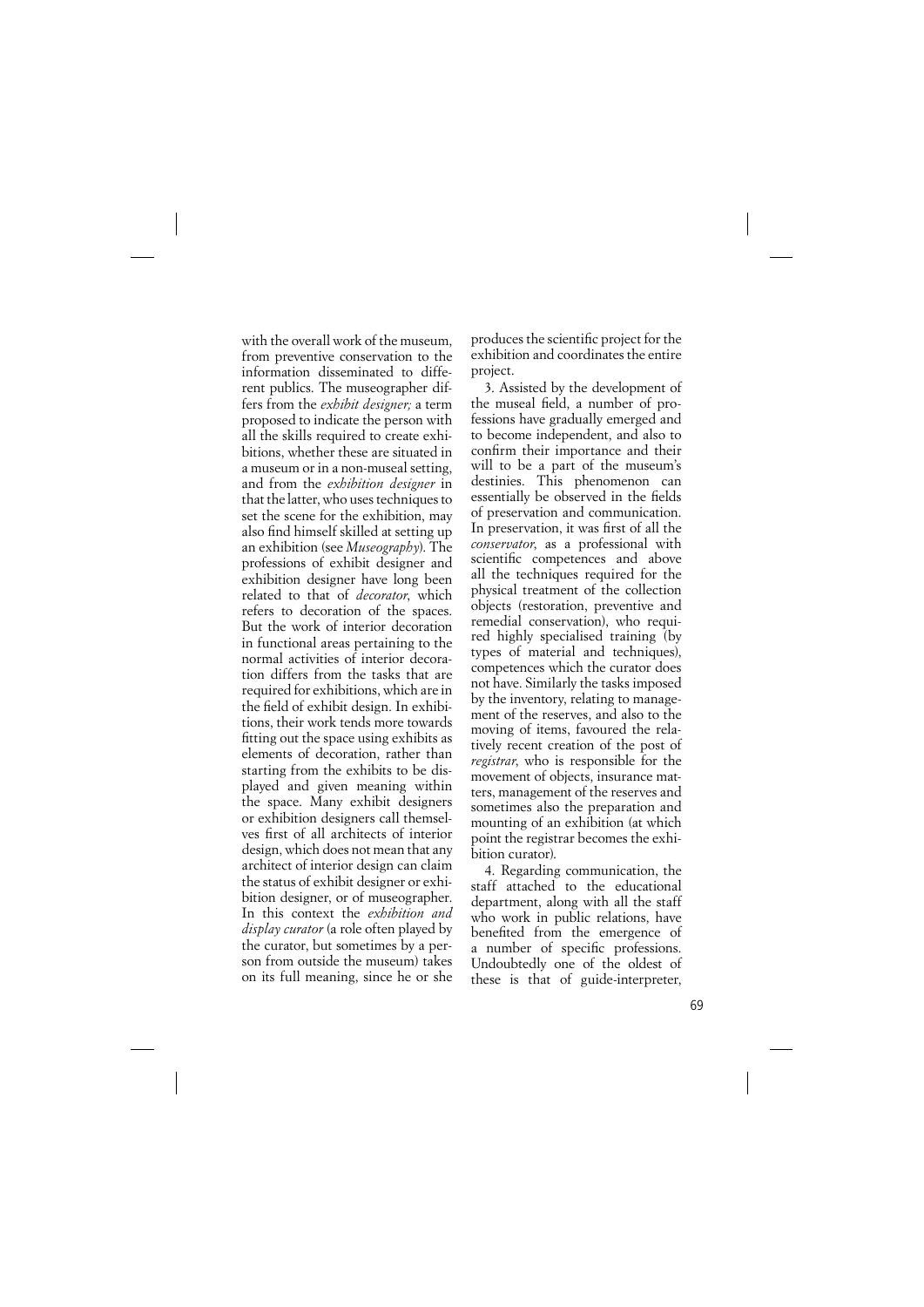*guide-lecturer* or lecturer, who accompanies visitors (most often in groups) through the exhibition galleries, giving them information about the exhibition and the objects on display, essentially following the principle of guided visits. This first type of accompaniment has been joined by the function of *animator*, the person in charge of workshops or other experiences coming under the museum's communication methods, and then that of *cultural projects coordinator* who is the intermediary between the collections and the public and whose aim is more to interpret the collections and to encourage the public to take interest in them than to systematically teach the public according to a pre-established content. Increasingly the *web master* plays a fundamental role in the museum's communication and mediation tasks.

5. Other cross-cutting or ancillary occupations have been added to these professions. Among these are the *head* or *project manager* (who may be a scientist, or a museographer) who is responsible for all the methods for implementing the museal activities and who groups around him specialists in the fields of preservation, research, and communication in order to carry out specific projects, such as a temporary exhibition, a new gallery, an open reserve, etc.

6. In more general terms it is very likely that *administrators* or *museum managers*, who already have their own committee in ICOM, will emphasise the specific skills of their function by distinguishing it from other organisations, for profit or not. The same is true for many other administrative tasks such as logistics, security, information technology, marketing, and media relations, which are all growing in importance. Museum directors (who also have associations, particularly in the United States) have profiles that cover one or more of the above proficiencies. They are symbols of authority in the museum, and their profile (manager or curator, for example) is often presented as indicative of the development and action strategy that the museum will adopt.

**CORRELATED: ANIMATOR, COMMUNICATOR,** CONSERVATION, CURATOR, CULTURAL PROJECTS COORDINATOR, EDUCATOR, EVALUATOR, EXHIBIT PRACTICE, EXHIBIT STUDIES, EXHIBITION DESIGNER, GUARD, GUIDE, GUIDE-INTERPRETER, INTERIOR DESIGNER, LECTURER, MANAGEMENT, MEDIATOR, MUSEOGRAPHY, MUSEOLOGIST, MUSEOLOGY, MUSEUM PRACTICE, MUSEUM STUDIES, PROJECT MANAGER, RESEARCHER, RESTORER, SECURITY OFFICER, STAGE DESIGNER, TECHNICIAN, VOLUNTEER.

# **PUBLIC**

*n., adj.* (Latin *publicus, populus:* people or population) – Equivalent in French: public, audience; Spanish: público; German: Publikum Besucher; Italian: pubblico; Portuguese: público.

The term has two accepted meanings, according to whether it is used as an adjective or a noun.

1. The adjective 'public' – as in 'public museum' – explains the legal relationship between the museum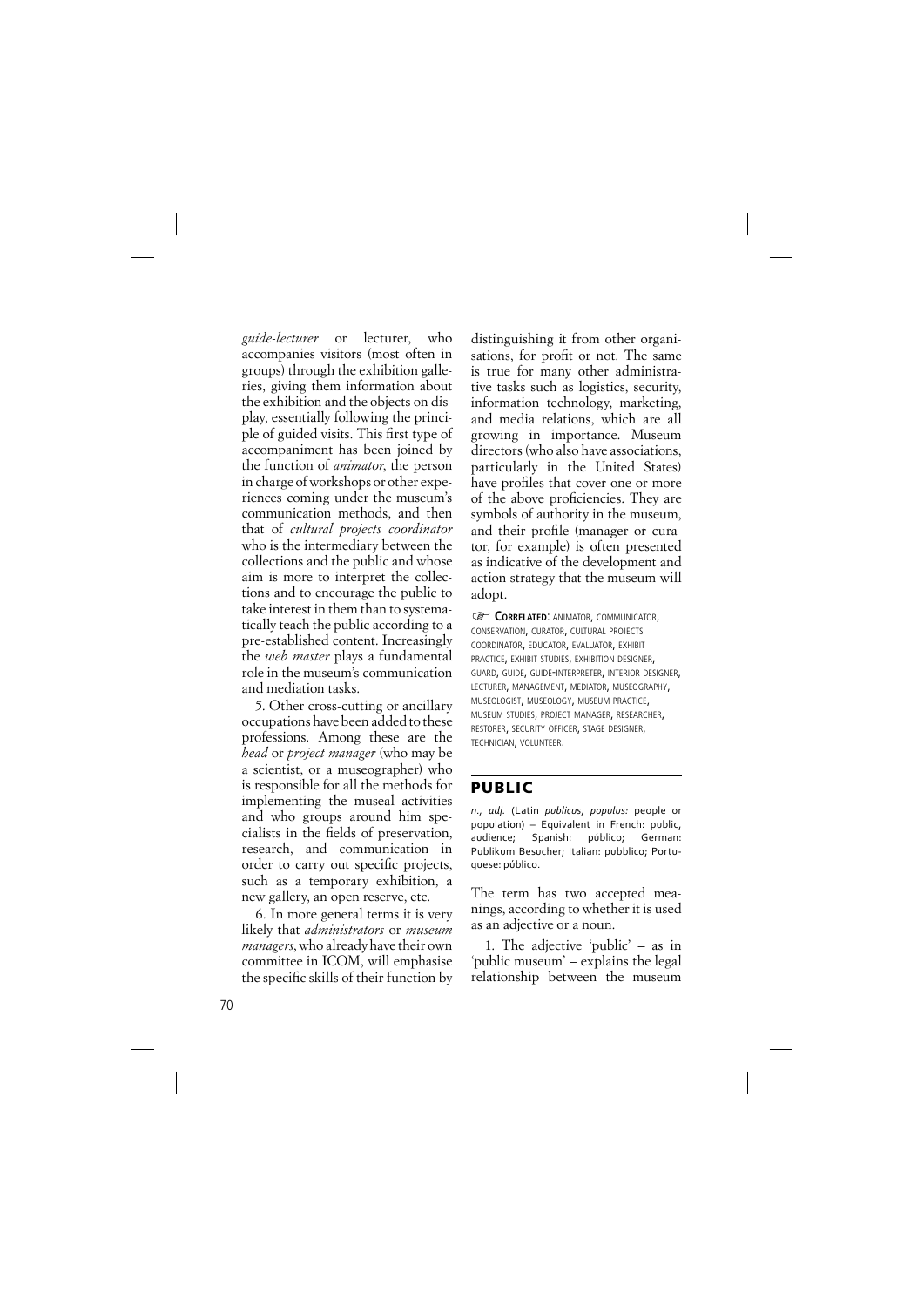and the people of the area in which it is located. The public museum is essentially the property of the people; it is financed and administered by the people through its representatives and by delegation, through its management. This system is most strongly present in Latin countries: the public museum is essentially financed by taxes, and its collections are part of the logic of public ownership (in principle they cannot rightfully be removed or deaccessioned, nor can their status be changed unless a strict procedure is followed). The working rules are generally those of public services, especially the principle of continuity (the service is required to operate continuously and regularly, with no interruptions other than those provided for in the regulations), the principle of mutability (the service must adapt to changes in the needs of the general public interest, and there should be no legal obstacle to changes to be made to this end), the principle of equality (to insure that each citizen is treated equally). Finally the principle of transparency (communication of documents about the service to anyone who requests them, and the reasons for certain decisions) signifies that the museal establishment is open to all and belongs to all; it is at the service of society and its development.

In Anglo-American law the prevailing notion is less that of public service than that of public trust, principles which demand that the *trustees* have a strict commitment to

the museum, generally organised as a private enterprise with the status of a non-profit organisation, and that the activities of the board of trustees are aimed at a certain public. This museum's main point of reference, particularly in the United States, is more an idea of community than that of public, the term community often being taken in a very wide sense (see *Society*).

This principle of public interest causes museums worldwide to see their activities carried out, if not under the aegis of public authorities, then at least with reference to them, and most often to be partly run by these authorities, which in turn obliges museums to respect a number of rules which influence their administration and a number of ethical principles. In this context the question of the private museum and that of the museum managed as a commercial enterprise allows the assumption that the different principles connected with state ownership and the nature of public authorities mentioned above would not be encountered. It is from this perspective that the ICOM definition of museum presupposes that it is a nonprofit organisation, and that many of the articles of its code of ethics have been drafted according to its public nature.

2. As a noun the word 'public' refers to the museum users (the museum public), but also, by extension from its actual user public, to the whole of the population addressed by the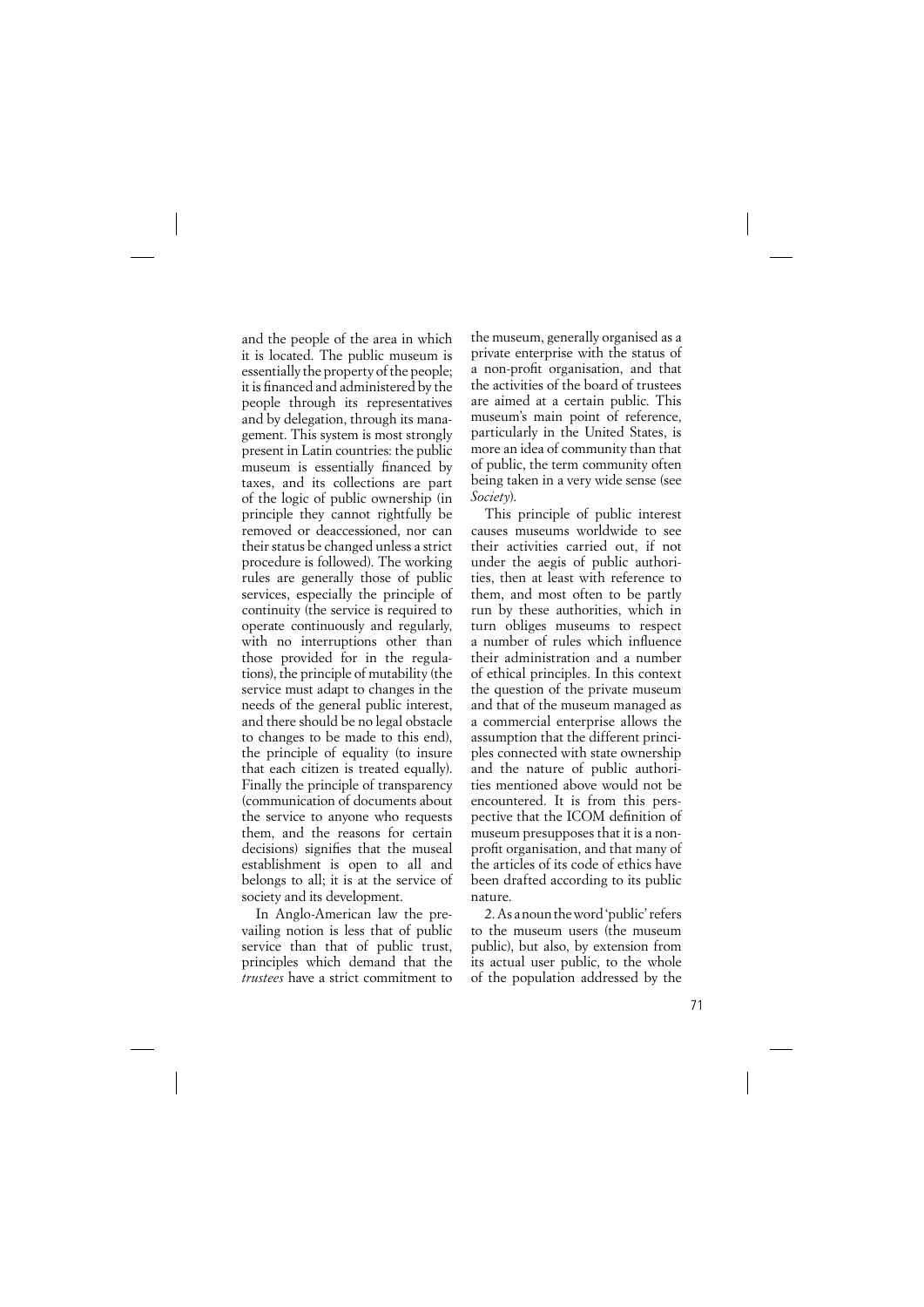establishment. The notion of public is central to almost all of the current definitions of museum: "institution … at the service of society and its development, open to the public" (ICOM, 2007). It is also a "collection … the conservation and display of which are of public interest and intended for public knowledge, education and enjoyment" (Law on the museums of France, 2002), or again "an institution which owns and uses material objects, preserves them and exhibits them to the public according to regular opening hours" (American Association of Museums, Accreditation Program, 1973); the definition published in 1998 by the Museums Association (UK) replaced the adjective 'public' with the noun 'people'.

The very notion of public closely associates the museum activities with its users, even those who are intended to benefit from it but do not use its services. By users we mean of course the visitors – the public at large – about whom we think first of all, forgetting that they have not always played the central role that the museum recognises today, because there are many specific publics. Museums have opened up to everyone only gradually, being first of all a place for artistic training and for the territory of the learned and scholarly. This opening, which has led museum staff to take an increasing interest in all its visitors and also in the population that does not visit museums, has fostered the growth of ways of interpreting the museum to all the users, as we can see by the new words used over time: people, public at large, nonpublic, distant public, disabled or frail; users, visitors, observers, spectators, consumers, audience, etc. The development of the professional field of exhibition critics, many of whom present themselves as "public advocates" or "for the voice of the public", is evidence of this current tendency to reinforce the idea that the public is at the core of general museum operations. Essentially since the end of the 1980s we talk of a real "turn towards the public" in museal action, to show the growing importance of museum visits and take account of the needs and expectations of visitors (which corresponds to what we also call "the commercial trend of museums", even if the two do not necessarily go together).

3. By extension, in the models of community museums and ecomuseums, the public has been extended to cover the whole of the population in the areas in which they are set. The population is the basis of the museum and in the case of the ecomuseum, it becomes the main player and no longer the target of the establishment (see *Society*).

 $\triangleright$  **DERIVATIVES**: DISABLED PUBLIC, MINORITY PUBLIC, NON-PUBLIC, PUBLIC AT LARGE, PUBLIC RELATIONS, PUBLICITY, TARGET PUBLIC.

**CORRELATED:** AUDIENCE, ASSESSMENTS, COMMUNITY, CUSTOMERS, ECOMUSEUM, EVALUATION, EVALUATORS, LOYALTY BUILDING, PEOPLE, POPULATION, PRIVATE, SOCIETY, SPECTATORS, ENQUIRIES, TOURISTS, USERS, VISITING, VISITORS.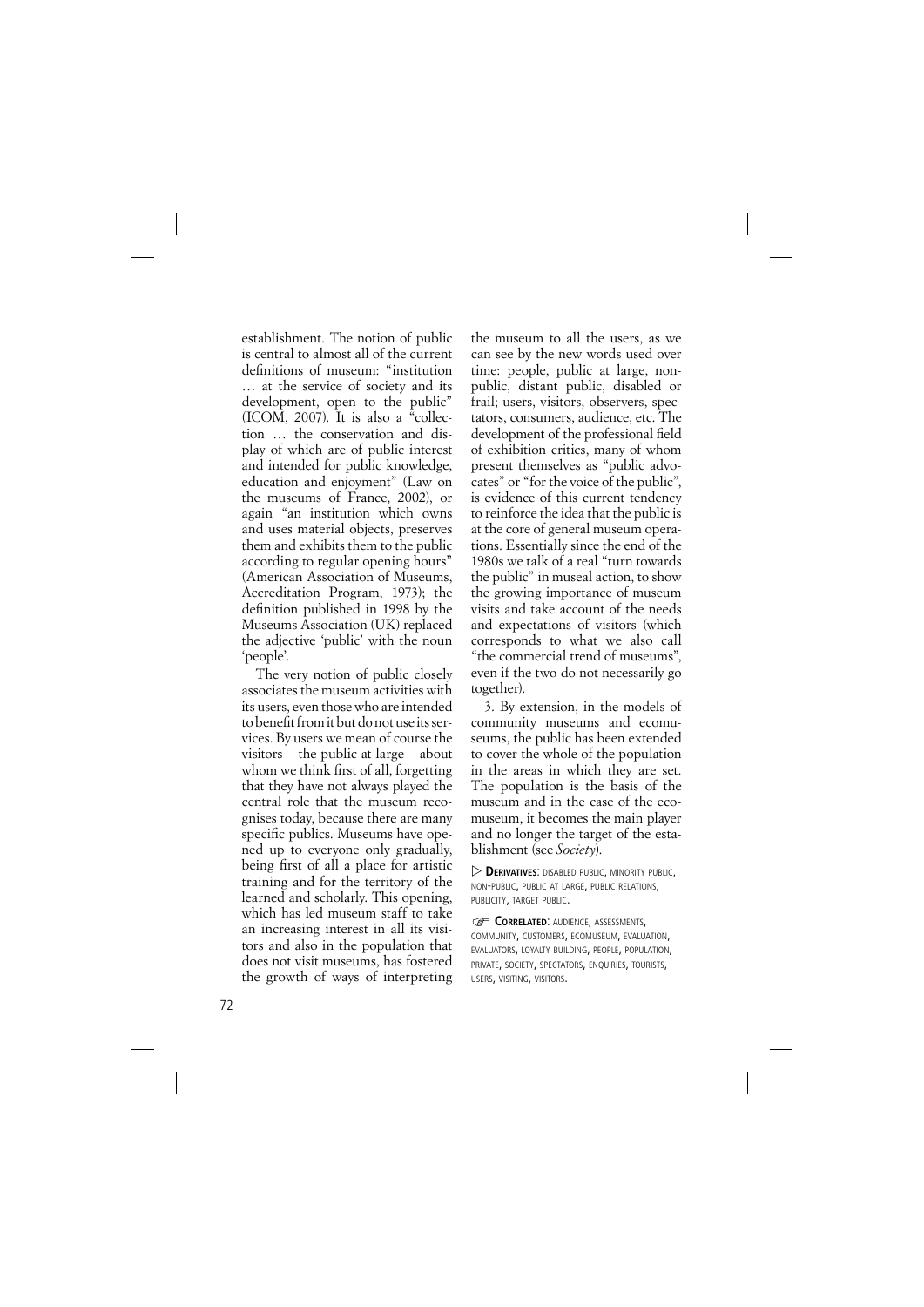# R

## **RESEARCH**

*n.* – Equivalent in French: recherche; Spanish: investigación; German: Forschung; Italian: ricerca; Portuguese: pesquisa, investigaçāo.

Research consists of exploring predefined fields with the purpose of advancing the knowledge of these and the action it is possible to carry out in these fields. In the museum, research consists of the intellectual activities and work aimed at discovery, invention, and the advancement of new knowledge connected with the museum collections, or the activities it carries out.

1. Until 2007 ICOM presented research in the French (and official) version of the definition of museum, as the driving force behind its functioning, the objective of the museum being to carry out research on the material evidence of man and society, which is why the museum "acquires, conserves, and exhibits" this evidence. This formal definition which presented the museum as a kind of laboratory (open to the public) no longer represents museal reality today, since a large part of the research such as was carried out in the last third of the 20<sup>th</sup> century has been moved from museums to laboratories and universities. Now

the museum "acquires, conserves, researches, communicates and exhibits the tangible and intangible heritage of humanity" (ICOM, 2007). This definition, shorter than the previous one (and with the term "fait des recherches" [does research] in French replaced by "étudier" [study]) nonetheless remains essential to the general operations of the museum. Research is one of the three activities of the PRC model (Preservation – Research – Communication) proposed by the Reinwardt Academie  $(Mensch, 1992)$  to define the functioning of museums; it appears to be a fundamental element for thinkers as different as Zbyněk Stránský or Georges Henri Rivière, and many other museologists from central and eastern Europe, such as Klaus Schreiner. At the Musée national des Arts et traditions populaires (The National Museum of Folk Arts and Traditions), and more precisely through his works on l'Aubrac, Rivière perfectly illustrated the repercussions of the scientific research programme for all the functions of a museum, in particular its acquisition, publication and exhibition policies.

2. Aided by market mechanisms which have favoured temporary exhibitions to the detriment of per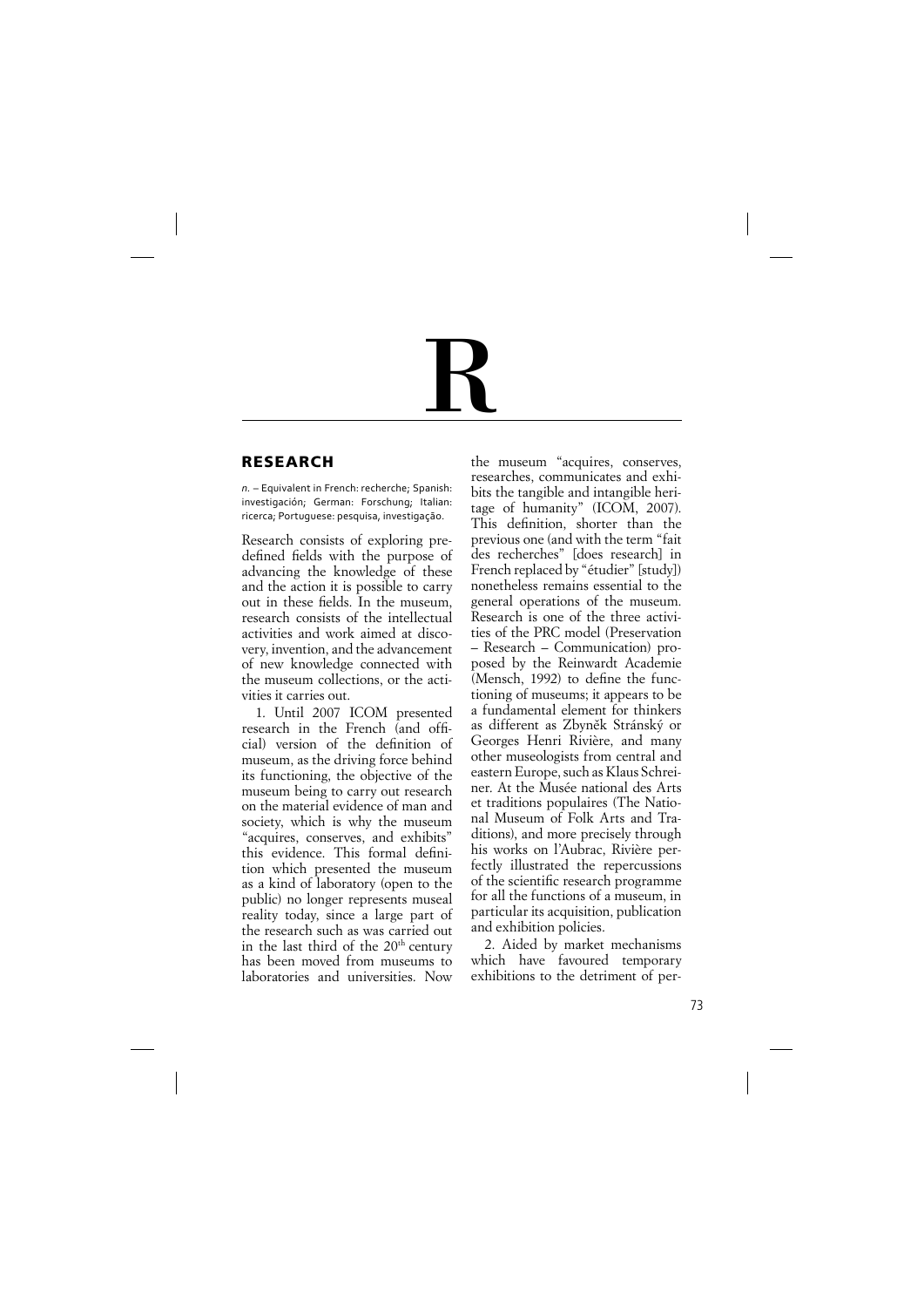manent ones, part of the fundamental research has been replaced by a more applied research, particularly in the preparation of temporary exhibitions. Research within the framework of the museum or attached to it can be classified into four categories (Davallon, 1995), according to whether it is part of the operations of the museum (its technology) or produces knowledge about the museum.

The first type of research, certainly the most developed, is direct evidence of traditional museal activity and is based on the museum's collections, relying essentially on the reference disciplines connected with the content of the collections (history of art, history, natural sciences, etc.). The building of classification systems, inherent to the building of a collection and productive of catalogues, was one of the foremost research priorities within the museum, particularly in natural science museums (this is the essence of taxonomy), but also in museums of ethnography, archaeology and of course fine art.

The second type of research involves sciences and disciplines which lie outside the realm of museology (physics, chemistry, communication

sciences, etc.), pursued in order to develop tools for museum practice (considered here as museal techniques): material and standards for conservation, study or restoration, surveys of the public, management methods, etc.

The aim of the third type of research, which can be called museological (for example, museal ethics), is to stimulate thought about the mission and operations of museums – especially through the work of ICOFOM. The disciplines involved are essentially philosophy and history, or museology as defined by the Brno school.

Finally, the fourth type of research, which can also be seen as museological (understood as all critical thought connected with the museal) addresses analysis of the institution, in particular through its communication and heritage aspects. The sciences mobilised for building up knowledge about the museum itself are history, anthropology, sociology and linguistics, etc.

 $\triangleright$  **DERIVATIVES**: MUSEOLOGICAL RESEARCH CENTRE, RESEARCHER.

**CORRELATED: CURATOR, COMMUNICATION,** MUSEOLOGY, MUSEUM STUDIES, PRESERVATION, SCIENTIFIC PROGRAMME OF THE MUSEUM, STUDY.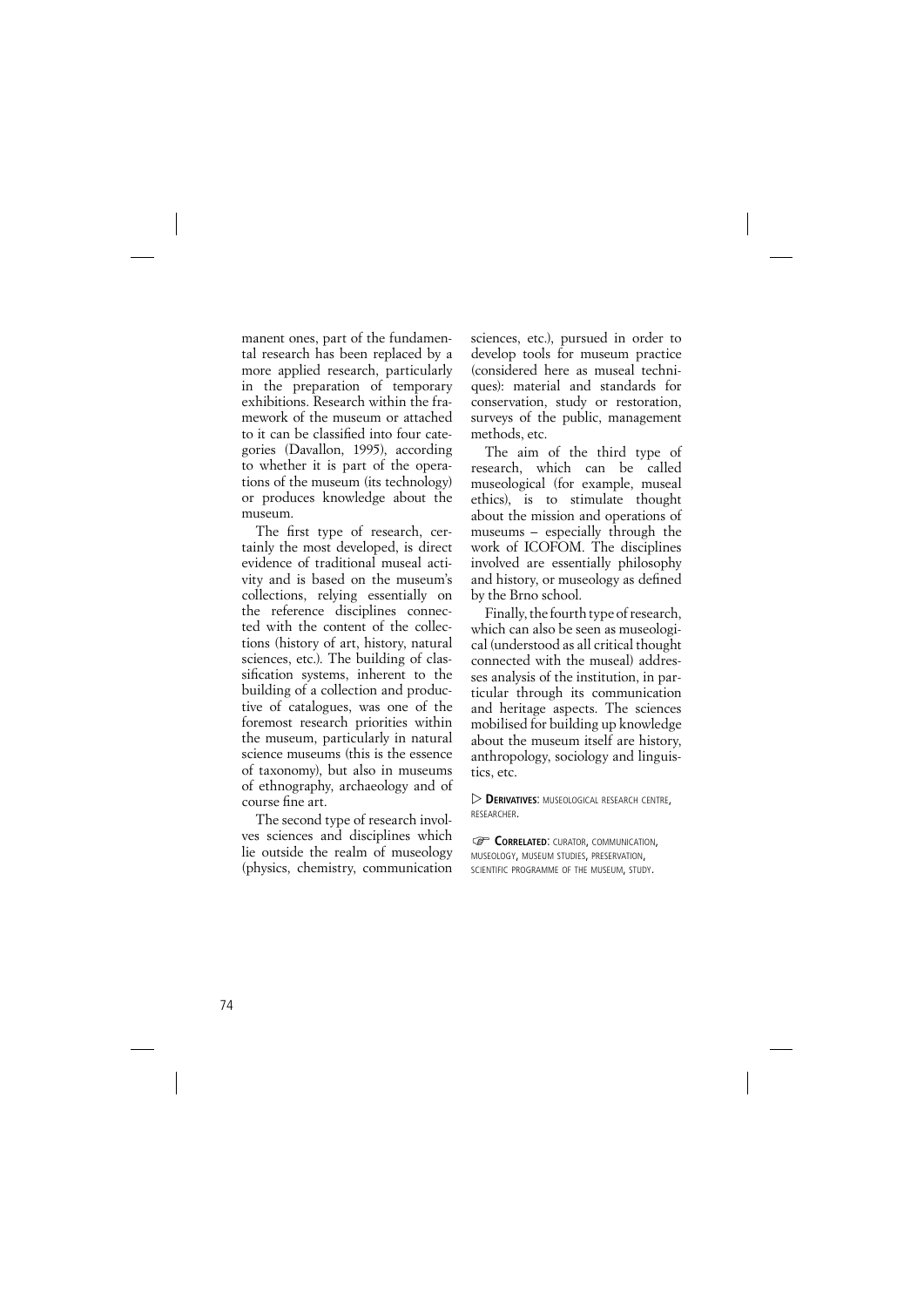# S

# **SOCIETY**

*n.* – Equivalent in French: société; Spanish: sociedad; German: Gesellschaft, Bevölkerung; Italian: società; Portuguese: sociedade.

In its most general sense, society is the human group understood as a more or less coherent whole in which systems of relationships and exchange are established. The society addressed by museums can be defined as a community of individuals (in a specific place at a specific time) organised around common political, economic, legal and cultural institutions, of which the museum is a part and with which it builds its activities.

1. Since 1974 the museum has been viewed by ICOM – following the declaration of Santiago de Chile – as an institution "in the service of society and its development". This proposal, historically determined by the birth of the expression "developing country" and its identification during the 1970s as a third group of countries between western and eastern countries, sees the museum as an agent for the development of society, whether this be culture (the use of the term going so far as to include its literal meaning at this time of agricultural development) or tourism and economy, as is the case today. In this sense society can be understood as all the inhabitants of one or more countries, or even the entire world. This is the case for UNESCO, the international promoter most committed to the maintenance and development of cultures and the respect of cultural diversity, as well as to the development of educational systems – a category in which museums willingly take their place.

2. If on first sight society can be defined as a community structured by institutions, the concept of community itself differs from that of society, since a *community* is a group of people living collectively or forming an association, sharing a number of things in common (language, religion, customs) without necessarily gathering around institutional structures. More generally speaking, *society* and *community* are generally differentiated by their assumed size: the term community is generally used to define smaller and more homogeneous groups (the Jewish community, the gay community, etc., in a city or in a country), whereas the term society is often used in the case of much larger and necessarily more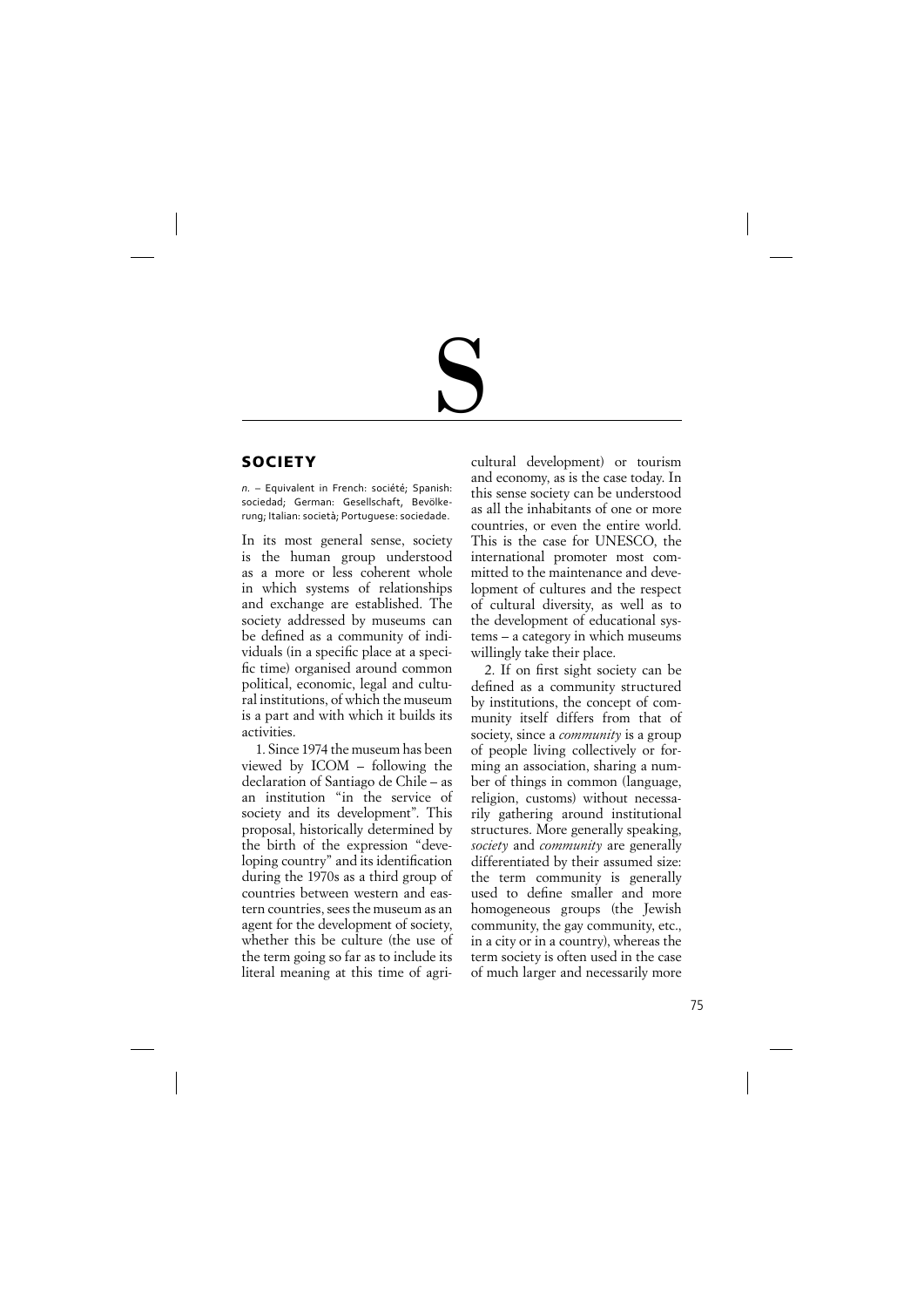heterogeneous groups of people (the society of this country, bourgeois society). More precisely, the term *community*, regularly used in Anglo-American countries, does not have a true equivalent in French since it represents "A collection of constituents or stakeholders 1) audiences, 2) scholars, 3) other public interpreters, e.g. Press, interpretative artists, 4) program providers – arts groups, etc, 5) repositories, including libraries, preservation agencies, museums" (American Association of Museums, 2002). The term is translated in French either by *collectivité* or population locale or *communauté* (in a restricted sense), or also by *milieu professionel*.

3. Two types of museums– *social museums* and *community museums* – have been developed in recent decades in order to emphasise the specific connection that these museums wish to build with their public. These museums, traditionally ethnographic museums, present themselves as establishments which have strong ties with their public, who is at the centre of their work. Although the nature of their respective objectives is similar, their management style differs, as does their relation with the public. The term *social museums* includes "museums which share the same objective: to study the evolution of humanity in its social and historical components, and to transmit the staging posts, the points of reference, for understanding the diversity of cultures and societies" (Vaillant, 1993). These objectives establish the museum as a truly interdisciplinary space and can produce exhibitions addressing subjects as varied as the BSE crisis, immigration, ecology etc. The operation of *community museums*, which can be part of the movement of social museums, is more directly related to the social, cultural, professional or geographical group which they represent and which is meant to sustain them. Although often professionally managed, they may also rely on local initiative alone and the spirit of giving. The issues they address touch directly on the functioning and identity of this community; this is particularly the case for neighbourhood museums and ecomuseums.

 $\triangleright$  **DERIVATIVES**: SOCIAL MUSEUMS, SOCIETY MUSEUMS.

**CORRELATED: COMMUNITY, COMMUNITY** DEVELOPMENT, COMMUNITY MUSEUM, DEVELOPMENT PROGRAMME, ECOMUSEUM, IDENTITY, LOCAL, NEIGHBOURHOOD MUSEUM, PUBLIC.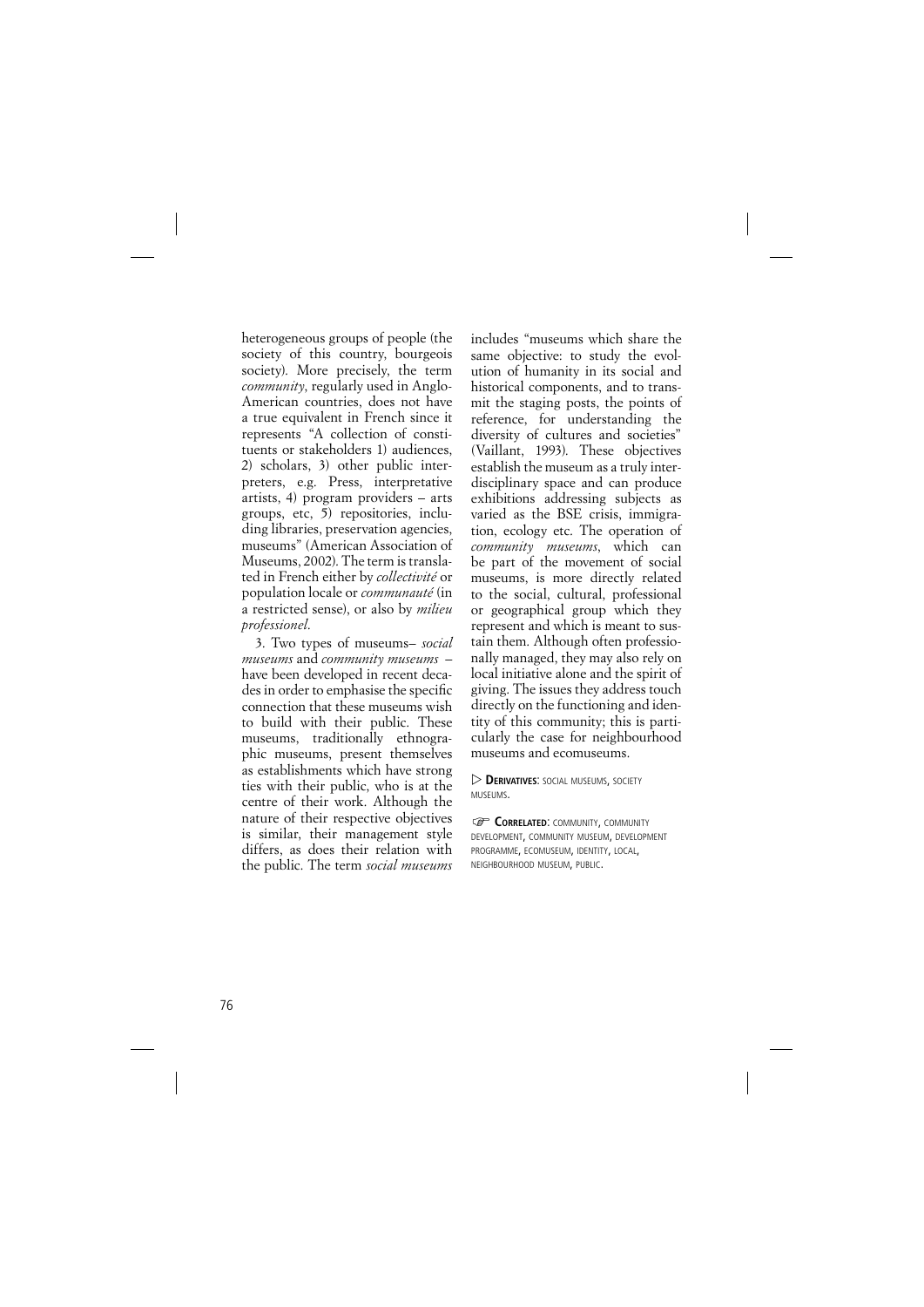## **BIBLIOGRAPHY**

- ADOTEVI S., 1971. "Le musée dans les systèmes éducatifs et culturels contemporains", in *Actes de la neuvième conférence générale de l'Icom*, Grenoble, p. 19-30.
- ALBERTA MUSEUMS ASSOCIATION, 2003. *Standard Practices Handbook for Museums*, Alberta, Alberta Museums Association, 2nd ed.
- ALEXANDER E. P., 1983. *Museum Masters: their Museums and their Influence*, Nashville, American Association for State and Local History.
- ALEXANDER E. P., 1997. *The Museum in America, Innovators and Pioneers*, Walnut Creek, Altamira Press.
- ALLARD M. et BOUCHER S., 1998. *Éduquer au musée. Un modèle théorique de pédagogie muséale*, Montréal, Hurtubise.
- ALTSHULER B., 2008. *Salon to Biennial – Exhibitions That Made Art History*, London, Phaidon.
- AMBROSE T., PAINE C., 1993. *Museum Basics*, London, Routledge.
- AMERICAN ASSOCIATION OF MUSEUMS [EDCOM Committee on Education], 2002. *Excellence in Practice. Museum Education Principles and Standards*, Washington, American Association of Museums. Available on the internet: http://www. edcom.org/Files/Admin/EdCom-BookletFinalApril805.pdf
- ARPIN R. *et al.*, 2000. *Notre Patrimoine, un présent du passé*, Québec.
- BABELON J.-P., CHASTEL A., 1980. "La notion de Patrimoine", *La Revue de l'Art*.
- BARKER E., 1999. *Contemporary Cultures of Display*, New Haven, Yale University Press.
- BARROSO E. et VAILLANT E. (dir.), 1993. *Musées et Sociétés*, actes du colloque Mulhouse-Ungersheim, Paris, DMF, Ministère de la Culture.
- BARY M.-O. de, TOBELEM J.-M., 1998. *Manuel de muséographie*, Biarritz, Séguier Atlantica – Option Culture.
- BASSO PERESSUT L., 1999. *Musées. Architectures 1990-2000*, Paris/ Milan, Actes Sud/Motta.
- BAUDRILLARD J., 1968. *Le système des objets*, Paris, Gallimard.
- BAZIN G., 1967. *Le temps des musées*, Liège, Desoer.
- BENNET T. 1995. *The Birth of the Museum*, London, Routledge.
- BOISSY D'ANGLAS F. A., 1794*. Quelques idées sur les arts, sur la nécessité de les encourager, sur les institutions qui peuvent en assurer le perfectionnement…*, 25 pluviôse an II.
- BROWN GOODE G., 1896. "The principles of museum administration", *Report of Proceedings with the papers read at the sixth annual general meeting, held in Newcastleupon-Tyne, July 23rd-26th*, London, Dulau, p. 69-148.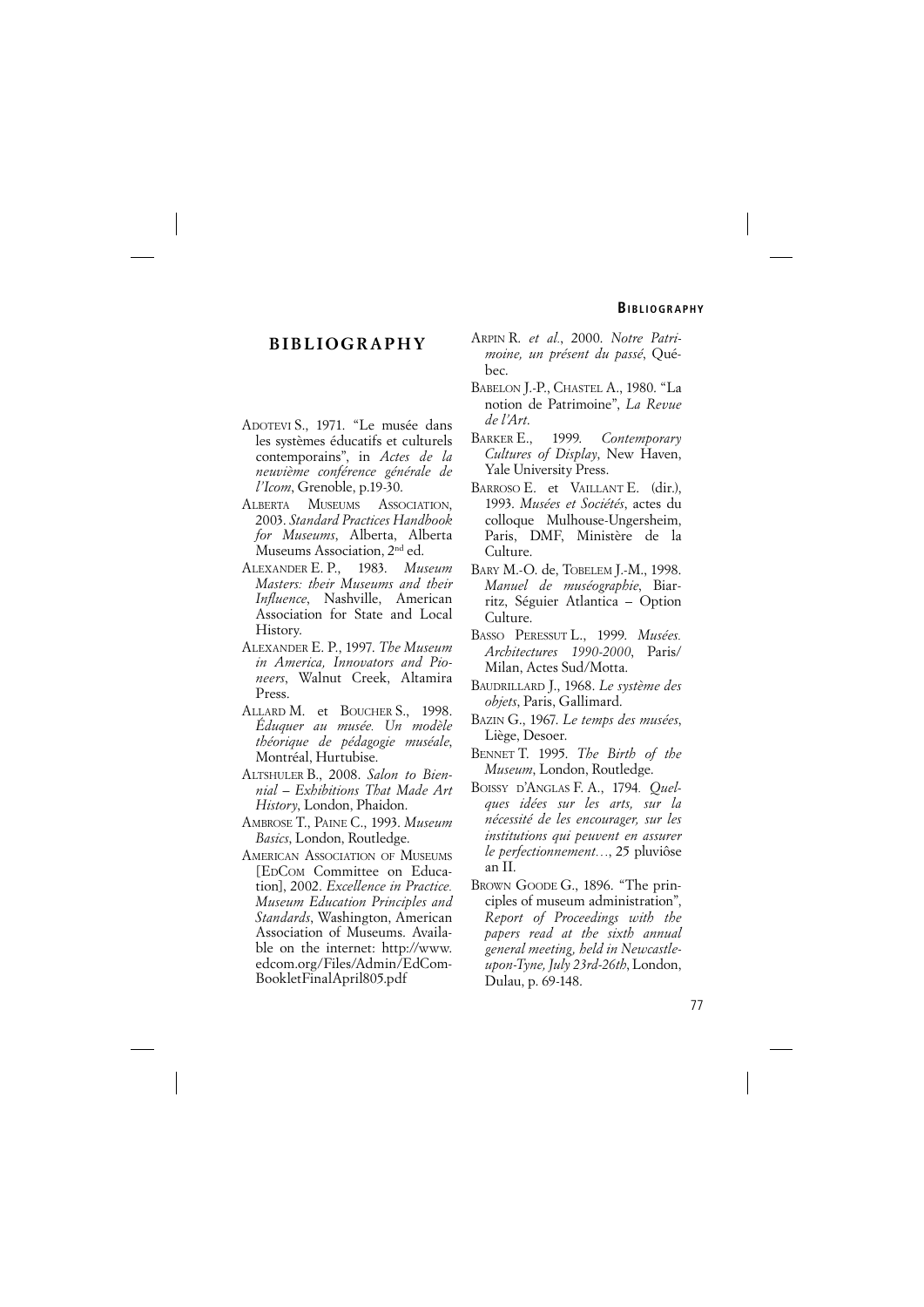- BUCK R., GILMORE J. A., 1998. *The New Museum Registration Methods*, Washington, American Association of Museums.
- BURCAW G. E., 1997. *Introduction to Museum Work*, Walnut Creek/ London, Altamira Press, 3rd ed.
- BUREAU CANADIEN DES ARCHIVISTES, 1990. *Règles pour la description des documents d'archives*, Ottawa.
- CAILLET E., LEHALLE E., 1995. *À l'approche du musée, la médiation culturelle*, Lyon, Presses universitaires de Lyon.
- CAMERON D., 1968. "A viewpoint: The Museum as a communication system and implications for museum education", in *Curator*, n° 11, p. 33-40: 2 vol.
- CASSAR M., 1995. *Environmental Management*, London, Routledge.
- CHOAY F., 1992. *L'allégorie du patrimoine*, Paris, Le Seuil.
- CHOAY F., 1968. "Réalité de l'objet et "réalisme" de l'art contemporain", *in* KEPES G. (dir.), *L'objet créé par l'homme*, Bruxelles, La Connaissance.
- DANA J. C., 1917-1920. *New Museum, Selected Writings by John Cotton Dana*, Washington/Newark, American Association of Museums/ The Newark Museum, 1999.
- DAVALLON J., 1992. "Le musée estil vraiment un média", *Public et musées*, no 2, p. 99-124.
- DAVALLON J., 1995. "Musée et muséologie. Introduction", in *Musées et*

*Recherche*, Actes du colloque tenu à Paris, les 29, 30 novembre et 1er décembre 1993, Dijon, OCIM.

- DAVALLON J., 1999. *L'exposition à l'œuvre*, Paris, L'Harmattan.
- DAVALLON J., 2006. *Le don du patrimoine. Une approche communicationnelle de la patrimonialisation*, Paris, Lavoisier.
- DAVALLON J. (dir.), 1986. *Claquemurer pour ainsi dire tout l'univers: La mise en exposition*, Paris, Centre Georges Pompidou.
- DEAN D., 1994. *Museum Exhibition. Theory and Practice*, London, Routledge.
- DEBRAY R., 2000. *Introduction à la médiologie*, Paris, Presses universitaires de France.
- DELOCHE B., 1985. *Museologica. Contradictions et logiques du musée*, Mâcon, Éd. W. et M.N.E.S.
- DELOCHE B., 2001. *Le musée virtuel*, Paris, Presses universitaires de France.
- DELOCHE B., 2007. "Définition du musée", in MAIRESSE F. et DESVAL-LÉES A., *Vers une redéfinition du musée?*, Paris, L'Harmattan.
- DÉOTTE J.-L., 1986. "Suspendre Oublier", 50, Rue de Varenne, nº 2, p. 29-36.
- DESVALLÉES A., 1995. "Émergence et cheminement du mot "patrimoine" ", *Musées et collections*  publiques de France, nº 208, septembre, p. 6-29.
- DESVALLÉES A., 1998. "Cent quarante termes muséologiques ou petit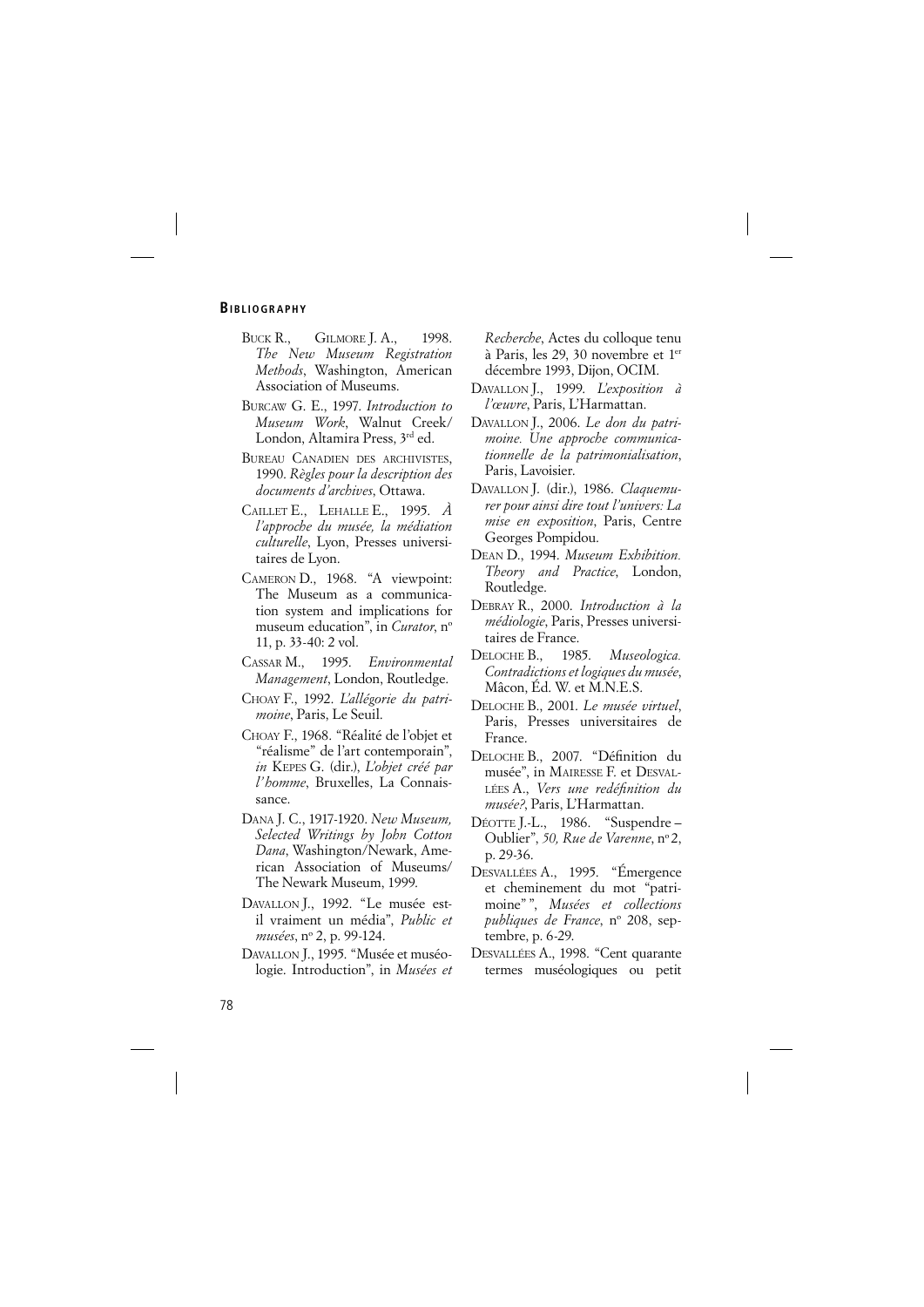glossaire de l'exposition", in DE BARY M.-O., TOBELEM J.-M., *Manuel de muséographie*, Paris, Séguier – Option culture, p. 205-251.

- DESVALLÉES A., 1992 et 1994. *Vagues. Une anthologie de la nouvelle muséologie*, Mâcon, Éd. W. et M.N.E.S., 2 vol.
- DUBÉ P., 1994. "Dynamique de la formation en muséologie à l'échelle internationale", *Musées*, vol. 16, no 1, p. 30-32.
- FALK J. H., DIERKING L. D., 1992. *The Museum Experience*, Washington, Whalesback Books.
- FALK J.H., DIERKING L.D., 2000. *Learning from Museums*, New York, Altamira Press.
- FERNÁNDEZ L. A., 1999. *Introduccio´n a la nueva museología*, Madrid, Alianza Editorial.
- FERNÁNDEZ L. A., 1999. *Museología e Museografía*, Barcelona, Ediciones del Serbal.
- FINDLEN P., 1989. "The Museum: its classical etymology and Renaissance genealogy", *Journal of the History of Collections*, vol. 1, n°1, p. 59-78.
- GABUS, J., 1965. "Principes esthétiques et préparation des expositions pédagogiques", *Museum*, XVIII, nº 1, p. 51-59 et nº 2, p. 65-97.
- GALARD J. (dir.), 2000. *Le regard instruit, action éducative et action culturelle dans les musées*, Actes du colloque organisé au musée du Louvre le 16 avril 1999, Paris, La Documentation française.
- GOB A., DROUGUET N., 2003. *La muséologie. Histoire, développements, enjeux actuels*, Paris, Armand Colin.
- GREGOROVÁ A., 1980. "La muséologie – science ou seulement tra vail pratique du musée", *MuWoP-DoTraM*, n°1, p. 19-21.
- HAINARD J., 1984. "La revanche du conservateur", in HAINARD J., KAEHR R. (dir.), *Objets prétextes, objets manipulés*, Neuchâtel, Musée d'ethnographie.
- HEGEL G. W. F., 1807. *Phénoménologie de l'esprit*, tr. fr. BOURGEOIS B., Paris, J. Vrin, 2006.
- HOOPER-GREENHILL E. (Ed.), 1994. *The Educational Role of the Museum*, London, Routledge.
- HOOPER-GREENHILL E. (Ed.), 1995. *Museum, Media, Message*. London, Routledge.
- ICOM, 2006. *Code of Ethics for Museums.* Paris. Available on the internet: http://icom. museum/ code2006\_eng.pdf
- ICOM-CC, 2008. *Resolution submitted to the ICOM-CC membership. Terminology to characterise the conservation of tangible cultural heritage*. On the occasion of the 15<sup>th</sup> Triennial Conference, New Delhi 22–26 September, 2008. Available on the internet: ICOM-CC Resolution on Terminology English.pdf
- JANES R. R., 1995. *Museums and the Paradox of Change. A Case Study in Urgent Adaptation*, Calgary, Glenbow Museum.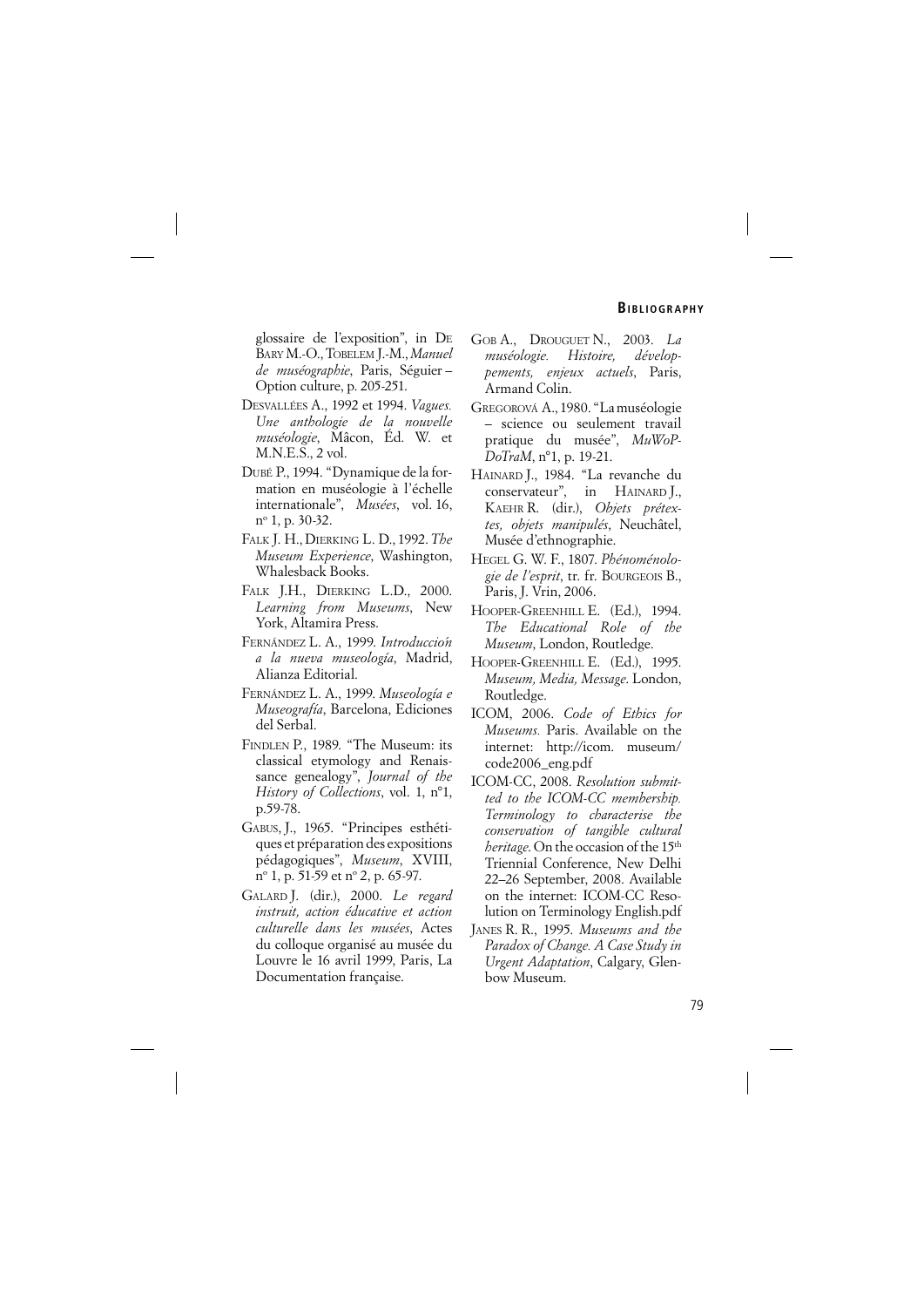### **BIBLIOGRAPHY**

- KARP I. *et al.* (Ed.), 2006. *Museum Frictions*, Durham, Duke University.
- KLÜSER B., HEGEWISCH K. (dir.), 1998. *L'art de l'exposition*, Paris, Éditions du Regard.
- KNELL S., 2004. *The Museum and the Future of Collecting*, London, Ashgate, 2nd ed.
- LASSWELL H., 1948. "The Structure and Function of Communication in Society", in BRYSON L. (Ed.), *The Communication of Ideas*, Harper and Row.
- LEIBNIZ G. W., 1690. *Sämtliche Schriften und Briefe. Erste Reihe. Allgemeiner politischer und historischer Briefwechsel*, vol. 5 [1687-1690]. Berlin, Akademie Verlag, 1954.
- LENIAUD J. M., 2002. *Les archipels du passé, le patrimoine et son histoire*, Paris, Fayard.
- LUGLI A., 1998. *Naturalia et Mirabilia, les cabinets de curiosité en Europe*, Paris, Adam Biro.
- MALINOWSKI, B., 1944. *A Scientific Theory of Culture*, Chapel Hill, University of North Carolina Press
- MALRAUX A., 1947. *Le musée imaginaire*, Paris, Gallimard.
- MALRAUX A., 1951. *Les voix du silence – Le musée imaginaire*, Paris, NRF.
- MAROÉVIĆ<sup>I</sup>., 1998. *Introduction to Museology – the European Approach*, Munich, Verlag Christian Müller-Straten.
- MAROEVIĆ I., 2007. "Vers la nouvelle définition du musée", in MAIRES-SE F., DESVALLÉES A. (dir.), *Vers une redéfinition du musée ?*, Paris, L'Harmattan, p.137–146.
- MAUSS M., 1923. "Essai sur le don", in *Sociologie et anthropologie*, Paris, PUF, 1950, p. 143-279.
- MCLUHAN M., PARKER H., BARZUN J., 1969. *Le musée non linéaire. Exploration des méthodes, moyens et valeurs de la communication avec le public par le musée*, tr. fr. par B. Deloche et F. Mairesse avec la collab. de S. Nash, Lyon, Aléas, 2008.
- VAN MENSCH P., 1992. *Towards a Methodology of Museology*, University of Zagreb, Faculty of Philosophy, Doctoral thesis.
- MIRONER L., 2001. *Cent musées à la rencontre du public*, Paris, France Édition.
- MOORE K. (dir.), 1999. *Management in Museums*, London, Athlone Press.
- NEICKEL C. F., 1727. *Museographia oder Anleitung zum rechten Begriff und nützlicher Anlegung der Museorum, oder Raritäten-Kammern*, Leipzig.
- NEVES C., 2005. *Concern at the Core. Managing Smithsonian Collections*, Washington, Smithsonian Institution, April. Available on the internet: http://www.si.edu/ opanda/studies\_of\_resources.html
- NORA P. (dir.), 1984-1987. *Les lieux de mémoire. La République, la Nation, les France*, Paris, Gallimard, 8 vol.
- OBSERVATOIRE DE LA CULTURE ET DES COMMUNICATIONS DU QUÉBEC, 2004. *Système de classifi cation des activités de la culture et des communications du Québec*. Available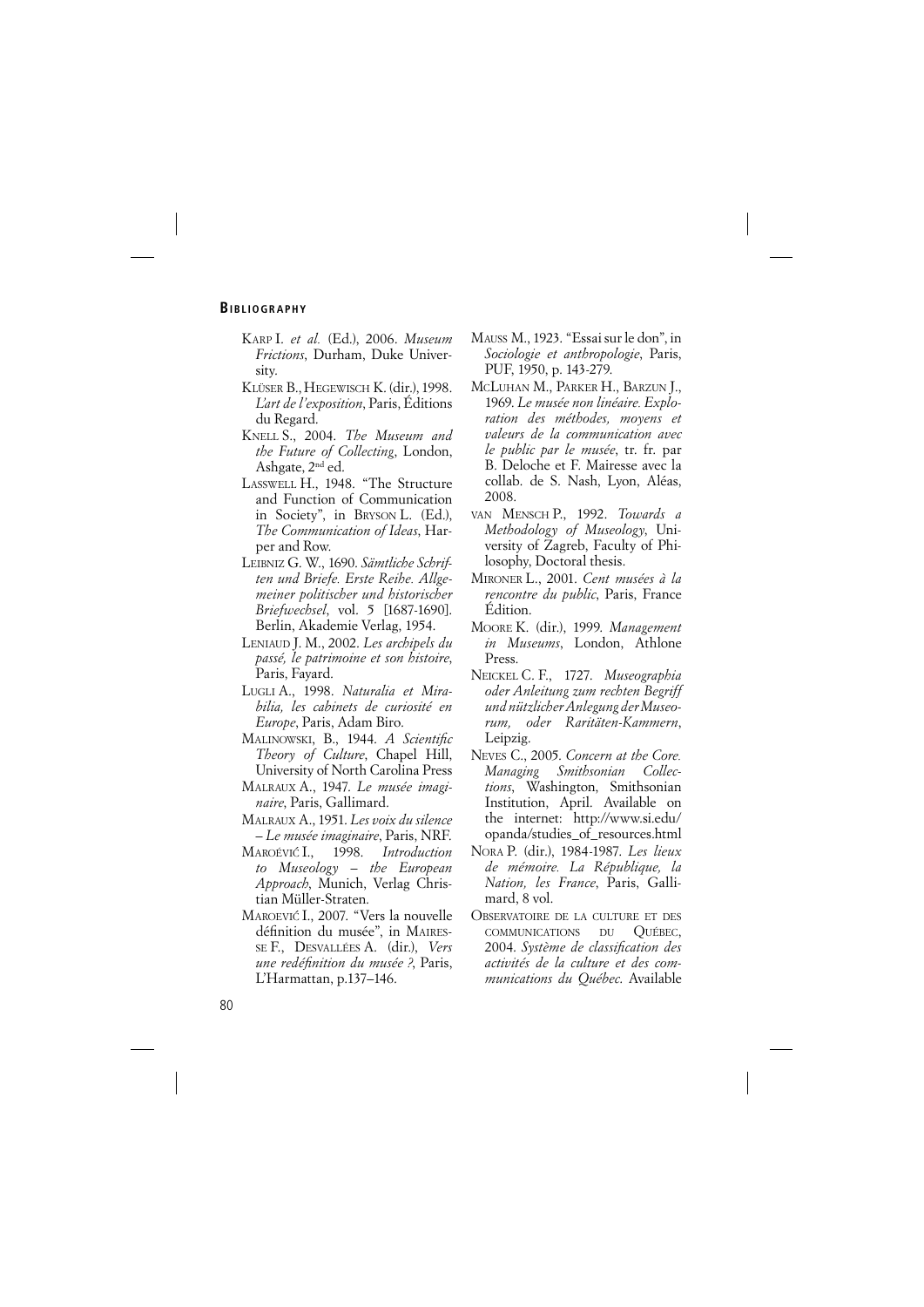on Internet: http://www.stat.gouv. qc.ca/observatoire/scaccq/principale.htm

- PERRET A., 1931. "Architecture d'abord !", in WILDENSTEIN G., *Musées*. *Les Cahiers de la République des Lettres, des Sciences et des Arts*, vol. XIII, Paris, p. 97.
- PINNA G., 2003. [Proposition de définition du musée - participation à la discussion sur le forum ICOM-L], *ICOM-L*, 3 décembre. Available on the internet: http:// home.ease.lsoft.com/scripts/  $wa.exe?$ A1=ind $0312&$ L=icom-l
- PITMAN B. (dir.), 1999. *Presence of Mind. Museums and the Spirit of Learning*, Washington, American Association of Museums.
- POMIAN K., 1987. *Collectionneurs, amateurs et curieux: Paris, Venise, XVI<sup>e</sup> -XVIIIe siècles*, Paris, Gallimard.
- POMMIER E. (dir.), 1995. *Les musées en Europe à la veille de l'ouverture du Louvre*, Actes du colloque, 3-5 juin 1993, Paris, Klincksieck.
- POULOT D., 1997. *Musée, nation, patrimoine*, Paris, Gallimard.
- POULOT D., 2005. *Une histoire des musées de France*, Paris, La Découverte.
- POULOT D., 2006. *Une histoire du patrimoine en Occident*, Paris, PUF.
- PREZIOSI D., 2003 FARAGO C., *Grasping the World, the Idea of the Museum*, London, Ashgate.
- PUTHOD de MAISONROUGE, 1791. *Les Monuments ou le pèlerinage historique*, n°1, Paris, p. 2-17.
- QUATREMÈRE DE QUINCY A., 1796. *Lettres à Miranda sur le déplacement des monuments de l'art en Italie (1796)*, Paris, Macula, 1989.
- RASSE P., 1999. *Les musées à la lumière de l'espace public*, Paris, L'Harmattan.
- RÉAU L., 1908. "L'organisation des musées", *Revue de synthèse historique*, t. 17, p. 146-170 et 273-291.
- RENAN E., 1882. *Qu'est-ce qu'une nation ?*, Conférence en Sorbonne, le 11 mars.
- RICO J. C., 2006. *Manual práctico de museología, museografía y técnicas expositivas*, Madrid, Silex.
- RIEGL A., 1903. *Der Moderne Denkmalkultus*, tr. fr. *Le culte moderne des monuments*, Paris, Seuil, 1984.
- RIVIÈRE, G.H., 1978. "Définition de l'écomusée", cité dans "L'écomusée, un modèle évolutif", in DESVALLÉES A., 1992, *Vagues. Une anthologie de la nouvelle muséologie*, Mâcon, Éd. W. et M.N.E.S., vol. 1, p. 440-445.
- RIVIÈRE, G.H., 1981. "Muséologie", repris dans RIVIÈRE, G.H. *et alii*., 1989, *La muséologie selon Georges Henri Rivière*, Paris, Dunod.
- RIVIÈRE G. H. et *alii*., 1989. *La muséologie selon Georges Henri Rivière*, Paris, Dunod.
- RUGE A. (dir.), 2008. *Référentiel européen des professions muséales*, ICTOP. Available on the internet.
- SCHÄRER M. R., 2003. *Die Ausstellung – Theorie und Exempel*, München, Müller-Straten.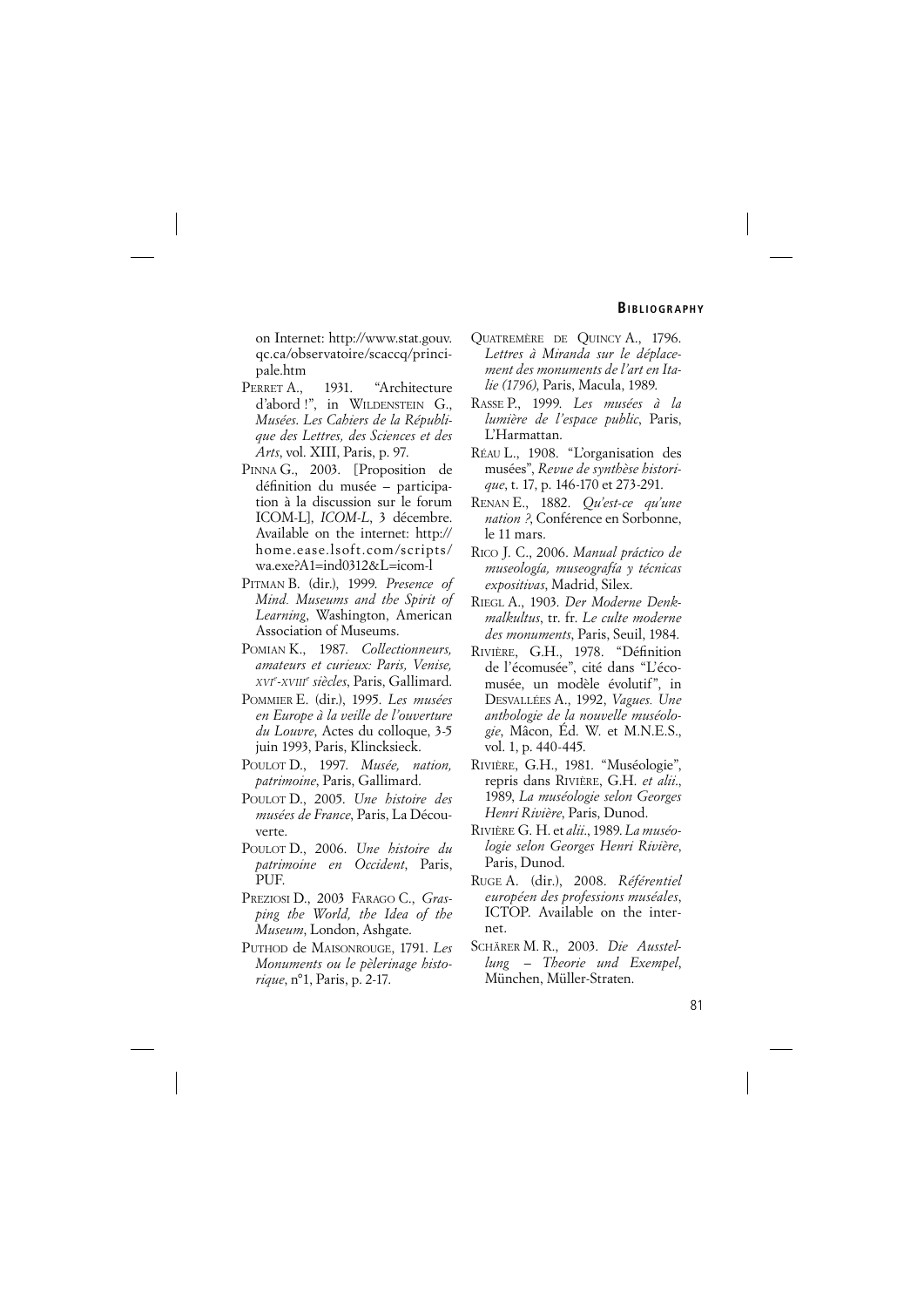### **BIBLIOGRAPHY**

- SCHEINER T., 2007. "Musée et muséologie. Définitions en cours", in MAIRESSE F. et DESVALLÉES A., *Vers une redéfinition du musée ?*, Paris, L'Harmattan, p. 147-165.
- SCHREINER K., 1985. "Authentic objects and auxiliary materials in museums", *ICOFOM Study Series*, no 8, p. 63-68.
- SCHULZ E., 1990. "Notes on the history of collecting and of museums", *Journal of the History of Collections*, vol. 2, n° 2, p. 205-218.
- SCHWEIBENZ W., 2004. "Le musée virtuel", *ICOM News*, Vol. 57 [première définition en 1998], n° 3, p. 3.
- SHAPIRO R. 2004. "Qu'est-ce que l'artifi cation ? ", in *L'individu social*, XVII<sup>e</sup> Congrès de l'AISLF, Comité de recherche 18, Sociologie de l'art, Tours, juillet 2004. Available on the internet: http://halshs. archivesouvertes.fr/docs/00/06/71/36/ PDF/ArtificHAL.pdf
- SCHOUTEN F., 1987. "L'Éducation dans les musées: un défi permanent", *Museum*, n° 156, p. 241 *sq*.
- SMITH L. (dir.), 2006. *Cultural Heritage. Critical Concepts in Media and Cultural Studies*, London, Routledge, 4 vol.
- SPIELBAUER J., 1987. "Museums and Museology: a Means to Active Integrative Preservation", *ICOFOM Study Series*, no 12, p. 271-277.
- STRÁNSKÝ Z. Z., 1980. "Museology as a Science (a thesis)", *Museologia*, 15, XI, p. 33-40.
- STRÁNSKÝ Z. Z., 1987. "La muséologie est-elle une conséquence de l'existence des musées ou les précèdet-elle et détermine [-t-elle] leur avenir ? ", *ICOFOM Study Series*, n° 12, p. 295.
- STRÁNSKÝ Z. Z., 1995. *Muséologie. Introduction aux études*, Brno, Université Masaryk.
- TOBELEM J.-M. (dir.), 1996. *Musées. Gérer autrement. Un regard international*, Paris, Ministère de la Culture et La Documentation française.
- TOBELEM J.-M., 2005. *Le nouvel âge des musées*, Paris, Armand Colin.
- TORAILLE R., 1985. *L'Animation pédagogique aujourd'hui*, Paris, ESF.
- UNESCO, 1972. *Convention concerning the Protection of the World Cultural and Natural Heritage*, Paris, 16 November. Available on the internet: whc.unesco.org/archive/ convention-en.pdf
- UNESCO, 1993. *Establishment of a system of "living cultural properties" (living human treasures) at UNESCO,* adopted by the Executive Board of UNESCO at its 142nd session (Paris, 10 décembre 1993). Available on the internet: http://unesdoc. unesco.org/images/0009/000958/ 095831eo.pdf
- UNESCO, 2003. *Convention for the Safeguarding of the Intangible Cultural Heritage*. Paris, 17 October 2003. Available on the internet: http://unesdoc.unesco. org/images/0013/001325/132540e. pdf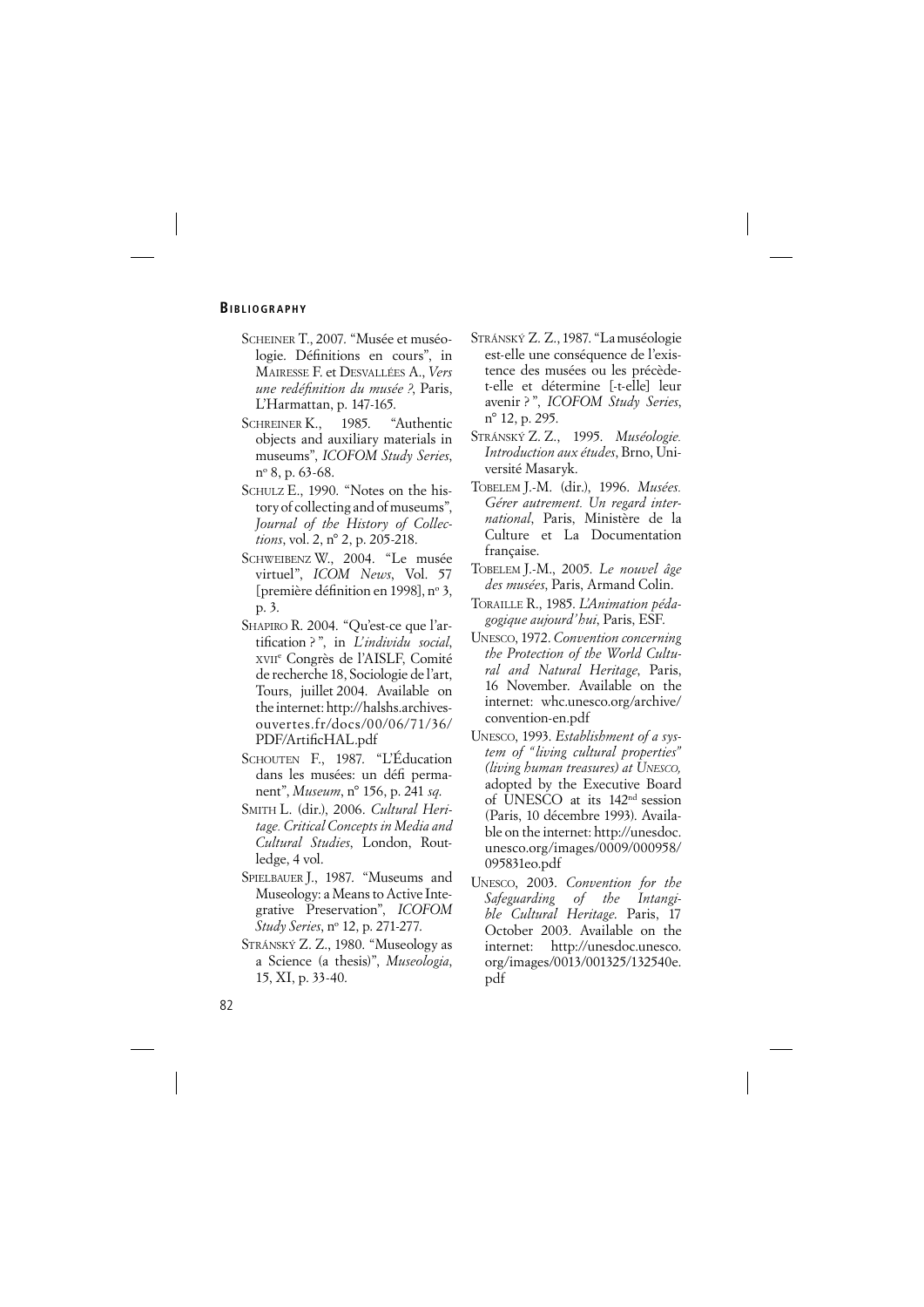- VAN LIER H., 1969. "Objet et esthétique", *Communications*, n° 13, p. 92-95.
- VERGO P. (dir.), 1989. *The New Museology*, London, Reaktion books.
- VICQ d'AZYR, F., POIRIER, DOM G., 1794. *Instruction sur la manière d'inventorier et de conserver, dans toute l'étendue de la République, tous les objets qui peuvent servir aux arts, aux sciences et à l'enseignement*. Rééd. in DELOCHE B., LENIAUD J.-M., 1989, *La Culture des sans-culotte*, Paris/Montpellier,

Éd. de Paris/Presses du Languedoc, p. 175-242, p. 177 et 236.

- WAIDACHER F., 1996. *Handbuch der Allgemeinen Museologie*, Wien, Böhlau Verlag, 2e éd.
- WEIL S., 2002. *Making Museums Matter*, Washington, Smithsonian.
- WIENER N., 1948. *Cybernetics: Or Control and Communication in the Animal and the Machine*, Paris/ Cambridge, Librairie Hermann & Cie/MIT Press.
- ZUBIAUR CARREÑO F. J., 2004. *Curso de museología*, Gijón, Trea.